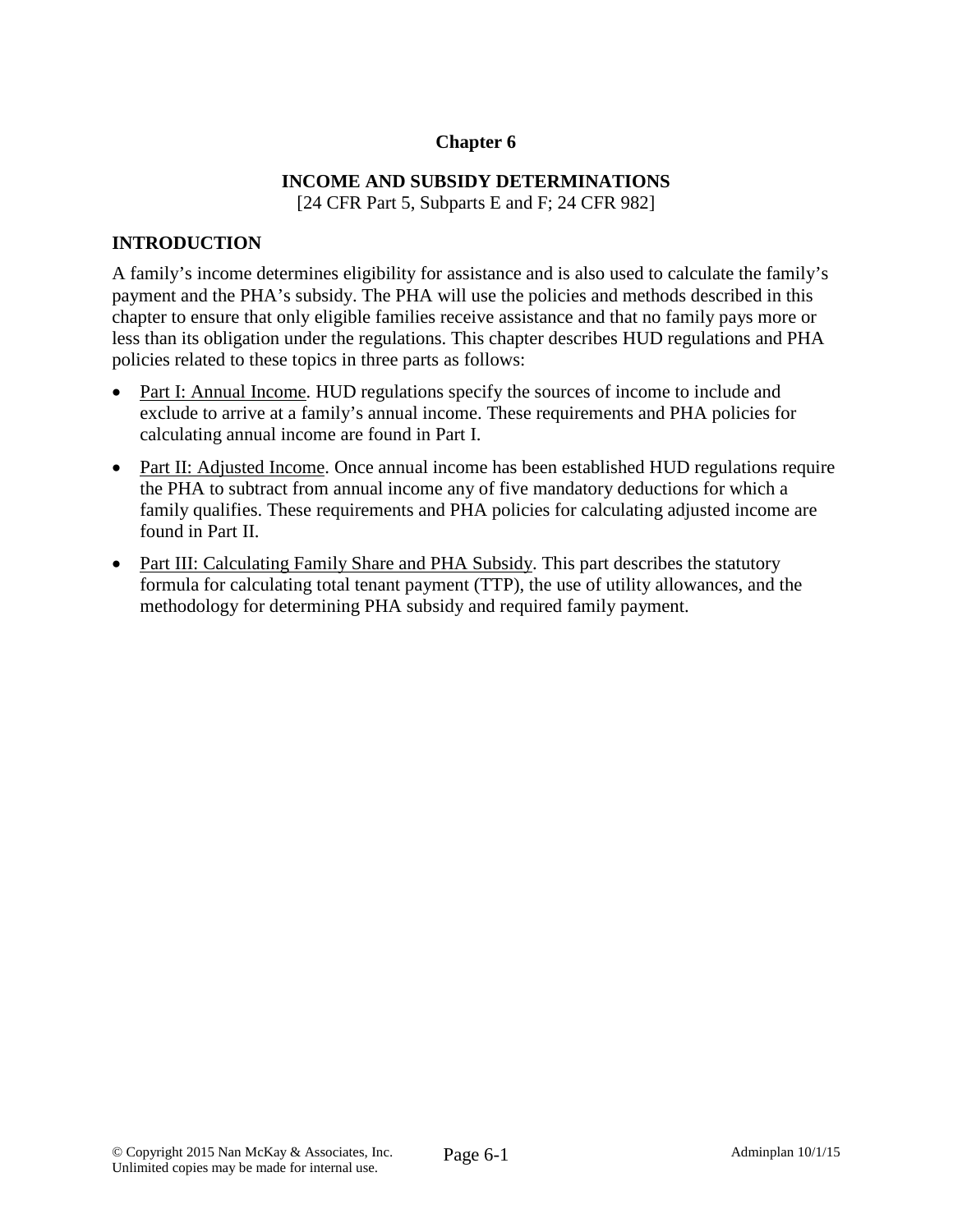# **PART I: ANNUAL INCOME**

# **6-I.A. OVERVIEW**

The general regulatory definition of *annual income* shown below is from 24 CFR 5.609.

5.609 Annual income.

(a) Annual income means all amounts, monetary or not, which:

(1) Go to, or on behalf of, the family head or spouse (even if temporarily absent) or to any other family member; or

(2) Are anticipated to be received from a source outside the family during the 12-month period following admission or annual reexamination effective date; and

(3) Which are not specifically excluded in paragraph [5.609(c)].

(4) Annual income also means amounts derived (during the 12-month period) from assets to which any member of the family has access.

In addition to this general definition, HUD regulations establish policies for treating specific types of income and assets. The full texts of those portions of the regulations are provided in exhibits at the end of this chapter as follows:

- Annual Income Inclusions (Exhibit 6-1)
- Annual Income Exclusions (Exhibit 6-2)
- Treatment of Family Assets (Exhibit 6-3)
- Earned Income Disallowance for Persons with Disabilities (Exhibit 6-4)
- The Effect of Welfare Benefit Reduction (Exhibit 6-5)

Sections 6-I.B and 6-I.C discuss general requirements and methods for calculating annual income. The rest of this section describes how each source of income is treated for the purposes of determining annual income. HUD regulations present income inclusions and exclusions separately [24 CFR 5.609(b) and 24 CFR 5.609(c)]. In this plan, however, the discussions of income inclusions and exclusions are integrated by topic (e.g., all policies affecting earned income are discussed together in section 6-I.D). Verification requirements for annual income are discussed in Chapter 7.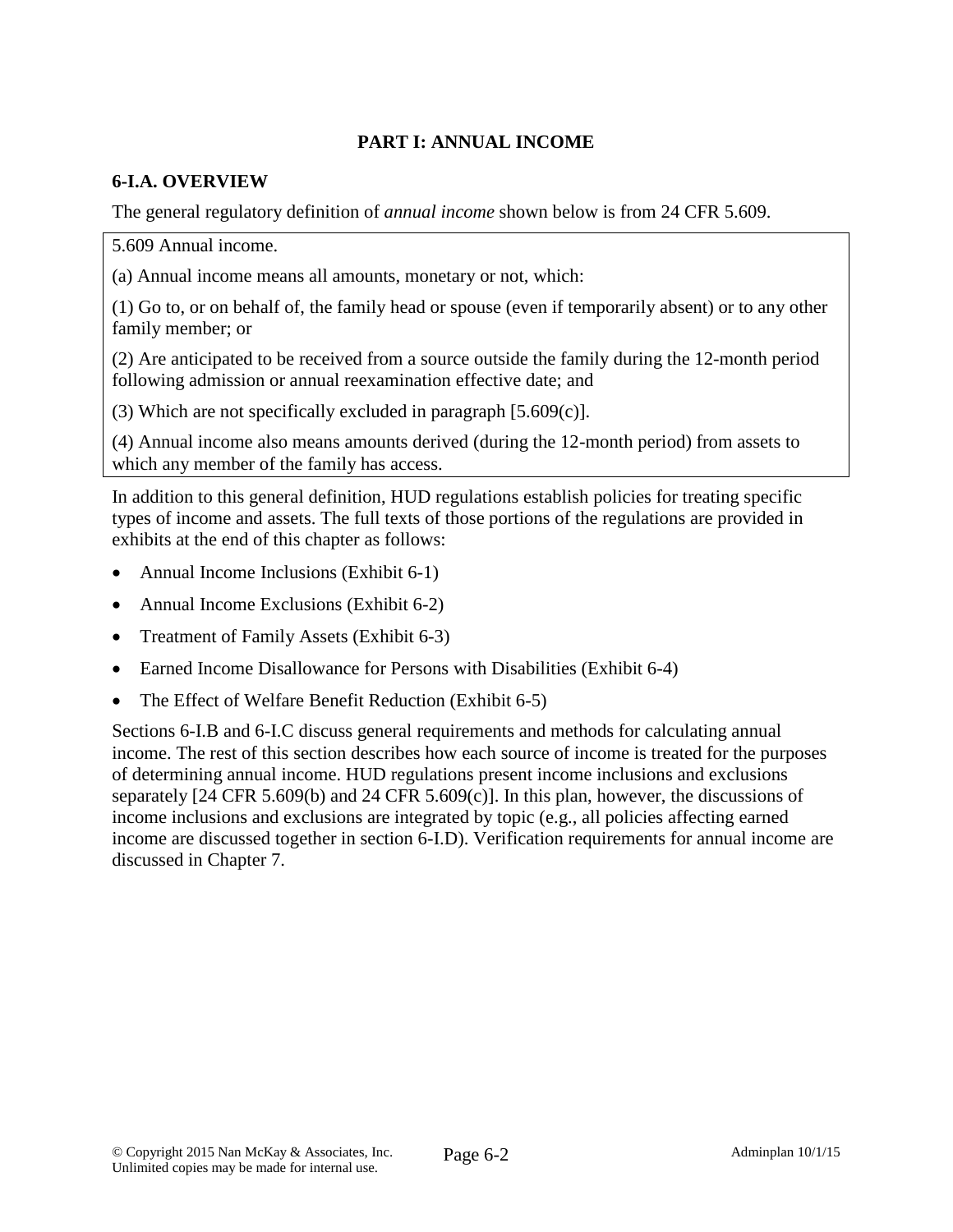# **6-I.B. HOUSEHOLD COMPOSITION AND INCOME**

Income received by all family members must be counted unless specifically excluded by the regulations. It is the responsibility of the head of household to report changes in family composition. The rules on which sources of income are counted vary somewhat by family member. The chart below summarizes how family composition affects income determinations.

| <b>Summary of Income Included and Excluded by Person</b>                        |                                                                                                      |  |  |  |
|---------------------------------------------------------------------------------|------------------------------------------------------------------------------------------------------|--|--|--|
| Live-in aides                                                                   | Income from all sources is excluded $[24 \text{ CFR } 5.609(c)(5)].$                                 |  |  |  |
| Foster child or foster adult                                                    | Income from all sources is excluded $[24 \text{ CFR } 5.609(c)(2)].$                                 |  |  |  |
| Head, spouse, or cohead<br>Other adult family members                           | All sources of income not specifically excluded by the<br>regulations are included.                  |  |  |  |
| Children under 18 years of age                                                  | Employment income is excluded $[24 \text{ CFR } 5.609(c)(1)].$                                       |  |  |  |
|                                                                                 | All other sources of income, except those specifically<br>excluded by the regulations, are included. |  |  |  |
| Full-time students 18 years of<br>age or older (not head, spouse,<br>or cohead) | Employment income above \$480/year is excluded [24 CFR]<br>$5.609(c)(11)$ ].                         |  |  |  |
|                                                                                 | All other sources of income, except those specifically<br>excluded by the regulations, are included. |  |  |  |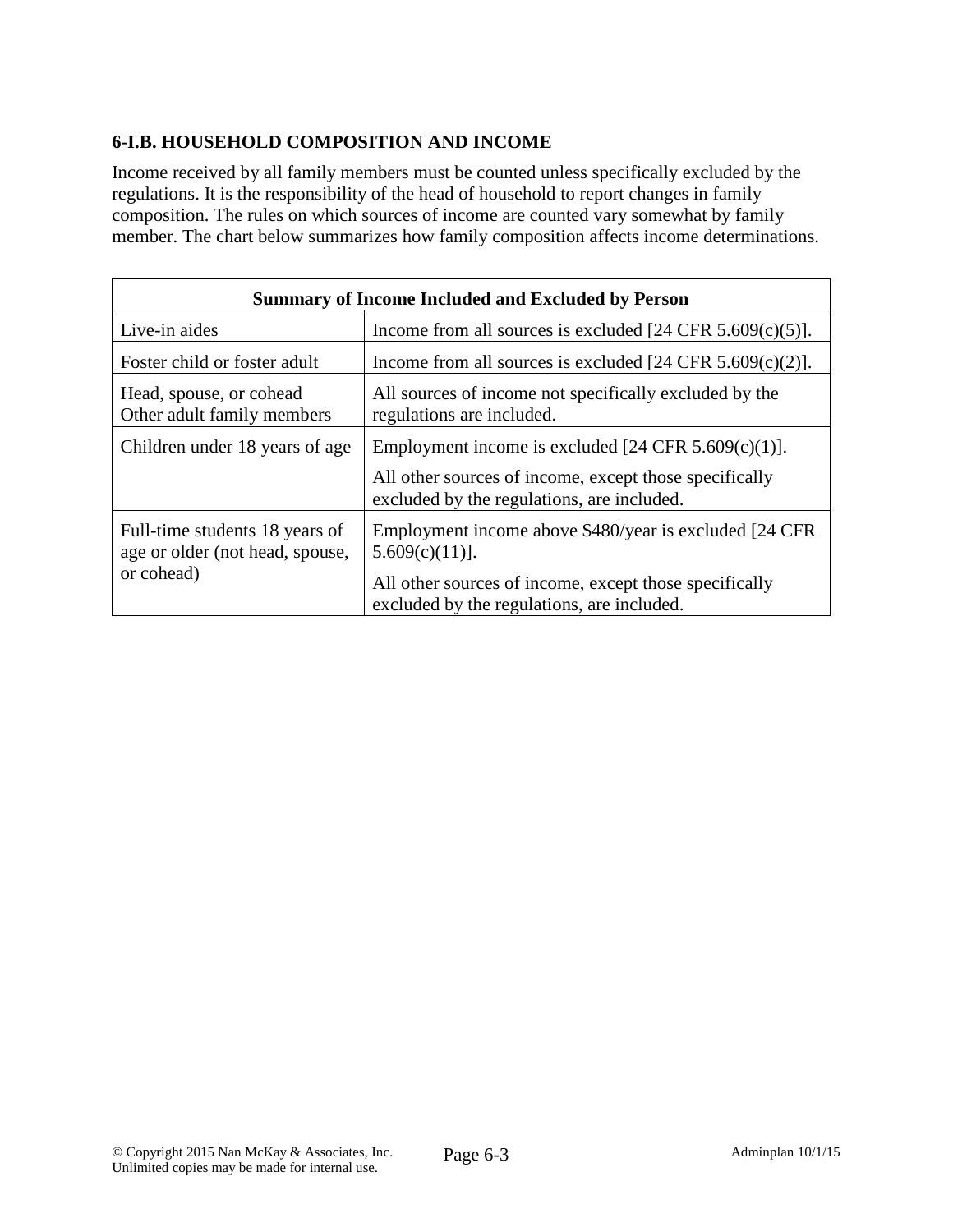## **Temporarily Absent Family Members**

The income of family members approved to live in the unit will be counted, even if the family member is temporarily absent from the unit [HCV GB, p. 5-18].

### PHA Policy

Generally an individual who is or is expected to be absent from the assisted unit for 180 consecutive days or less is considered temporarily absent and continues to be considered a family member. Generally an individual who is or is expected to be absent from the assisted unit for more than 180 consecutive days is considered permanently absent and no longer a family member. Exceptions to this general policy are discussed below.

#### *Absent Students*

### PHA Policy

When someone who has been considered a family member attends school away from home, the person will continue to be considered a family member unless information becomes available to the PHA indicating that the student has established a separate household or the family declares that the student has established a separate household.

### *Absences Due to Placement in Foster Care*

Children temporarily absent from the home as a result of placement in foster care are considered members of the family [24 CFR 5.403].

### PHA Policy

If a child has been placed in foster care, the PHA will verify with the appropriate agency whether and when the child is expected to be returned to the home. Unless the agency confirms that the child has been permanently removed from the home, the child will be counted as a family member.

## *Absent Head, Spouse, or Cohead*

#### PHA Policy

An employed head, spouse, or cohead absent from the unit more than 180 consecutive days due to employment will continue to be considered a family member.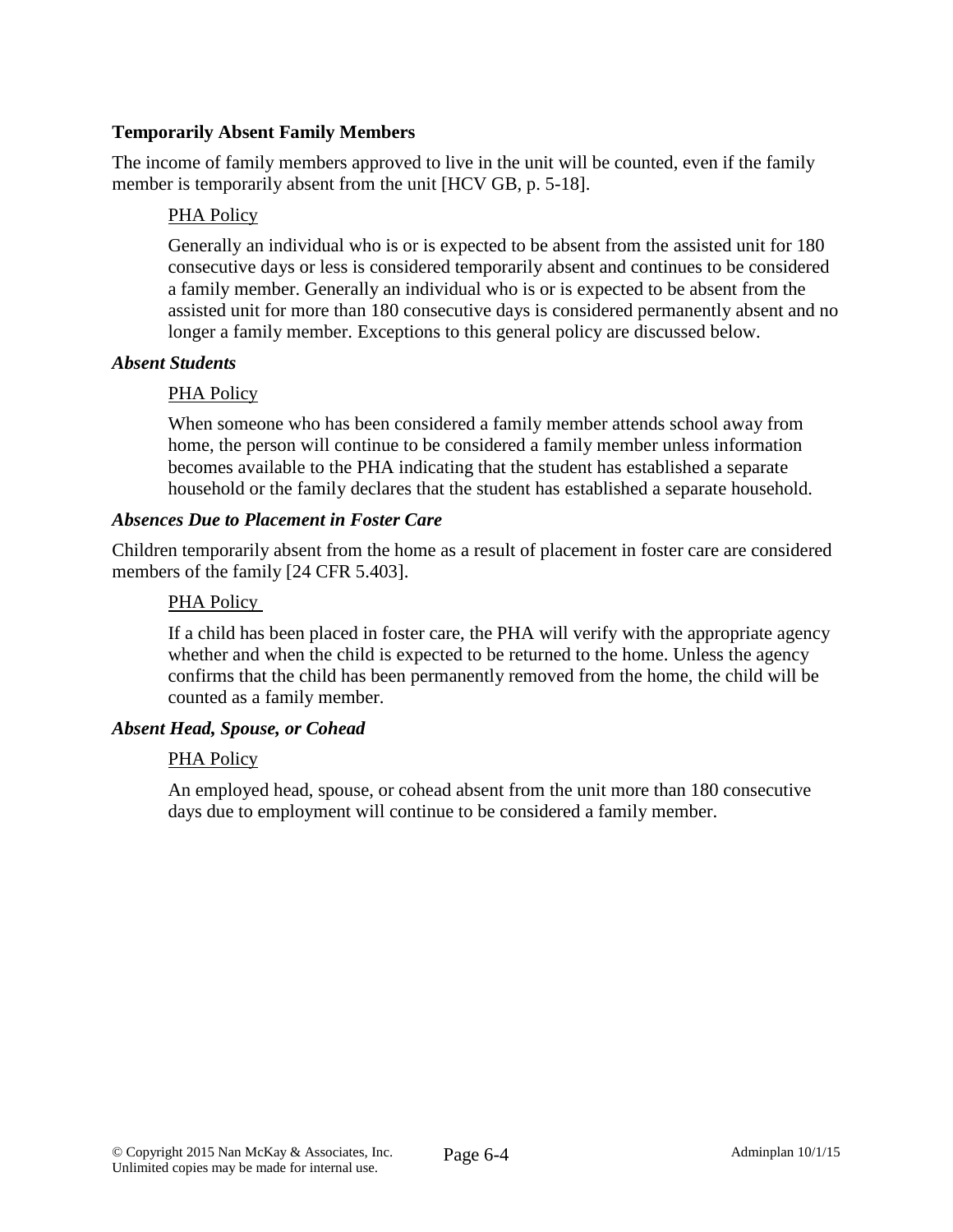## **Family Members Permanently Confined for Medical Reasons**

If a family member is confined to a nursing home or hospital on a permanent basis, that person is no longer considered a family member and the income of that person is not counted [HCV GB, p. 5-22].

# PHA Policy

The PHA will request verification from a responsible medical professional and will use this determination. If the responsible medical professional cannot provide a determination, the person generally will be considered temporarily absent. The family may present evidence that the family member is confined on a permanent basis and request that the person not be considered a family member.

When an individual who has been counted as a family member is determined permanently absent, the family is eligible for the medical expense deduction only if the remaining head, spouse, or cohead qualifies as an elderly person or a person with disabilities.

## **Joint Custody of Dependents**

### PHA Policy

Dependents that are subject to a joint custody arrangement will be considered a member of the family, if they live with the applicant or participant family 50 percent or more of the time.

When more than one applicant or participant family is claiming the same dependents as family members, the family with primary custody at the time of the initial examination or reexamination will be able to claim the dependents. If there is a dispute about which family should claim them, the PHA will make the determination based on available documents such as court orders, or an IRS return showing which family has claimed the child for income tax purposes.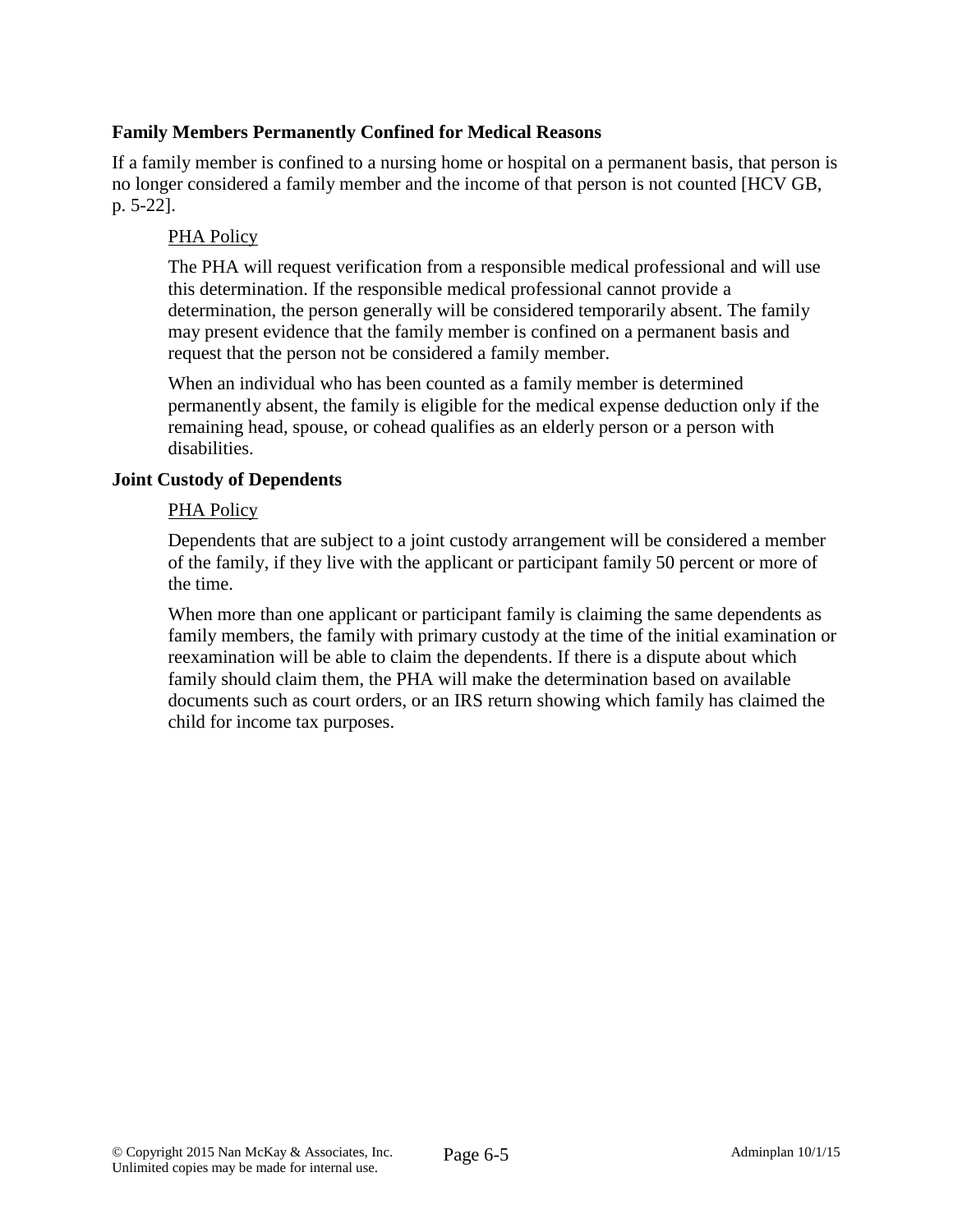## **Caretakers for a Child**

#### PHA Policy

The approval of a caretaker is at the owner and PHA's discretion and subject to the owner and PHA's screening criteria. If neither a parent nor a designated guardian remains in a household receiving HCV assistance, the PHA will take the following actions.

- (1) If a responsible agency has determined that another adult is to be brought into the assisted unit to care for a child for an indefinite period, the designated caretaker will not be considered a family member until a determination of custody or legal guardianship is made.
- (2) If a caretaker has assumed responsibility for a child without the involvement of a responsible agency or formal assignment of custody or legal guardianship, the caretaker will be treated as a visitor for 90 days. After the 90 days has elapsed, the caretaker will be considered a family member unless information is provided that would confirm that the caretaker's role is temporary. In such cases the PHA will extend the caretaker's status as an eligible visitor.
- (3) At any time that custody or guardianship legally has been awarded to a caretaker, the housing choice voucher will be transferred to the caretaker.
- (4) During any period that a caretaker is considered a visitor, the income of the caretaker is not counted in annual income and the caretaker does not qualify the family for any deductions from income.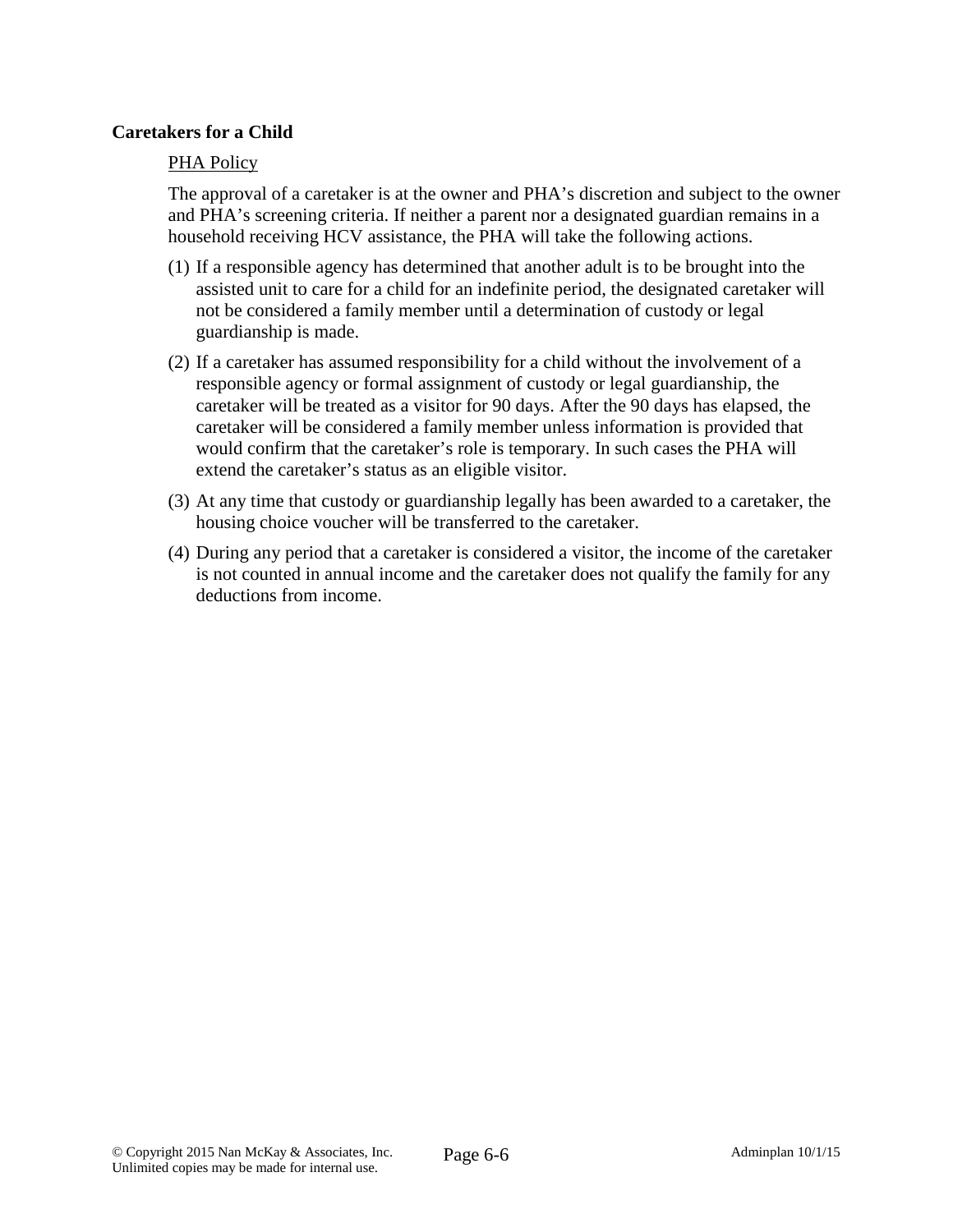# **6-I.C. ANTICIPATING ANNUAL INCOME**

The PHA is required to count all income "anticipated to be received from a source outside the family during the 12-month period following admission or annual reexamination effective date" [24 CFR 5.609(a)(2)]. Policies related to anticipating annual income are provided below.

### **Basis of Annual Income Projection**

The PHA generally will use current circumstances to determine anticipated income for the coming 12-month period. HUD authorizes the PHA to use other than current circumstances to anticipate income when:

- An imminent change in circumstances is expected [HCV GB, p. 5-17]
- It is not feasible to anticipate a level of income over a 12-month period (e.g., seasonal or cyclic income) [24 CFR 5.609(d)]
- The PHA believes that past income is the best available indicator of expected future income  $[24 \text{ CFR } 5.609(d)]$

PHAs are required to use HUD's Enterprise Income Verification (EIV) system in its entirety as a third party source to verify employment and income information, and to reduce administrative subsidy payment errors in accordance with HUD administrative guidance [24 CFR 5.233(a)(2)].

HUD allows PHAs to use tenant-provided documents (pay stubs) to project income once EIV data has been received in such cases where the family does not dispute the EIV employer data and where the PHA does not determine it is necessary to obtain additional third-party data.

## PHA Policy

When EIV is obtained and the family does not dispute the EIV employer data, the PHA will use current tenant-provided documents to project annual income. When the tenantprovided documents are pay stubs, the PHA will make every effort to obtain current and consecutive pay stubs dated within the last 60 days.

The PHA will obtain written and/or oral third-party verification in accordance with the verification requirements and policy in Chapter 7 in the following cases:

If EIV or other UIV data is not available,

If the family disputes the accuracy of the EIV employer data, and/or

If the PHA determines additional information is needed.

In such cases, the PHA will review and analyze current data to anticipate annual income. In all cases, the family file will be documented with a clear record of the reason for the decision, and a clear audit trail will be left as to how the PHA annualized projected income.

When the PHA cannot readily anticipate income based upon current circumstances (e.g., in the case of seasonal employment, unstable working hours, or suspected fraud), the PHA will review and analyze historical data for patterns of employment, paid benefits, and receipt of other income and use the results of this analysis to establish annual income.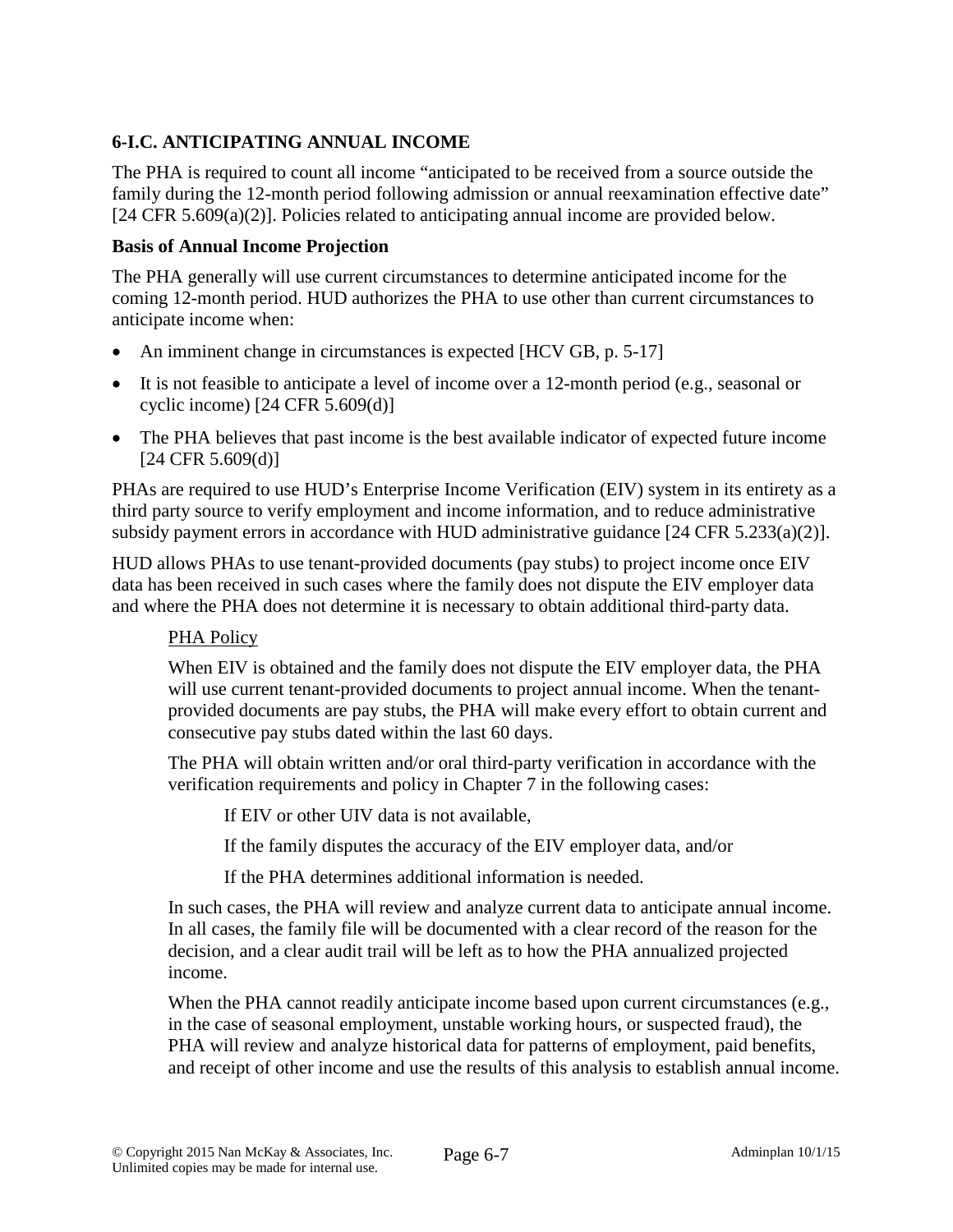Any time current circumstances are not used to project annual income, a clear rationale for the decision will be documented in the file. In all such cases the family may present information and documentation to the PHA to show why the historic pattern does not represent the family's anticipated income.

# *Known Changes in Income*

If the PHA verifies an upcoming increase or decrease in income, annual income will be calculated by applying each income amount to the appropriate part of the 12-month period.

**Example:** An employer reports that a full-time employee who has been receiving \$8/hour will begin to receive \$8.25/hour in the eighth week after the effective date of the reexamination. In such a case the PHA would calculate annual income as follows:  $($8/hour \times 40 hours \times 7 weeks) + ($8.25 \times 40 hours \times 45 weeks).$ 

The family may present information that demonstrates that implementing a change before its effective date would create a hardship for the family. In such cases the PHA will calculate annual income using current circumstances and then require an interim reexamination when the change actually occurs. This requirement will be imposed even if the PHA's policy on reexaminations does not require interim reexaminations for other types of changes.

When tenant-provided third-party documents are used to anticipate annual income, they will be dated within the last 60 days of the reexamination interview date.

### **Projecting Income**

In HUD's EIV webcast of January 2008, HUD made clear that PHAs are not to use EIV quarterly wages to project annual income.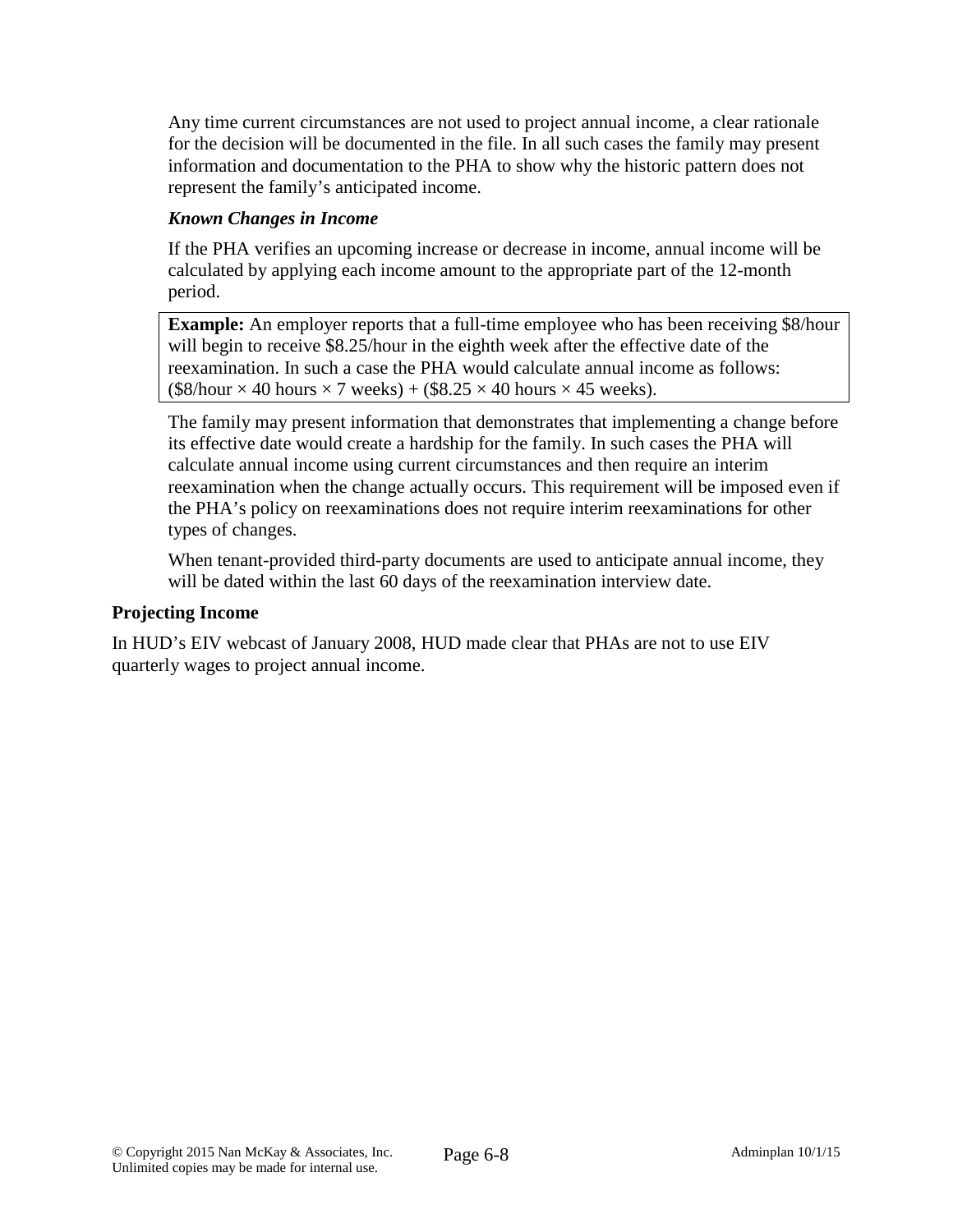# **6-I.D. EARNED INCOME**

## **Types of Earned Income Included in Annual Income**

### *Wages and Related Compensation*

The full amount, before any payroll deductions, of wages and salaries, overtime pay, commissions, fees, tips and bonuses, and other compensation for personal services is included in annual income [24 CFR 5.609(b)(1)].

### PHA Policy

For persons who regularly receive bonuses or commissions, the PHA will verify and then average amounts received for the two years preceding admission or reexamination. If only a one-year history is available, the PHA will use the prior year amounts. In either case the family may provide, and the PHA will consider, a credible justification for not using this history to anticipate future bonuses or commissions. If a new employee has not yet received any bonuses or commissions, the PHA will count only the amount estimated by the employer. The file will be documented appropriately.

### *Some Types of Military Pay*

All regular pay, special pay and allowances of a member of the Armed Forces are counted [24 CFR 5.609(b)(8)] except for the special pay to a family member serving in the Armed Forces who is exposed to hostile fire  $[24 \text{ CFR } 5.609 \text{ (c)}(7)]$ .

### **Types of Earned Income Not Counted in Annual Income**

#### *Temporary, Nonrecurring, or Sporadic Income* **[24 CFR 5.609(c)(9)]**

This type of income (including gifts) is not included in annual income. Sporadic income includes temporary payments from the U.S. Census Bureau for employment lasting no longer than 180 days [Notice PIH 2009-19].

#### PHA Policy

Sporadic income is income that is not received periodically and cannot be reliably predicted. For example, the income of an individual who works occasionally as a handyman would be considered sporadic if future work could not be anticipated and no historic, stable pattern of income existed.

#### *Children*'*s Earnings*

Employment income earned by children (including foster children) under the age of 18 years is not included in annual income [24 CFR 5.609(c)(1)]. (See Eligibility chapter for a definition of *foster children*.)

#### *Certain Earned Income of Full-Time Students*

Earnings in excess of \$480 for each full-time student 18 years old or older (except for the head, spouse, or cohead) are not counted  $[24 \text{ CFR } 5.609(c)(11)]$ . To be considered "full-time," a student must be considered "full-time" by an educational institution with a degree or certificate program [HCV GB, p. 5-29].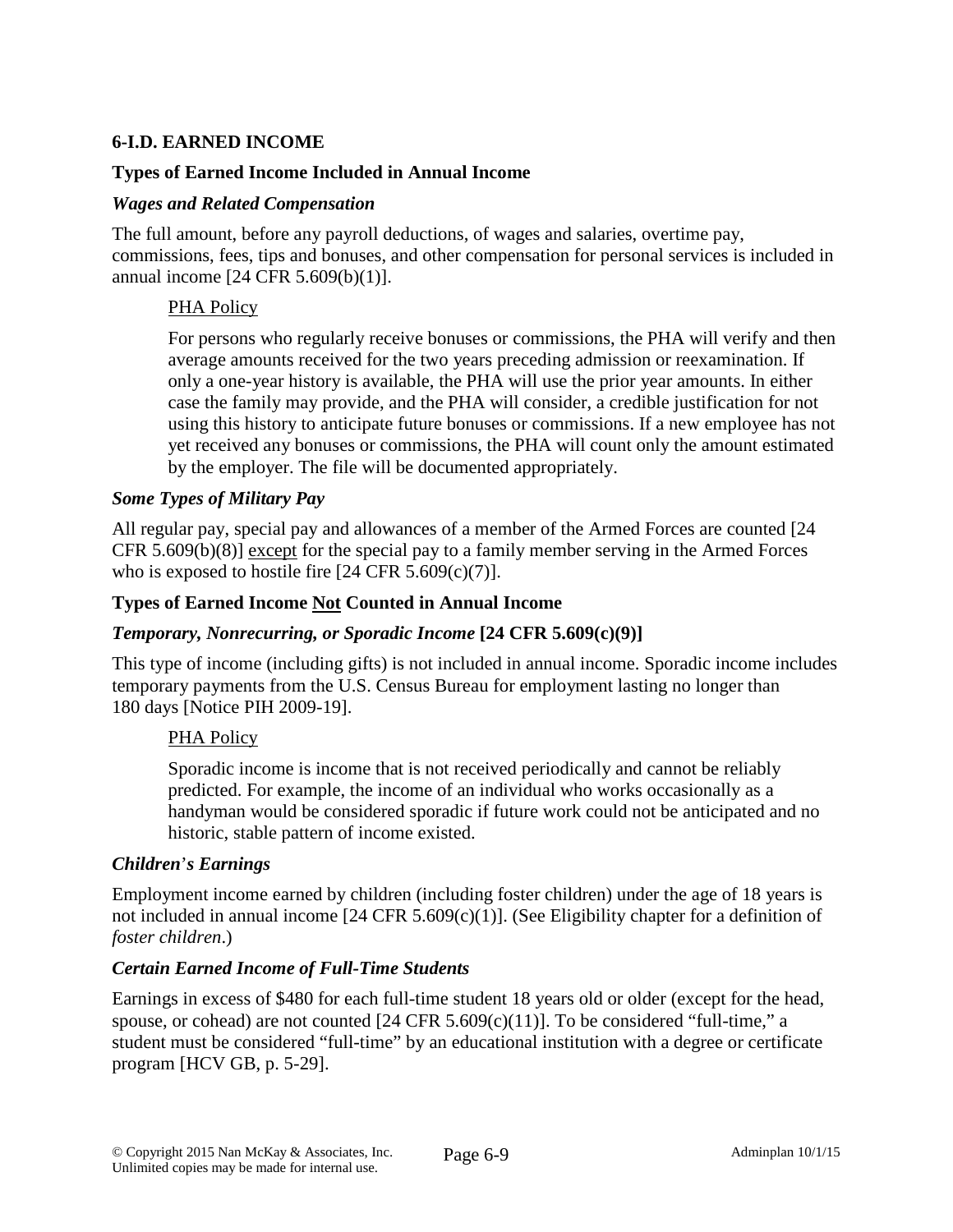## *Income of a Live-in Aide*

Income earned by a live-in aide, as defined in [24 CFR 5.403], is not included in annual income  $[24 \text{ CFR } 5.609(c)(5)]$ . (See Eligibility chapter for a full discussion of live-in aides.)

### *Income Earned under Certain Federal Programs*

Income from some federal programs is specifically excluded from consideration as income [24 CFR  $5.609(c)(17)$ ], including:

- Payments to volunteers under the Domestic Volunteer Services Act of 1973 (42 U.S.C. 5044(g), 5058)
- Awards under the federal work-study program (20 U.S.C. 1087 uu)
- Payments received from programs funded under Title V of the Older Americans Act of 1985 (42 U.S.C. 3056(f))
- Allowances, earnings, and payments to AmeriCorps participants under the National and Community Service Act of 1990 (42 U.S.C. 12637(d))
- Allowances, earnings, and payments to participants in programs funded under the Workforce Investment Act of 1998 (29 U.S.C. 2931)

### *Resident Service Stipend*

Amounts received under a resident service stipend are not included in annual income. A resident service stipend is a modest amount (not to exceed \$200 per individual per month) received by a resident for performing a service for the PHA or owner, on a part-time basis, that enhances the quality of life in the development. Such services may include, but are not limited to, fire patrol, hall monitoring, lawn maintenance, resident initiatives coordination, and serving as a member of the PHA's governing board. No resident may receive more than one such stipend during the same period of time  $[24 \text{ CFR } 5.600(c)(8)(iv)].$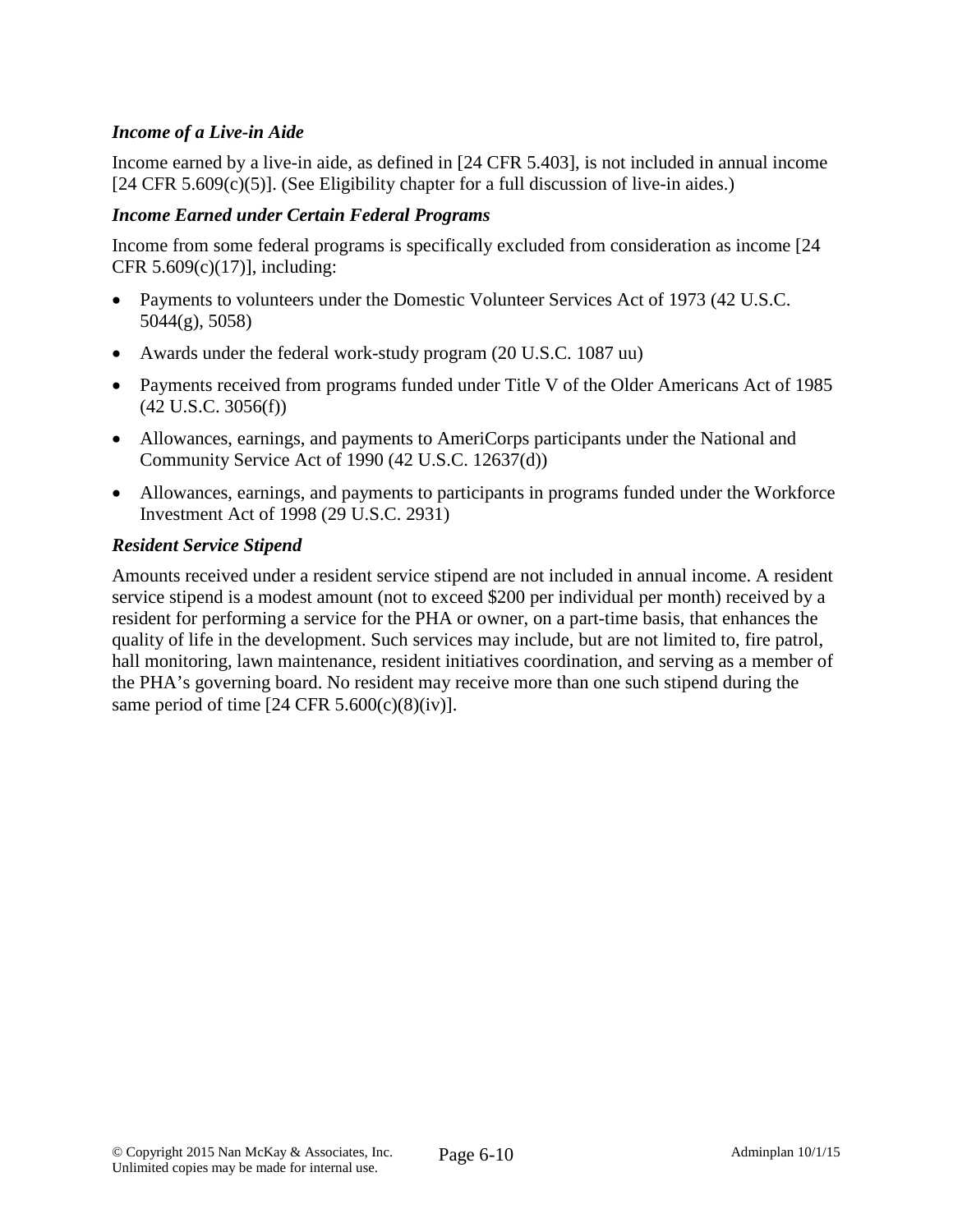# *State and Local Employment Training Programs*

Incremental earnings and benefits to any family member resulting from participation in qualifying state or local employment training programs (including training programs not affiliated with a local government) and training of a family member as resident management staff are excluded from annual income. Amounts excluded by this provision must be received under employment training programs with clearly defined goals and objectives and are excluded only for the period during which the family member participates in the training program [24 CFR  $5.609(c)(8)(v)$ ].

## PHA Policy

The PHA defines *training program* as "a learning process with goals and objectives, generally having a variety of components, and taking place in a series of sessions over a period to time. It is designed to lead to a higher level of proficiency, and it enhances the individual's ability to obtain employment. It may have performance standards to measure proficiency. Training may include, but is not limited to: (1) classroom training in a specific occupational skill, (2) on-the-job training with wages subsidized by the program, or (3) basic education" [expired Notice PIH 98-2, p. 3].

The PHA defines *incremental earnings and benefits* as the difference between: (1) the total amount of welfare assistance and earnings of a family member prior to enrollment in a training program, and (2) the total amount of welfare assistance and earnings of the family member after enrollment in the program [expired Notice PIH 98-2, pp. 3–4].

In calculating the incremental difference, the PHA will use as the pre-enrollment income the total annualized amount of the family member's welfare assistance and earnings reported on the family's most recently completed HUD-50058.

End of participation in a training program must be reported in accordance with the PHA's interim reporting requirements.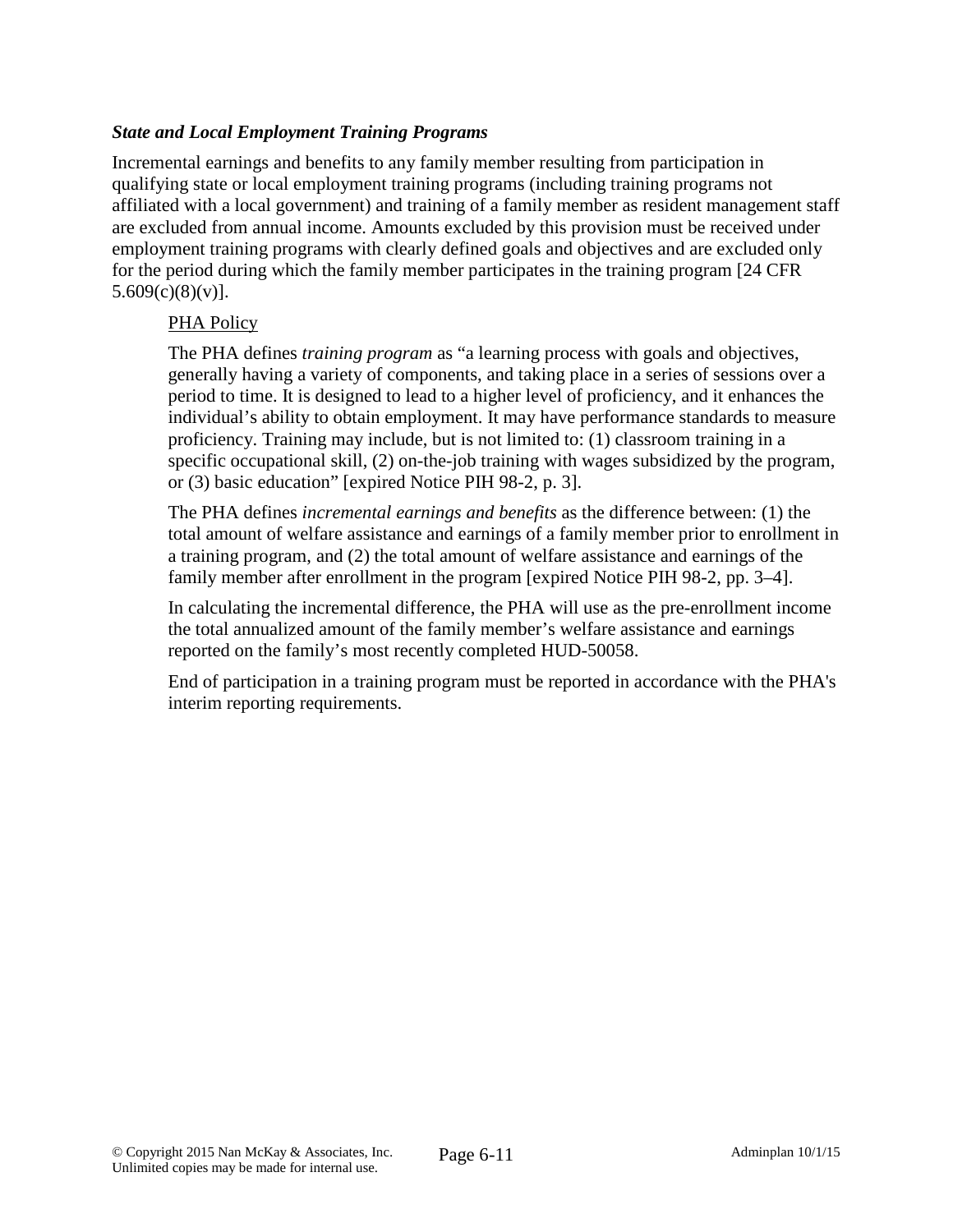## *HUD-Funded Training Programs*

Amounts received under training programs funded in whole or in part by HUD [24 CFR 5.609(c)(8)(i)] are excluded from annual income. Eligible sources of funding for the training include operating subsidy, Section 8 administrative fees, and modernization, Community Development Block Grant (CDBG), HOME program, and other grant funds received from HUD.

## PHA Policy

To qualify as a training program, the program must meet the definition of *training program* provided above for state and local employment training programs.

### *Earned Income Tax Credit*

Earned income tax credit (EITC) refund payments received on or after January 1, 1991 (26 U.S.C. 32(j)), are excluded from annual income [24 CFR 5.609(c)(17)]. Although many families receive the EITC annually when they file taxes, an EITC can also be received throughout the year. The prorated share of the annual EITC is included in the employee's payroll check.

#### *Earned Income Disallowance*

The earned income disallowance for persons with disabilities is discussed in section 6-I.E below.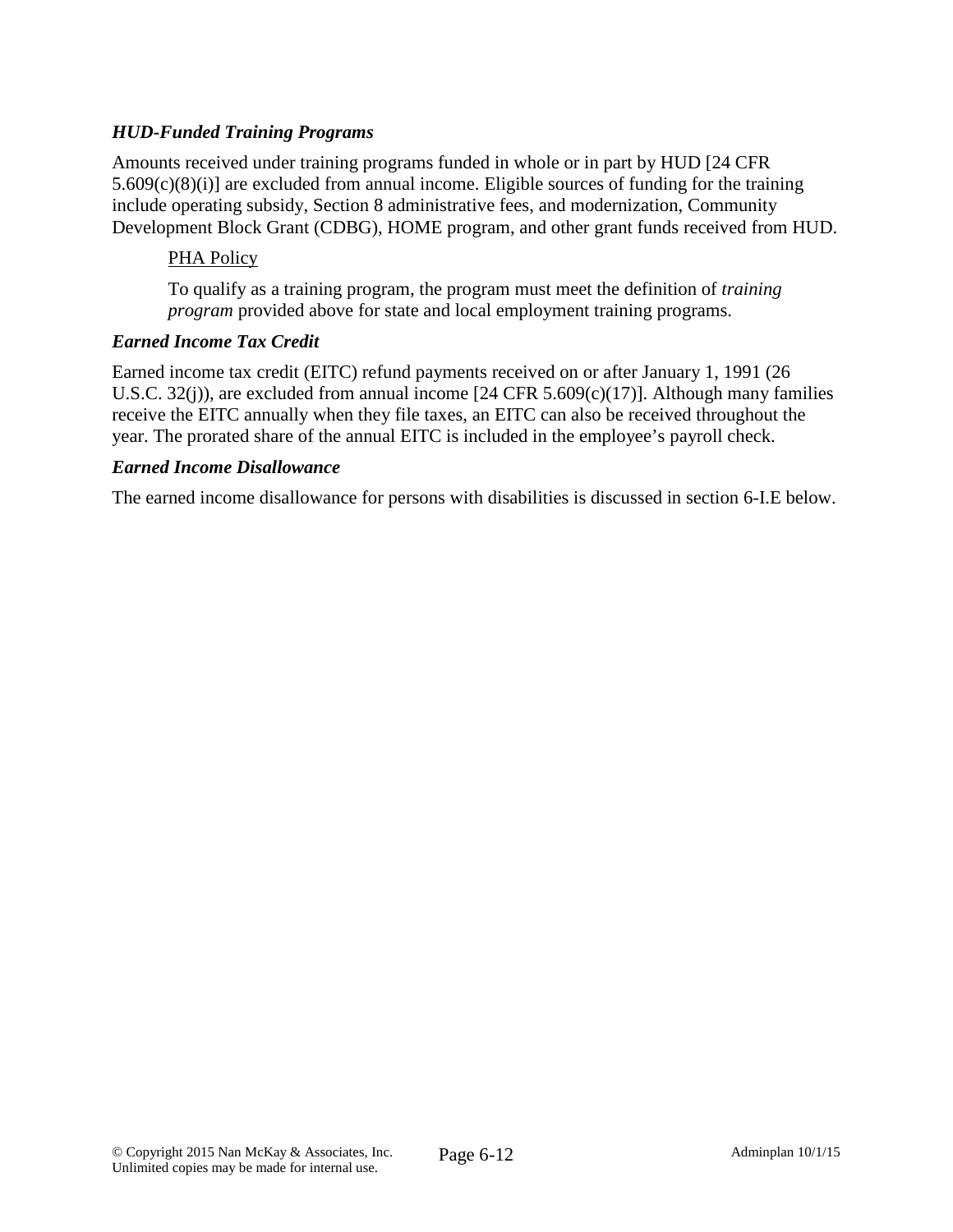# **6-I.E. EARNED INCOME DISALLOWANCE FOR PERSONS WITH DISABILITIES [24 CFR 5.617]**

The earned income disallowance (EID) encourages people with disabilities to enter the work force by not including the full value of increases in earned income for a period of time. The full text of 24 CFR 5.617 is included as Exhibit 6-4 at the end of this chapter. Eligibility criteria and limitations on the disallowance are summarized below.

# **Eligibility**

This disallowance applies only to individuals in families already participating in the HCV program (not at initial examination). To qualify, the family must experience an increase in annual income that is the result of one of the following events:

- Employment of a family member who is a person with disabilities and who was previously unemployed for one or more years prior to employment. *Previously unemployed* includes a person who annually has earned not more than the minimum wage applicable to the community multiplied by 500 hours. The applicable minimum wage is the federal minimum wage unless there is a higher state or local minimum wage.
- Increased earnings by a family member who is a person with disabilities and whose earnings increase during participation in an economic self-sufficiency or job-training program. A selfsufficiency program includes a program designed to encourage, assist, train, or facilitate the economic independence of HUD-assisted families or to provide work to such families [24 CFR 5.603(b)].
- New employment or increased earnings by a family member who is a person with disabilities and who has received benefits or services under Temporary Assistance for Needy Families (TANF) or any other state program funded under Part A of Title IV of the Social Security Act within the past six months. If the benefits are received in the form of monthly maintenance, there is no minimum amount. If the benefits or services are received in a form other than monthly maintenance, such as one-time payments, wage subsidies, or transportation assistance, the total amount received over the six-month period must be at least \$500.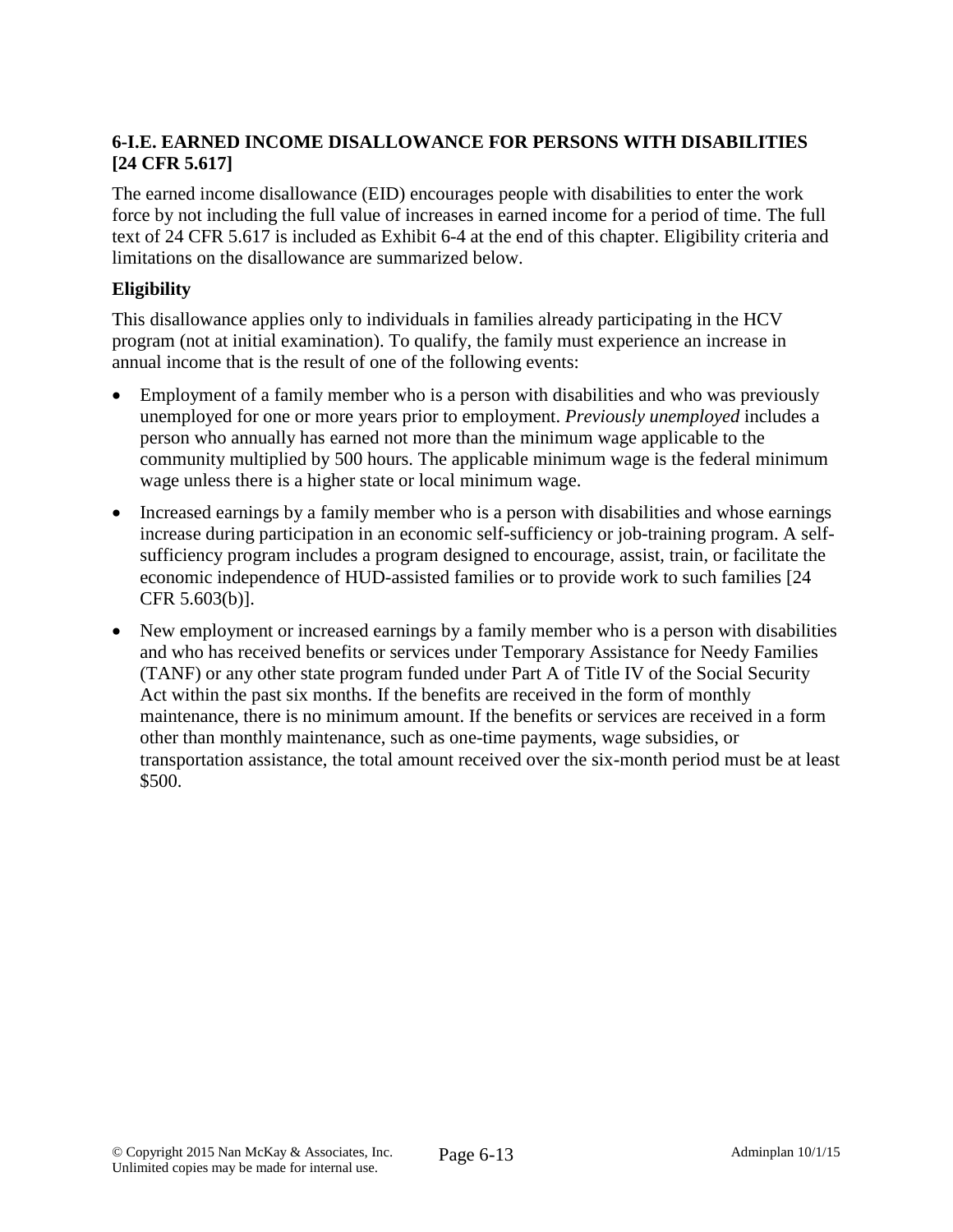## **Calculation of the Disallowance**

Calculation of the earned income disallowance for an eligible member of a qualified family begins with a comparison of the member's current income with his or her "prior income."

# PHA Policy

The PHA defines *prior income,* or *prequalifying income,* as the family member's last certified income prior to qualifying for the EID.

The family member's prior, or prequalifying, income remains constant (as a baseline) throughout the period that he or she is participating in the EID.

## *Initial 12-Month Exclusion*

During the initial 12-month exclusion period, the full amount (100 percent) of any increase in income attributable to new employment or increased earnings is excluded. The 12 months are cumulative and need not be consecutive.

# PHA Policy

The initial EID exclusion period will begin on the first of the month following the date an eligible member of a qualified family is first employed or first experiences an increase in earnings.

## *Second 12-Month Exclusion and Phase-In*

During the second 12-month exclusion period, the exclusion is reduced to half (50 percent) of any increase in income attributable to employment or increased earnings. The 12 months are cumulative and need not be consecutive.

## *Lifetime Limitation*

The EID has a four-year (48-month) lifetime maximum. The four-year eligibility period begins at the same time that the initial exclusion period begins and ends 48 months later. The one-time eligibility for the EID applies even if the eligible individual begins to receive assistance from another housing agency, if the individual moves between public housing and Section 8 assistance, or if there are breaks in assistance.

## PHA Policy

During the 48-month eligibility period, the PHA will schedule and conduct an interim reexamination each time there is a change in the family member's annual income that affects or is affected by the EID (e.g., when the family member's income falls to a level at or below his/her prequalifying income, when one of the exclusion periods ends, and at the end of the lifetime maximum eligibility period).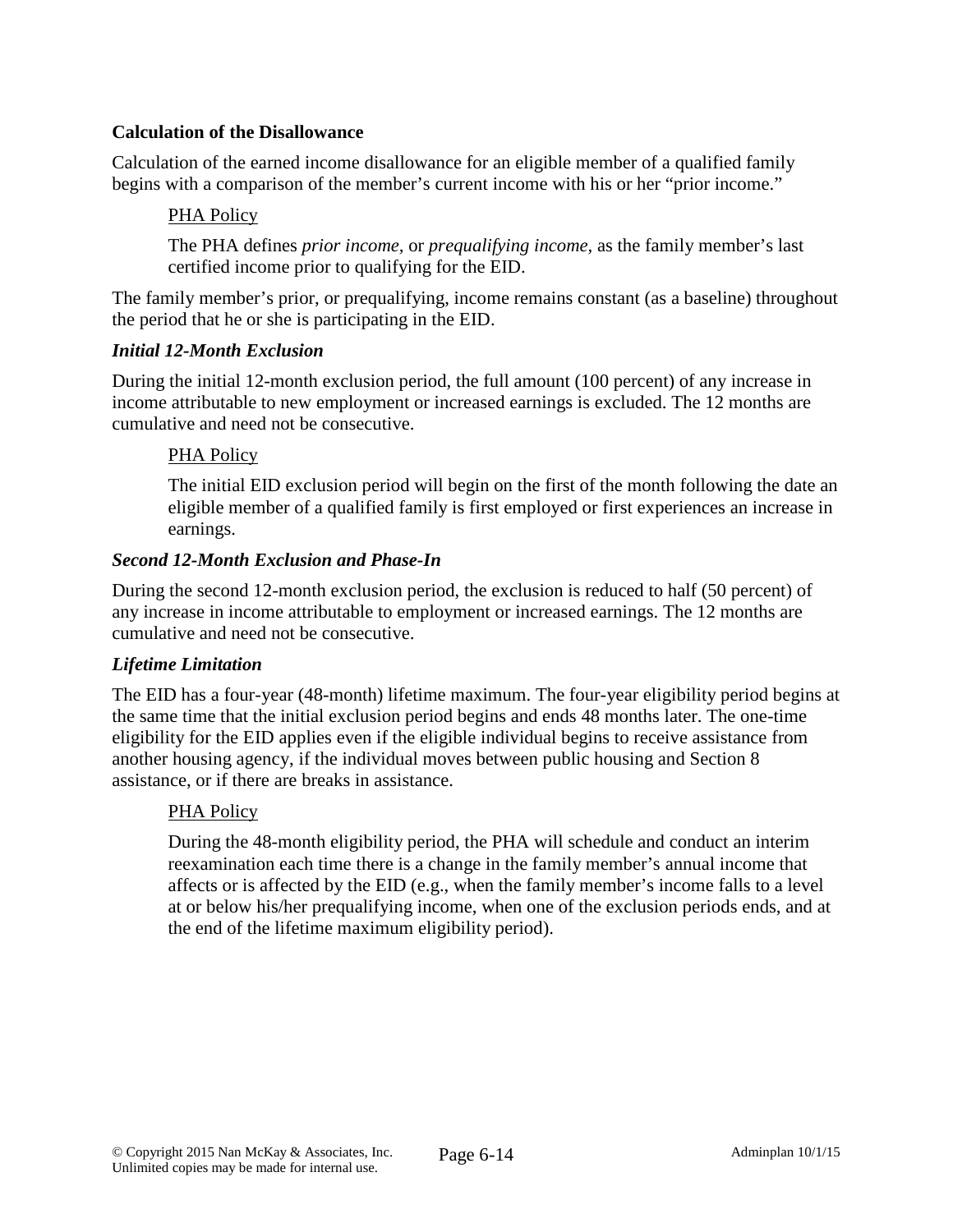# **6-I.F. BUSINESS INCOME [24 CFR 5.609(b)(2)]**

Annual income includes "the net income from the operation of a business or profession. Expenditures for business expansion or amortization of capital indebtedness shall not be used as deductions in determining net income. An allowance for depreciation of assets used in a business or profession may be deducted, based on straight line depreciation, as provided in Internal Revenue Service regulations. Any withdrawal of cash or assets from the operation of a business or profession will be included in income, except to the extent the withdrawal is reimbursement of cash or assets invested in the operation by the family" [24 CFR 5.609(b)(2)].

### **Business Expenses**

Net income is "gross income less business expense" [HCV GB, p. 5-19].

## PHA Policy

To determine business expenses that may be deducted from gross income, the PHA will use current applicable Internal Revenue Service (IRS) rules for determining allowable business expenses [see IRS Publication 535], unless a topic is addressed by HUD regulations or guidance as described below.

### **Business Expansion**

HUD regulations do not permit the PHA to deduct from gross income expenses for business expansion.

## PHA Policy

*Business expansion* is defined as any capital expenditures made to add new business activities, to expand current facilities, or to operate the business in additional locations. For example, purchase of a street sweeper by a construction business for the purpose of adding street cleaning to the services offered by the business would be considered a business expansion. Similarly, the purchase of a property by a hair care business to open at a second location would be considered a business expansion.

## **Capital Indebtedness**

HUD regulations do not permit the PHA to deduct from gross income the amortization of capital indebtedness.

#### PHA Policy

*Capital indebtedness* is defined as the principal portion of the payment on a capital asset such as land, buildings, and machinery. This means the PHA will allow as a business expense interest, but not principal, paid on capital indebtedness.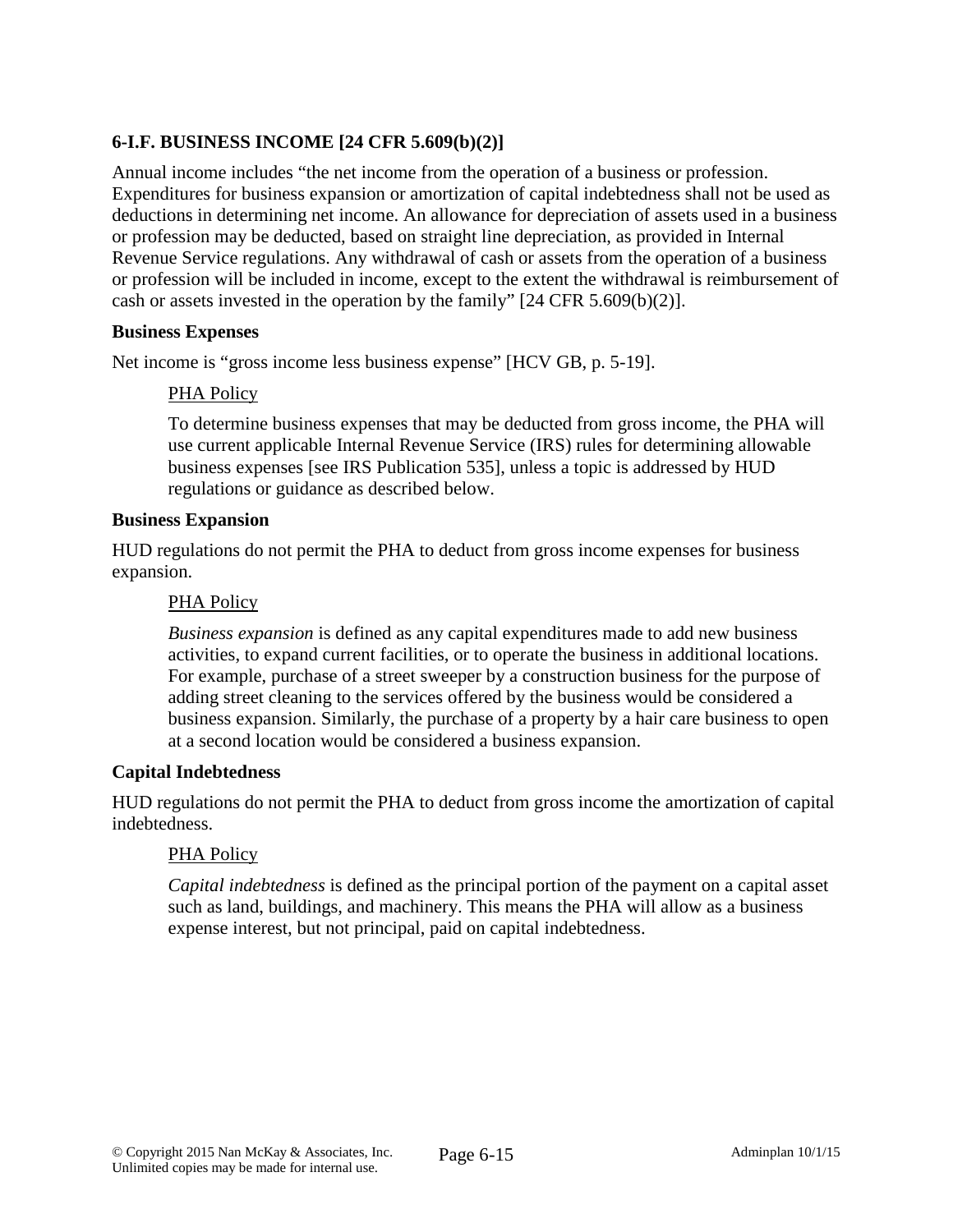### **Negative Business Income**

If the net income from a business is negative, no business income will be included in annual income; a negative amount will not be used to offset other family income.

#### **Withdrawal of Cash or Assets from a Business**

HUD regulations require the PHA to include in annual income the withdrawal of cash or assets from the operation of a business or profession unless the withdrawal reimburses a family member for cash or assets invested in the business by the family.

### PHA Policy

Acceptable investments in a business include cash loans and contributions of assets or equipment. For example, if a member of an assisted family provided an up-front loan of \$2,000 to help a business get started, the PHA will not count as income any withdrawals from the business up to the amount of this loan until the loan has been repaid. Investments do not include the value of labor contributed to the business without compensation.

#### **Co-owned Businesses**

#### PHA Policy

If a business is co-owned with someone outside the family, the family must document the share of the business it owns. If the family's share of the income is lower than its share of ownership, the family must document the reasons for the difference.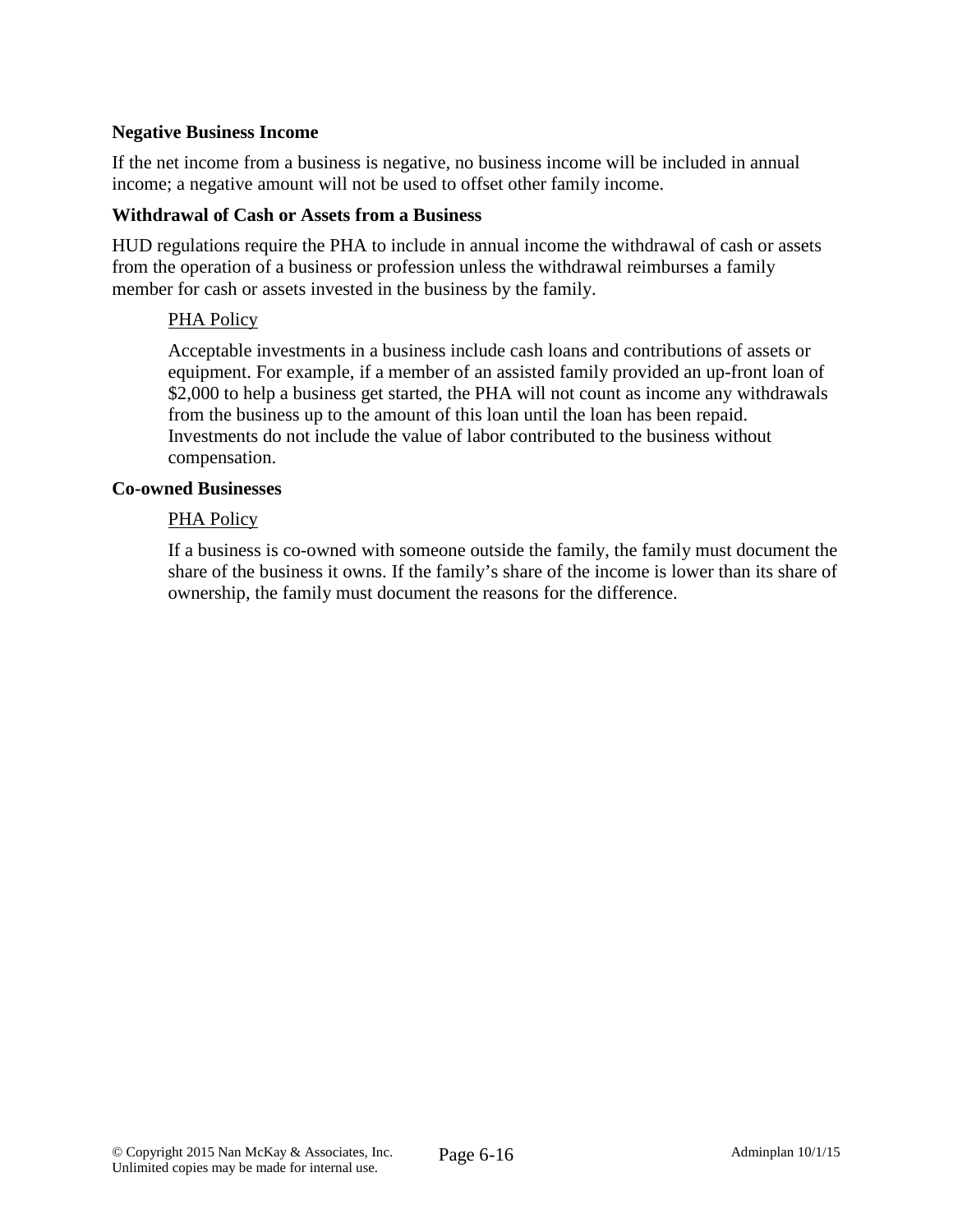# **6-I.G. ASSETS [24 CFR 5.609(b)(3) and 24 CFR 5.603(b)]**

## **Overview**

There is no asset limitation for participation in the HCV program. However, HUD requires that the PHA include in annual income the anticipated "interest, dividends, and other net income of any kind from real or personal property" [24 CFR 5.609(b)(3)]. This section discusses how the income from various types of assets is determined. For most types of assets, the PHA must determine the value of the asset in order to compute income from the asset. Therefore, for each asset type, this section discusses:

- How the value of the asset will be determined
- How income from the asset will be calculated

Exhibit 6-1 provides the regulatory requirements for calculating income from assets [24 CFR 5.609(b)(3)], and Exhibit 6-3 provides the regulatory definition of *net family assets*. This section begins with a discussion of general policies related to assets and then provides HUD rules and PHA policies related to each type of asset.

### **General Policies**

#### *Income from Assets*

The PHA generally will use current circumstances to determine both the value of an asset and the anticipated income from the asset. As is true for all sources of income, HUD authorizes the PHA to use other than current circumstances to anticipate income when (1) an imminent change in circumstances is expected (2) it is not feasible to anticipate a level of income over 12 months or (3) the PHA believes that past income is the best indicator of anticipated income. For example, if a family member owns real property that typically receives rental income but the property is currently vacant, the PHA can take into consideration past rental income along with the prospects of obtaining a new tenant.

#### PHA Policy

Anytime current circumstances are not used to determine asset income, a clear rationale for the decision will be documented in the file. In such cases the family may present information and documentation to the PHA to show why the asset income determination does not represent the family's anticipated asset income.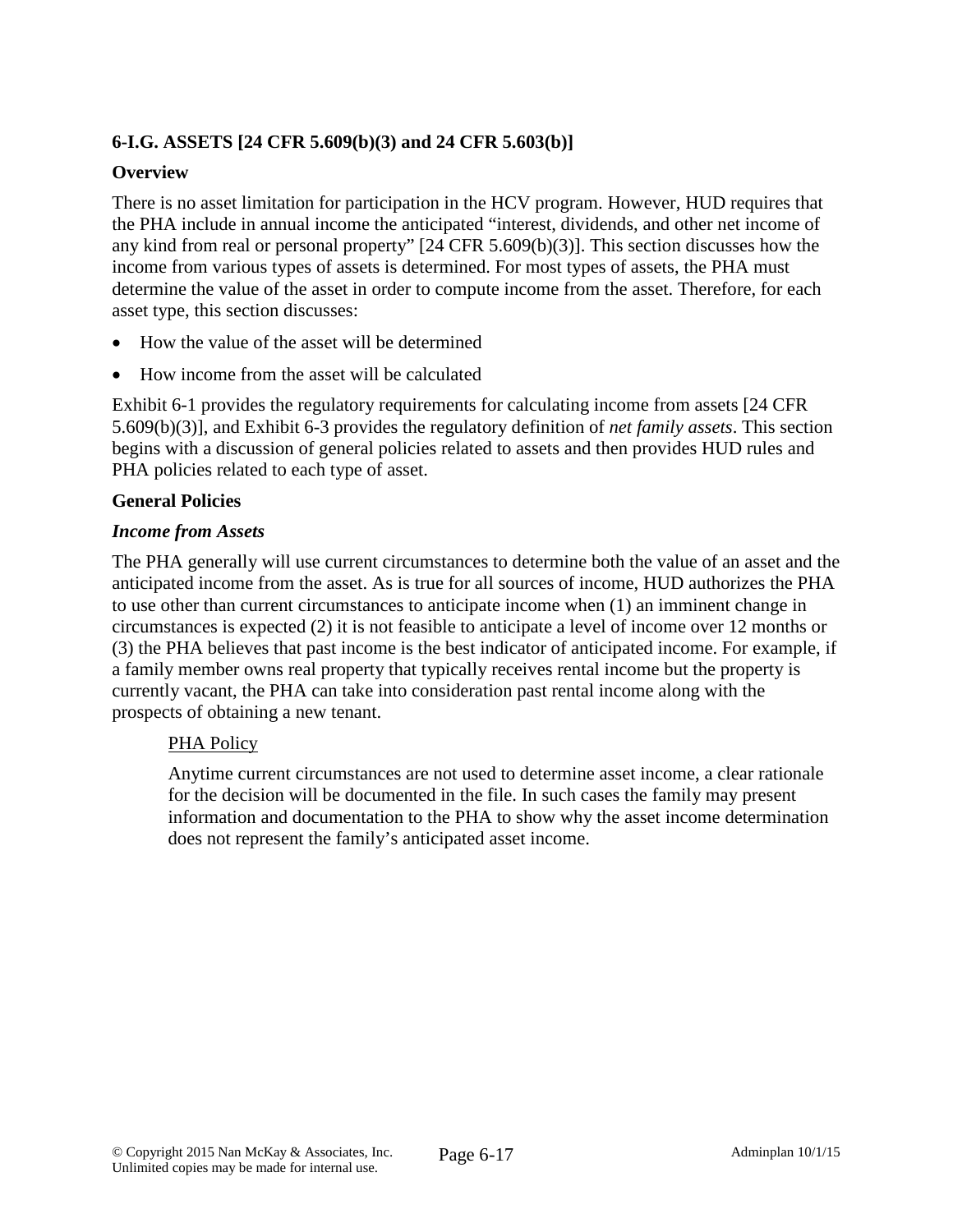# *Valuing Assets*

The calculation of asset income sometimes requires the PHA to make a distinction between an asset's market value and its cash value.

- The market value of an asset is its worth in the market (e.g., the amount a buyer would pay for real estate or the total value of an investment account).
- The cash value of an asset is its market value less all reasonable amounts that would be incurred when converting the asset to cash.

## PHA Policy

Reasonable costs that would be incurred when disposing of an asset include, but are not limited to, penalties for premature withdrawal, broker and legal fees, and settlement costs incurred in real estate transactions [HCV GB, p. 5-28].

## *Lump-Sum Receipts*

Payments that are received in a single lump sum, such as inheritances, capital gains, lottery winnings, insurance settlements, and proceeds from the sale of property, are generally considered assets, not income. However, such lump-sum receipts are counted as assets only if they are retained by a family in a form recognizable as an asset (e.g., deposited in a savings or checking account) [RHIIP FAQs]. (For a discussion of lump-sum payments that represent the delayed start of a periodic payment, most of which are counted as income, see sections 6-I.H and 6-I.I.)

# *Imputing Income from Assets [24 CFR 5.609(b)(3), Notice PIH 2012-29*]

When net family assets are \$5,000 or less, the PHA will include in annual income the actual income anticipated to be derived from the assets. When the family has net family assets in excess of \$5,000, the PHA will include in annual income the greater of (1) the actual income derived from the assets or (2) the imputed income. Imputed income from assets is calculated by multiplying the total cash value of all family assets by an average passbook savings rate as determined by the PHA.

- Note: The HUD field office no longer provides an interest rate for imputed asset income. The "safe harbor" is now for the PHA to establish a passbook rate within 0.75 percent of a national average.
- The PHA must review its passbook rate annually to ensure that it remains within 0.75 percent of the national average.

## PHA Policy

The PHA will initially set the imputed asset passbook rate at the national rate established by the Federal Deposit Insurance Corporation (FDIC).

The PHA will review the passbook rate annually, in December of each year. The rate will not be adjusted unless the current PHA rate is no longer within 0.75 percent of the national rate. If it is no longer within 0.75 percent of the national rate, the passbook rate will be set at the current national rate.

Changes to the passbook rate will take effect on February 1 following the December review.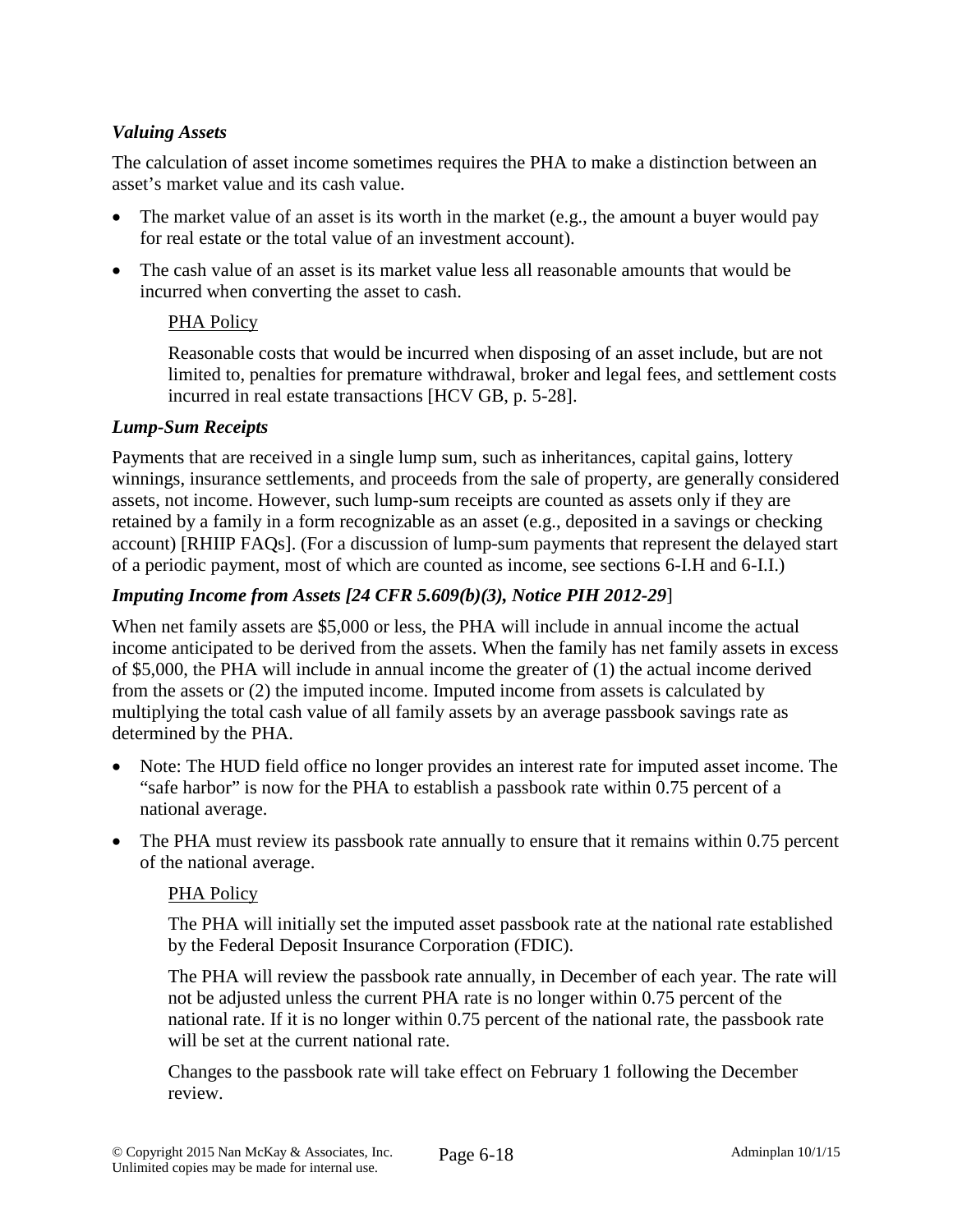# *Determining Actual Anticipated Income from Assets*

It may or may not be necessary for the PHA to use the value of an asset to compute the actual anticipated income from the asset. When the value is required to compute the anticipated income from an asset, the market value of the asset is used. For example, if the asset is a property for which a family receives rental income, the anticipated income is determined by annualizing the actual monthly rental amount received for the property; it is not based on the property's market value. However, if the asset is a savings account, the anticipated income is determined by multiplying the market value of the account by the interest rate on the account.

### *Withdrawal of Cash or Liquidation of Investments*

Any withdrawal of cash or assets from an investment will be included in income except to the extent that the withdrawal reimburses amounts invested by the family. For example, when a family member retires, the amount received by the family from a retirement investment plan is not counted as income until the family has received payments equal to the amount the family member deposited into the retirement investment plan.

#### *Jointly Owned Assets*

The regulation at 24 CFR 5.609(a)(4) specifies that annual income includes "amounts derived (during the 12-month period) from assets to which any member of the family has access."

#### PHA Policy

If an asset is owned by more than one person and any family member has unrestricted access to the asset, the PHA will count the full value of the asset. A family member has unrestricted access to an asset when he or she can legally dispose of the asset without the consent of any of the other owners.

If an asset is owned by more than one person, including a family member, but the family member does not have unrestricted access to the asset, the PHA will prorate the asset according to the percentage of ownership. If no percentage is specified or provided for by state or local law, the PHA will prorate the asset evenly among all owners.

## *Assets Disposed Of for Less than Fair Market Value [24 CFR 5.603(b)]*

HUD regulations require the PHA to count as a current asset any business or family asset that was disposed of for less than fair market value during the two years prior to the effective date of the examination/reexamination, except as noted below.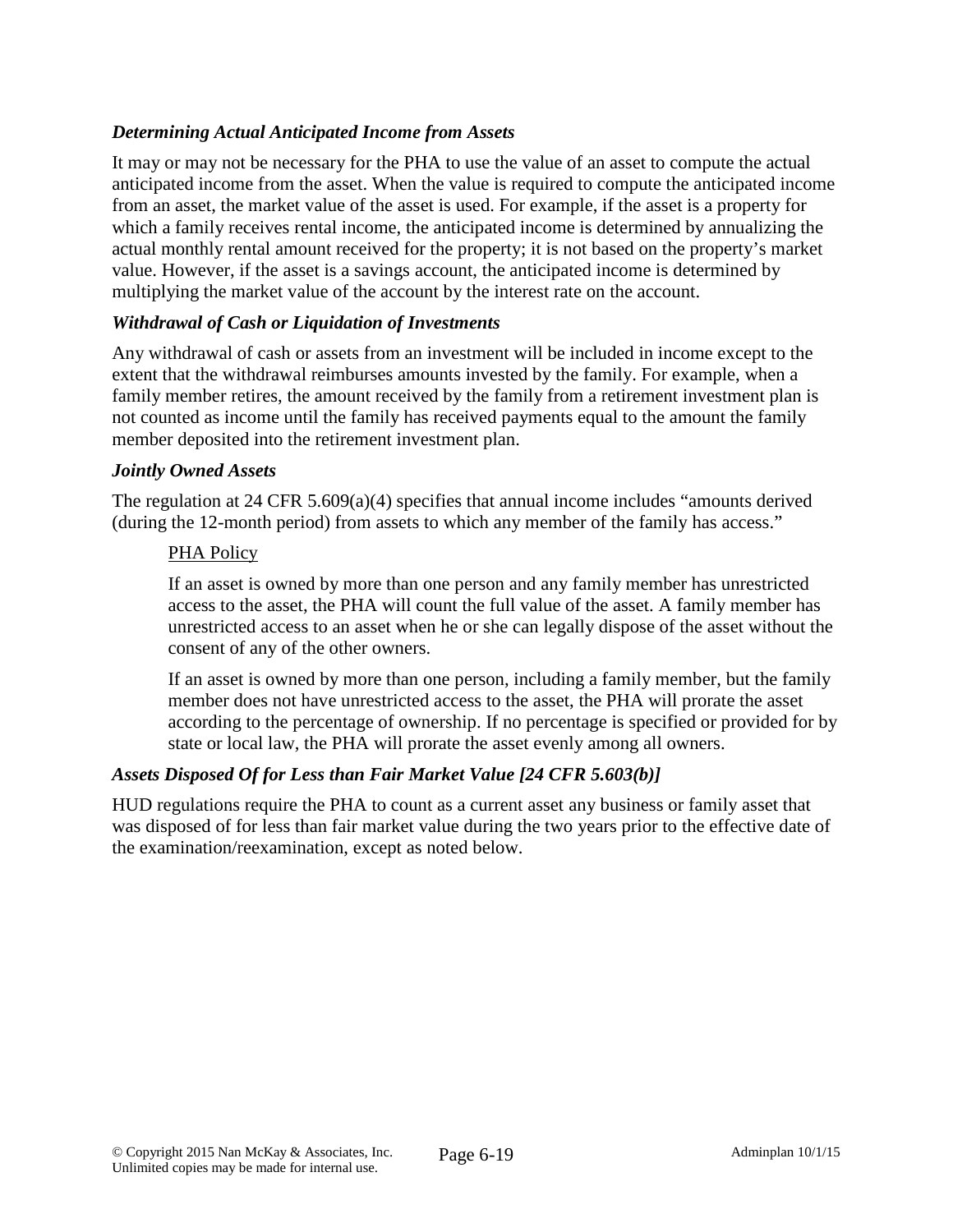## *Minimum Threshold*

The *HVC Guidebook* permits the PHA to set a threshold below which assets disposed of for less than fair market value will not be counted [HCV GB, p. 5-27].

## PHA Policy

The PHA will not include the value of assets disposed of for less than fair market value unless the cumulative fair market value of all assets disposed of during the past two years exceeds the gross amount received for the assets by more than \$1,000.

When the two-year period expires, the income assigned to the disposed asset(s) also expires. If the two-year period ends between annual recertifications, the family may request an interim recertification to eliminate consideration of the asset(s).

Assets placed by the family in nonrevocable trusts are considered assets disposed of for less than fair market value except when the assets placed in trust were received through settlements or judgments.

#### *Separation or Divorce*

The regulation also specifies that assets are not considered disposed of for less than fair market value if they are disposed of as part of a separation or divorce settlement and the applicant or tenant receives important consideration not measurable in dollar terms.

#### PHA Policy

All assets disposed of as part of a separation or divorce settlement will be considered assets for which important consideration not measurable in monetary terms has been received. In order to qualify for this exemption, a family member must be subject to a formal separation or divorce settlement agreement established through arbitration, mediation, or court order.

#### *Foreclosure or Bankruptcy*

Assets are not considered disposed of for less than fair market value when the disposition is the result of a foreclosure or bankruptcy sale.

## *Family Declaration*

#### PHA Policy

Families must sign a declaration form at initial certification and each annual recertification identifying all assets that have been disposed of for less than fair market value or declaring that no assets have been disposed of for less than fair market value. The PHA may verify the value of the assets disposed of if other information available to the PHA does not appear to agree with the information reported by the family.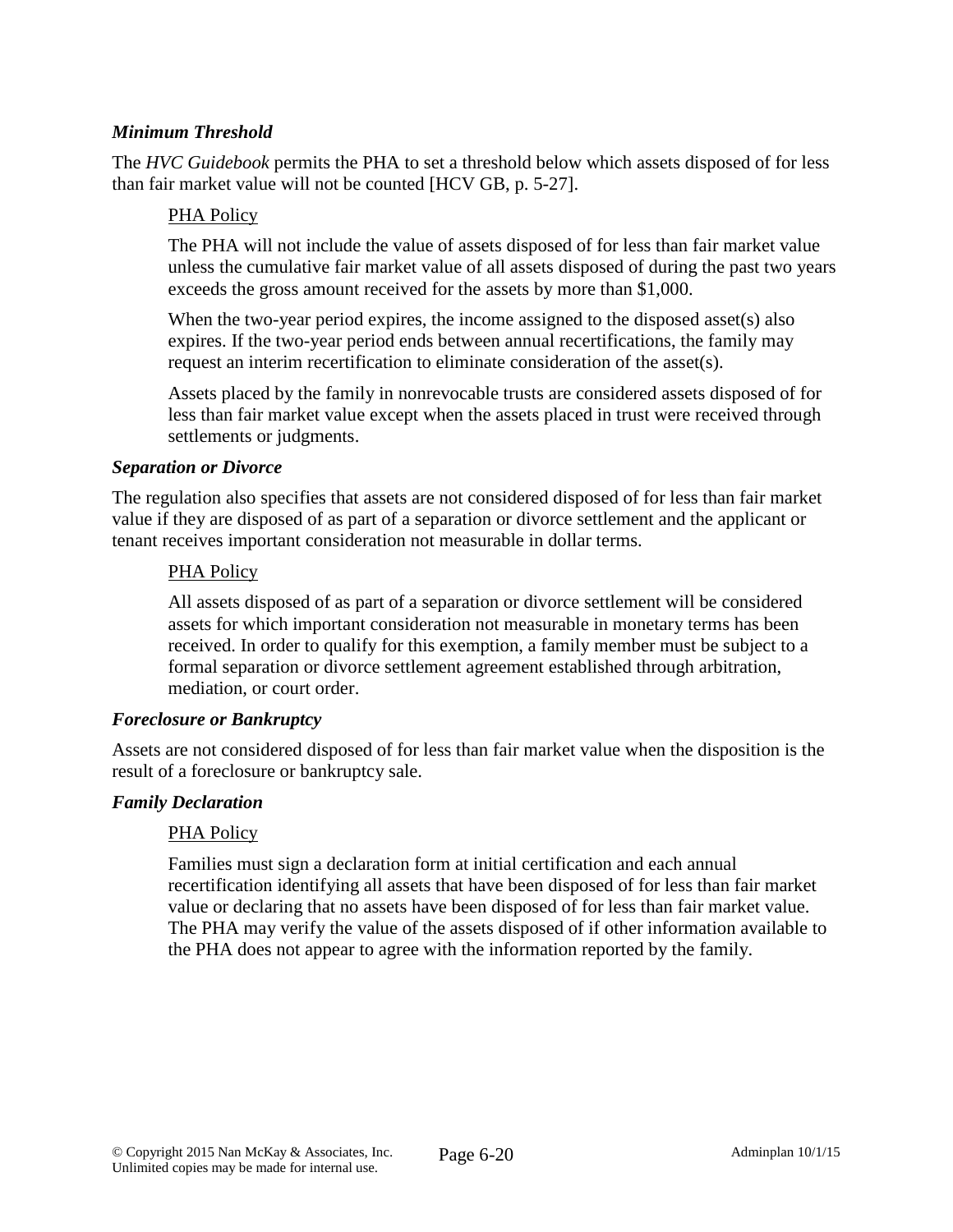## **Types of Assets**

## *Checking and Savings Accounts*

For regular checking accounts and savings accounts, *cash value* has the same meaning as *market value*. If a checking account does not bear interest, the anticipated income from the account is zero.

### PHA Policy

In determining the value of a checking account, the PHA will use the average monthly balance for the last six months.

In determining the value of a savings account, the PHA will use the current balance.

In determining the anticipated income from an interest-bearing checking or savings account, the PHA will multiply the value of the account by the current rate of interest paid on the account.

#### *Investment Accounts Such as Stocks, Bonds, Saving Certificates, and Money Market Funds*

Interest or dividends earned by investment accounts are counted as actual income from assets even when the earnings are reinvested. The cash value of such an asset is determined by deducting from the market value any broker fees, penalties for early withdrawal, or other costs of converting the asset to cash.

#### PHA Policy

In determining the market value of an investment account, the PHA will use the value of the account on the most recent investment report.

How anticipated income from an investment account will be calculated depends on whether the rate of return is known. For assets that are held in an investment account with a known rate of return (e.g., savings certificates), asset income will be calculated based on that known rate (market value multiplied by rate of earnings). When the anticipated rate of return is not known (e.g., stocks), the PHA will calculate asset income based on the earnings for the most recent reporting period.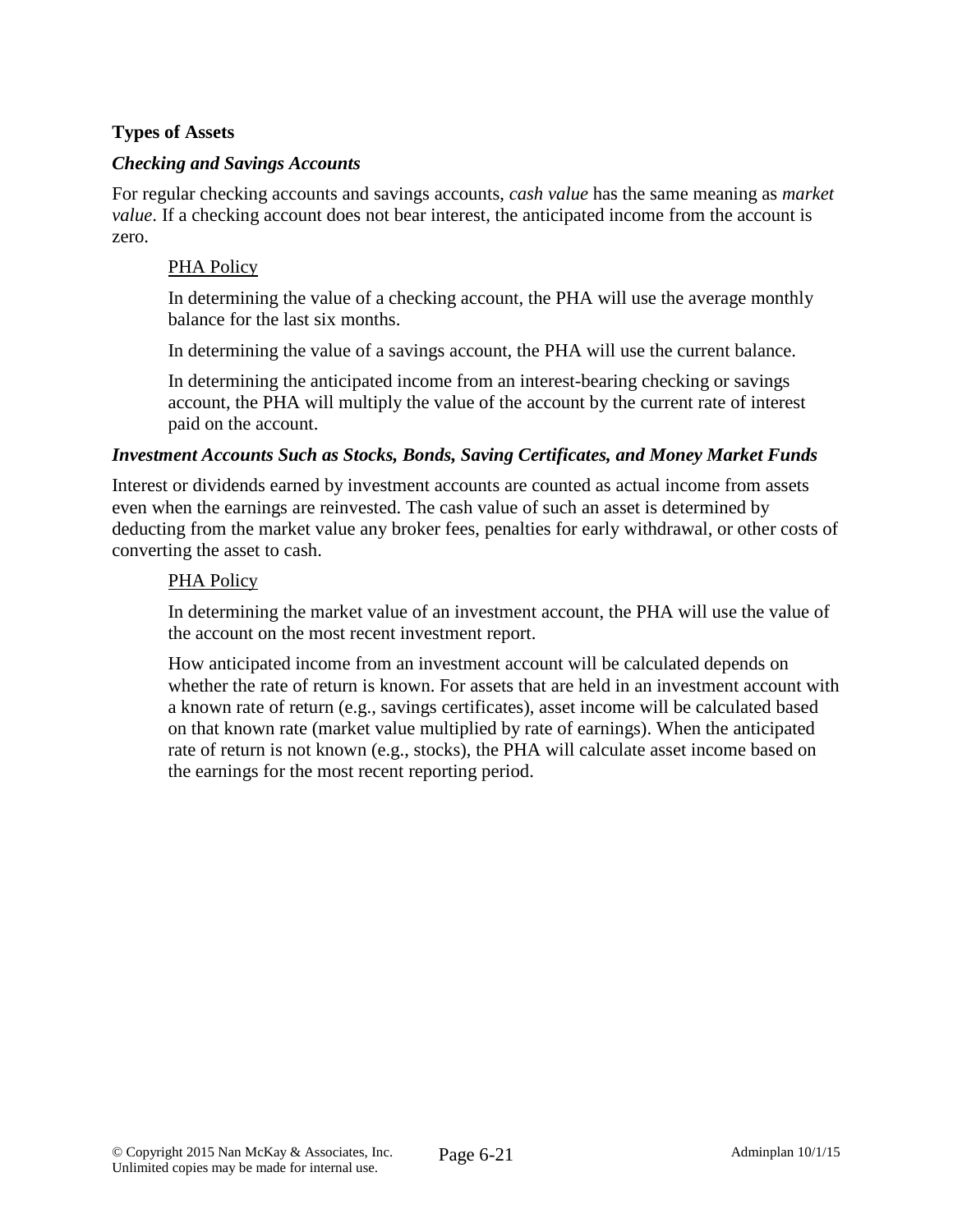# *Equity in Real Property or Other Capital Investments*

Equity (cash value) in a property or other capital asset is the estimated current market value of the asset less the unpaid balance on all loans secured by the asset and reasonable costs (such as broker fees) that would be incurred in selling the asset [HCV GB, p. 5-25].

## **PHA Policy**

In determining the equity, the PHA will determine market value by examining recent sales of at least three properties in the surrounding or similar neighborhood that possess comparable factors that affect market value.

The PHA will first use the payoff amount for the loan (mortgage) as the unpaid balance to calculate equity. If the payoff amount is not available, the PHA will use the basic loan balance information to deduct from the market value in the equity calculation.

Equity in real property and other capital investments is considered in the calculation of asset income **except** for the following types of assets:

- Equity accounts in HUD homeownership programs [24 CFR5.603(b)]
- The value of a home currently being purchased with assistance under the HCV program Homeownership Option for the first 10 years after the purchase date of the home [24 CFR 5.603(b), Notice PIH 2012-3]
- Equity in owner-occupied cooperatives and manufactured homes in which the family lives [HCV GB, p. 5-25]
- Equity in real property when a family member's main occupation is real estate [HCV GB, p. 5-25]. This real estate is considered a business asset, and income related to this asset will be calculated as described in section 6-I.F.
- Interests in Indian Trust lands [24 CFR 5.603(b)]
- Real property and capital assets that are part of an active business or farming operation [HCV] GB, p. 5-25]

The PHA must also deduct from the equity the reasonable costs for converting the asset to cash. Using the formula for calculating equity specified above, the net cash value of real property is the market value of the loan (mortgage) minus the expenses to convert to cash [Notice PIH 2012-3].

## PHA Policy

For the purposes of calculating expenses to convert to cash for real property, the PHA will use ten percent of the market value of the home.

A family may have real property as an asset in two ways: (1) owning the property itself and (2) holding a mortgage or deed of trust on the property. In the case of a property owned by a family member, the anticipated asset income generally will be in the form of rent or other payment for the use of the property. If the property generates no income, actual anticipated income from the asset will be zero.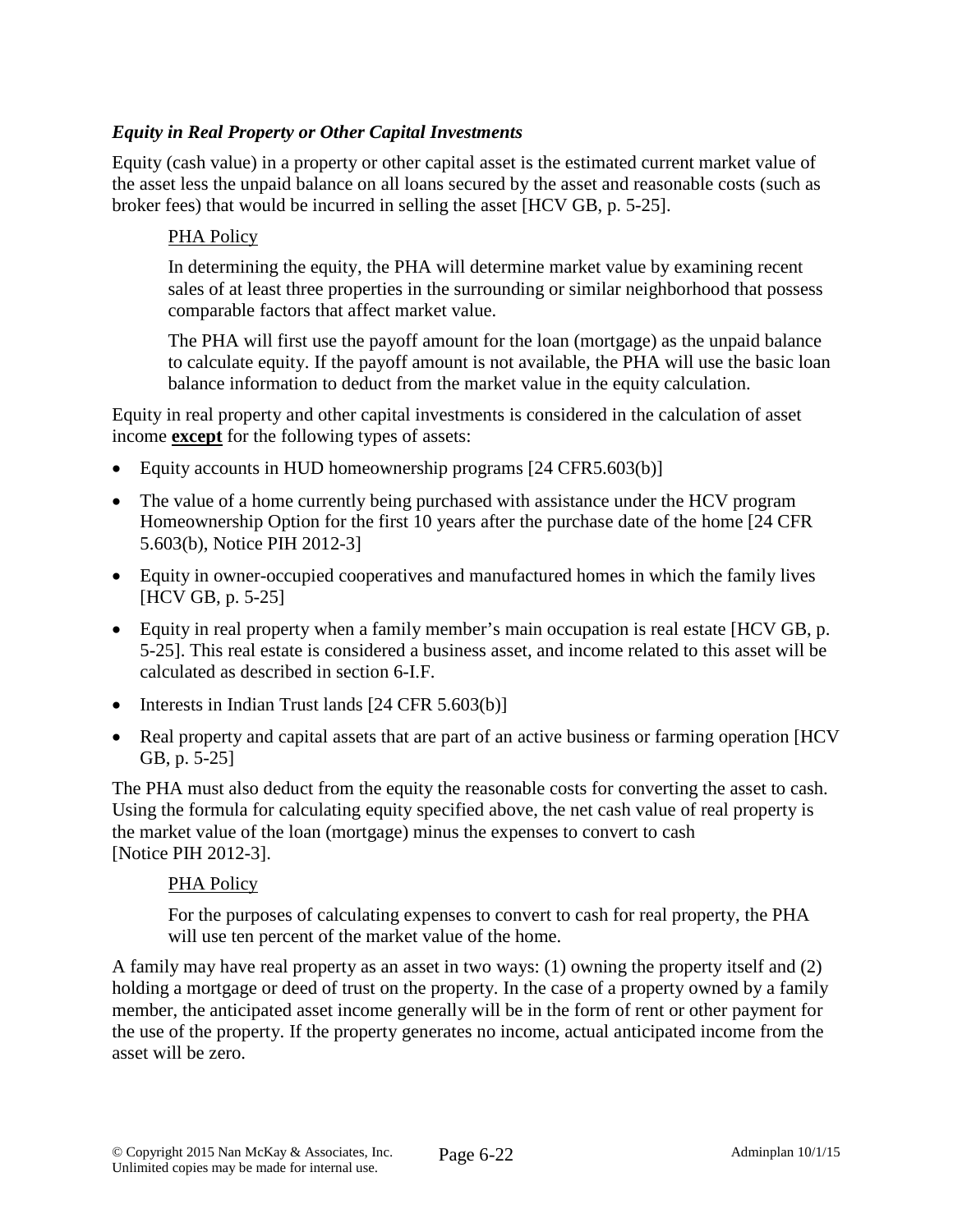In the case of a mortgage or deed of trust held by a family member, the outstanding balance (unpaid principal) is the cash value of the asset. The interest portion only of payments made to the family in accordance with the terms of the mortgage or deed of trust is counted as anticipated asset income.

# PHA Policy

In the case of capital investments owned jointly with others not living in a family's unit, a prorated share of the property's cash value will be counted as an asset unless the PHA determines that the family receives no income from the property and is unable to sell or otherwise convert the asset to cash.

## *Trusts*

A *trust* is a legal arrangement generally regulated by state law in which one party (the creator or grantor) transfers property to a second party (the trustee) who holds the property for the benefit of one or more third parties (the beneficiaries).

### *Revocable Trusts*

If any member of a family has the right to withdraw the funds in a trust, the value of the trust is considered an asset [HCV GB, p. 5-25]. Any income earned as a result of investment of trust funds is counted as actual asset income, whether the income is paid to the family or deposited in the trust.

### *Nonrevocable Trusts*

In cases where a trust is not revocable by, or under the control of, any member of a family, the value of the trust fund is not considered an asset. However, any income distributed to the family from such a trust is counted as a periodic payment or a lump-sum receipt, as appropriate [24 CFR 5.603(b)]. (Periodic payments are covered in section 6-I.H. Lump-sum receipts are discussed earlier in this section.)

## *Retirement Accounts*

## *Company Retirement/Pension Accounts*

In order to correctly include or exclude as an asset any amount held in a company retirement or pension account by an employed person, the PHA must know whether the money is accessible before retirement [HCV GB, p. 5-26].

While a family member is employed, only the amount the family member can withdraw without retiring or terminating employment is counted as an asset [HCV GB, p. 5-26].

After a family member retires or terminates employment, any amount distributed to the family member is counted as a periodic payment or a lump-sum receipt, as appropriate [HCV GB, p. 5- 26], except to the extent that it represents funds invested in the account by the family member. (For more on periodic payments, see section 6-I.H.) The balance in the account is counted as an asset only if it remains accessible to the family member.

## *IRA, Keogh, and Similar Retirement Savings Accounts*

IRA, Keogh, and similar retirement savings accounts are counted as assets even though early withdrawal would result in a penalty [HCV GB, p. 5-25].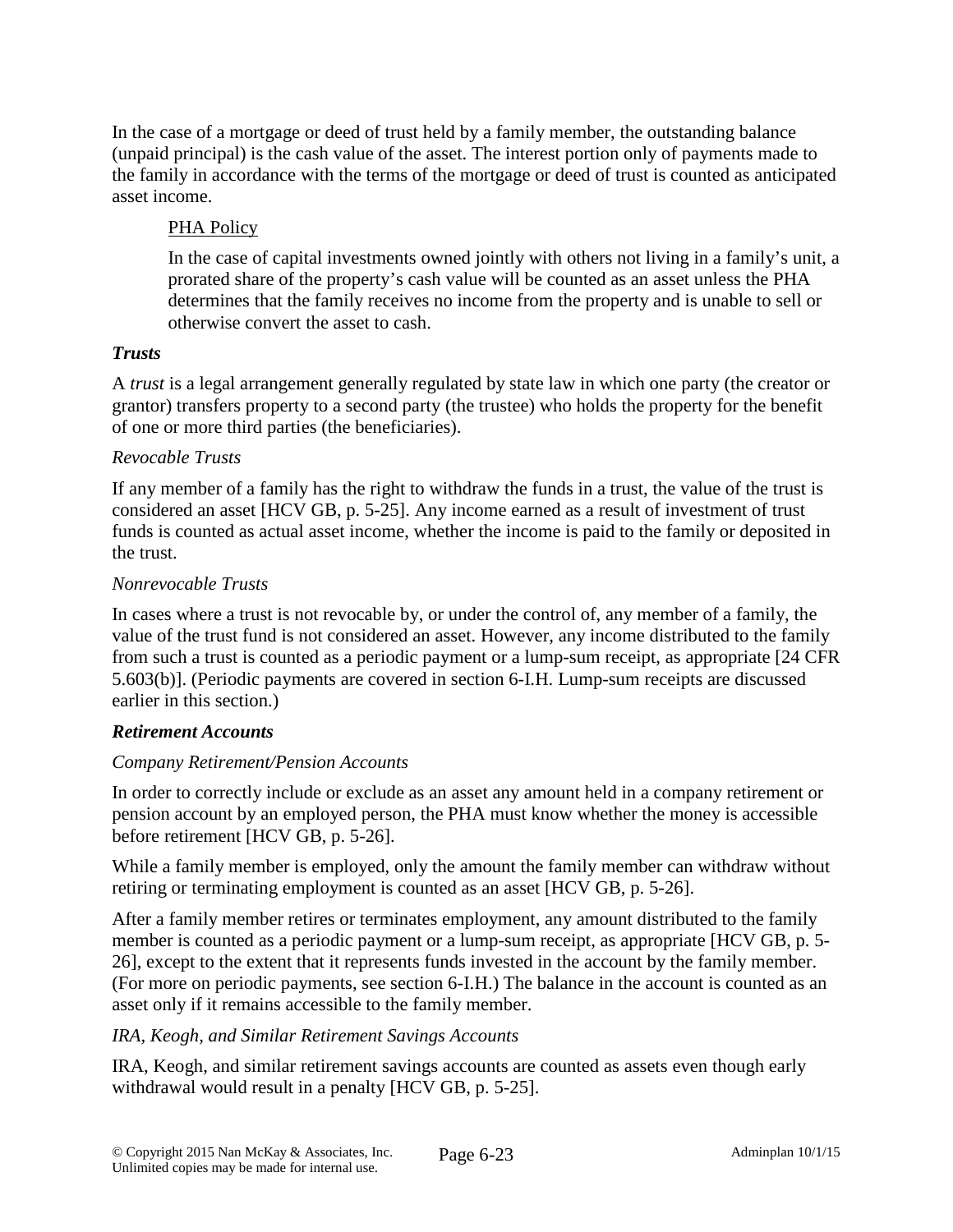# *Personal Property*

Personal property held as an investment, such as gems, jewelry, coin collections, antique cars, etc., is considered an asset [HCV GB, p. 5-25].

### PHA Policy

In determining the value of personal property held as an investment, the PHA will use the family's estimate of the value. The PHA may obtain an appraisal to confirm the value of the asset if there is reason to believe that the family's estimated value is off by \$50 or more. The family must cooperate with the appraiser, but cannot be charged any costs related to the appraisal.

Generally, personal property held as an investment generates no income until it is disposed of. If regular income is generated (e.g., income from renting the personal property), the amount that is expected to be earned in the coming year is counted as actual income from the asset.

Necessary items of personal property are not considered assets [24 CFR 5.603(b)].

### PHA Policy

Necessary personal property consists of only those items not held as an investment, and may include clothing, furniture, household furnishings, jewelry, and vehicles, including those specially equipped for persons with disabilities.

#### *Life Insurance*

The cash value of a life insurance policy available to a family member before death, such as a whole life or universal life policy, is included in the calculation of the value of the family's assets [HCV GB 5-25]. The cash value is the surrender value. If such a policy earns dividends or interest that the family could elect to receive, the anticipated amount of dividends or interest is counted as income from the asset whether or not the family actually receives it.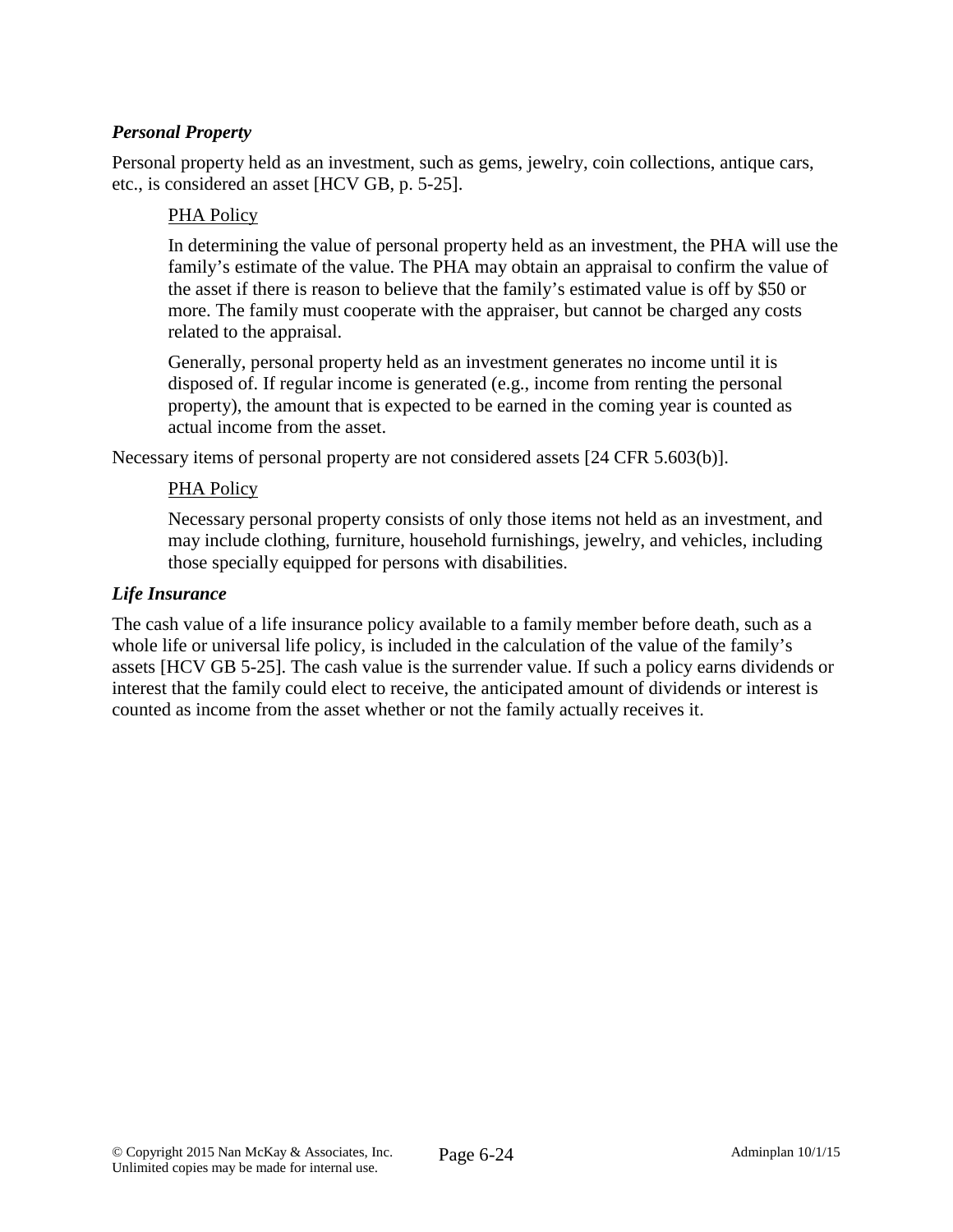# **6-I.H. PERIODIC PAYMENTS**

Periodic payments are forms of income received on a regular basis. HUD regulations specify periodic payments that are and are not included in annual income.

## **Periodic Payments Included in Annual Income**

- Periodic payments from sources such as social security, unemployment and welfare assistance, annuities, insurance policies, retirement funds, and pensions. However, periodic payments from retirement accounts, annuities, and similar forms of investments are counted only after they exceed the amount contributed by the family [24 CFR 5.609(b)(4) and (b)(3)].
- Disability or death benefits and lottery receipts paid periodically, rather than in a single lump sum [24 CFR 5.609(b)(4) and HCV, p. 5-14].

# **Lump-Sum Payments for the Delayed Start of a Periodic Payment**

Most lump-sums received as a result of delays in processing periodic payments, such as unemployment or welfare assistance, are counted as income. However, lump-sum receipts for the delayed start of periodic social security or supplemental security income (SSI) payments are not counted as income. Additionally, any deferred disability benefits that are received in a lump-sum or in prospective monthly amounts from the Department of Veterans Affairs are to be excluded from annual income [24 CFR 5.609(c)(14)].

## PHA Policy

When a delayed-start payment is received and reported during the period in which the PHA is processing an annual reexamination, the PHA will adjust the family share and PHA subsidy retroactively for the period the payment was intended to cover. The family may pay in full any amount due or request to enter into a repayment agreement with the PHA.

## **Treatment of Overpayment Deductions from Social Security Benefits**

The PHA must make a special calculation of annual income when the Social Security Administration (SSA) overpays an individual, resulting in a withholding or deduction from his or her benefit amount until the overpayment is paid in full. The amount and duration of the withholding will vary depending on the amount of the overpayment and the percent of the benefit rate withheld. Regardless of the amount withheld or the length of the withholding period, the PHA must use the reduced benefit amount after deducting only the amount of the overpayment withholding from the gross benefit amount [Notice PIH 2012-10].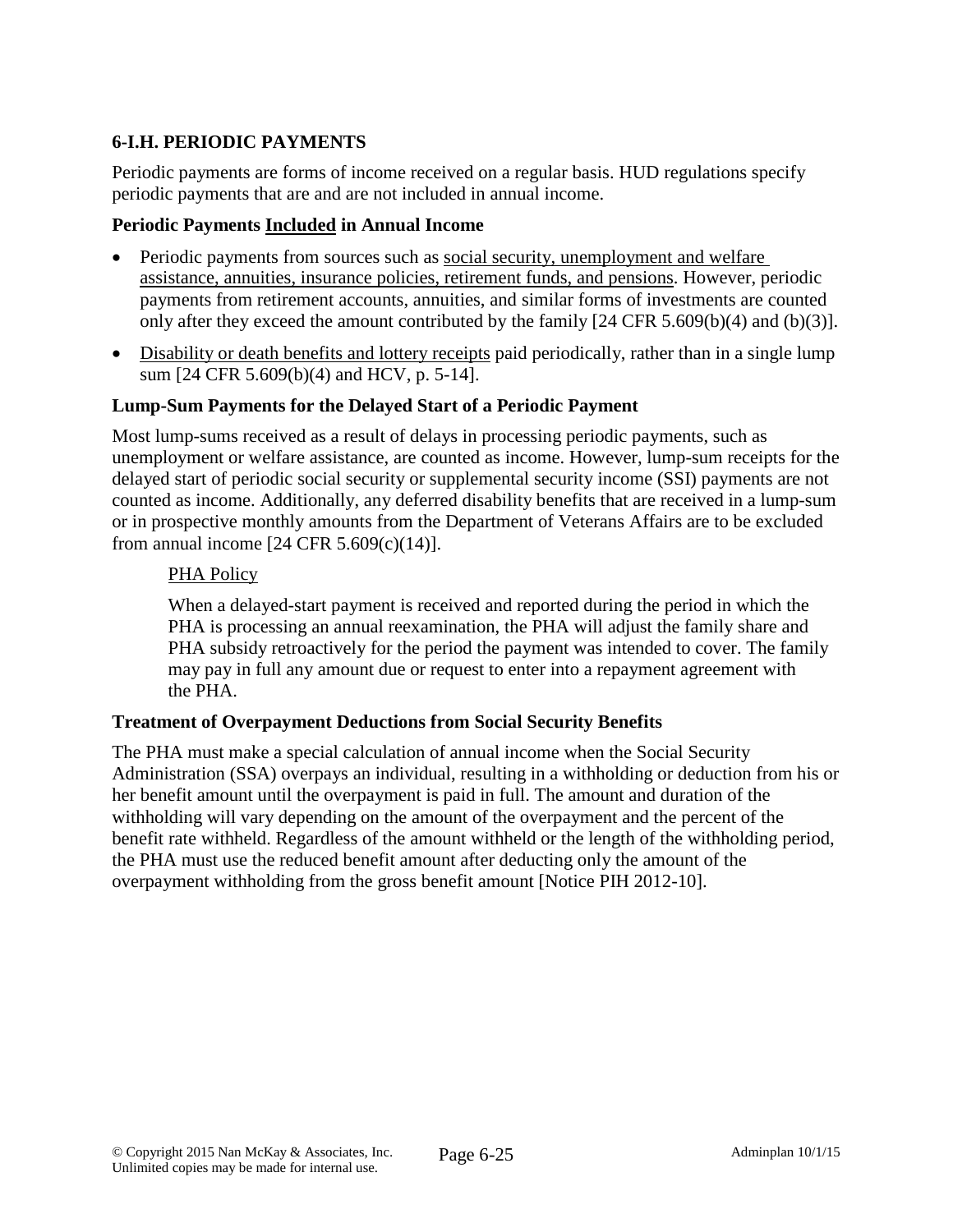# **Periodic Payments Excluded from Annual Income**

• Payments received for the care of foster children or foster adults (usually persons with disabilities, unrelated to the assisted family, who are unable to live alone) [24 CFR 5.609(c)(2)]. Kinship guardianship assistance payments (Kin-GAP) and other similar guardianship payments are treated the same as foster care payments and are likewise excluded from annual income [Notice PIH 2012-1].

## PHA Policy

The PHA will exclude payments for the care of foster children and foster adults only if the care is provided through an official arrangement with a local welfare agency [HCV GB, p. 5-18].

- Amounts paid by a state agency to a family with a member who has a developmental disability and is living at home to offset the cost of services and equipment needed to keep the developmentally disabled family member at home  $[24 \text{ CFR } 5.609(c)(16)].$
- Amounts received under the Low-Income Home Energy Assistance Program (42 U.S.C. 1626(c)) [24 CFR 5.609(c)(17)].
- Amounts received under the Child Care and Development Block Grant Act of 1990 (42) U.S.C. 9858q) [24 CFR 5.609(c)(17)].
- Earned Income Tax Credit (EITC) refund payments (26 U.S.C. 32(j)) [24 CFR 5.609(c)(17)]. *Note:* EITC may be paid periodically if the family elects to receive the amount due as part of payroll payments from an employer.
- Lump-sums received as a result of delays in processing Social Security and SSI payments (see section 6-I.H.) [24 CFR 5.609(c)(14)].
- Lump-sums or prospective monthly amounts received as deferred disability benefits from the Department of Veterans Affairs (VA) [24 CFR 5.609(c)(14)].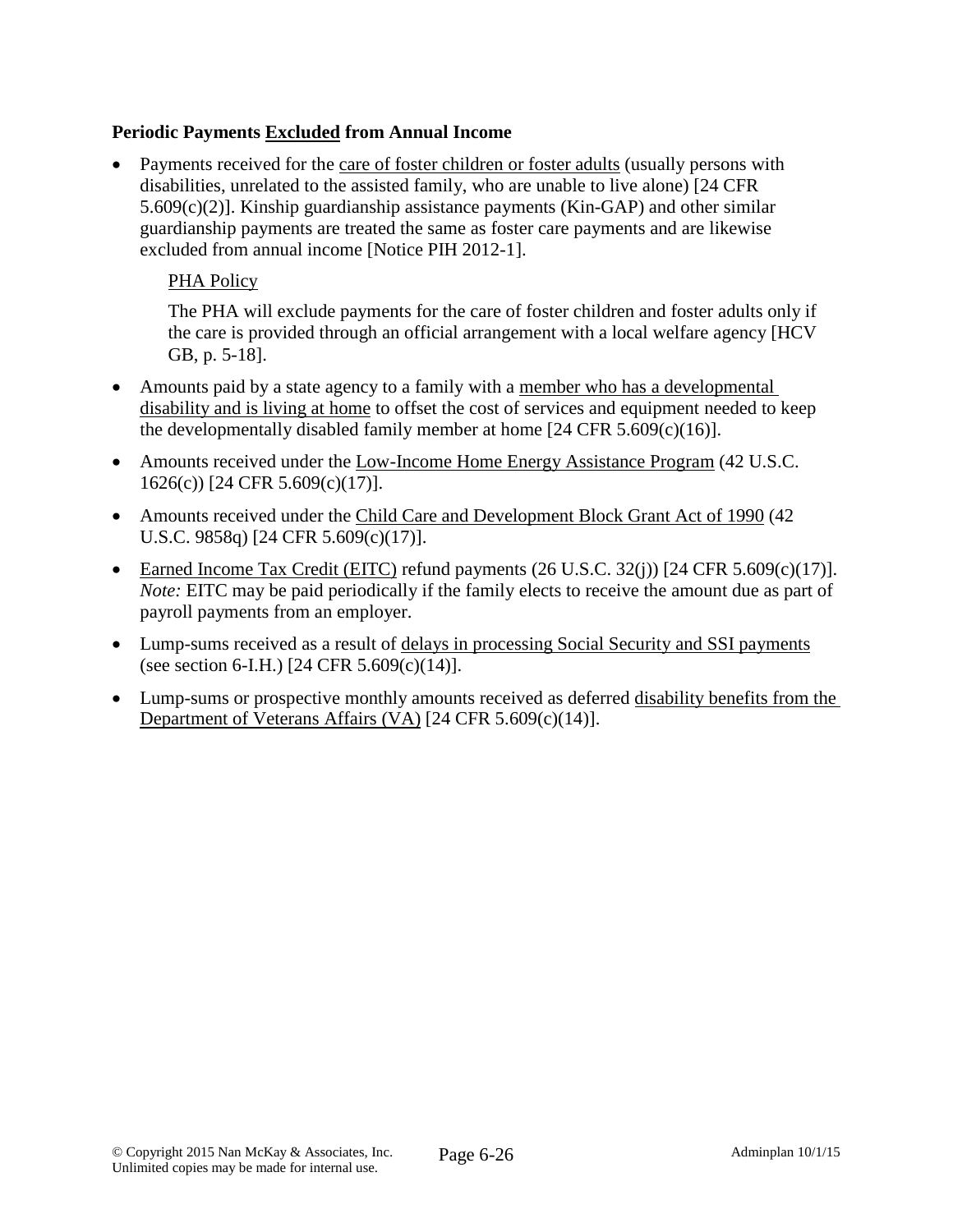# **6-I.I. PAYMENTS IN LIEU OF EARNINGS**

Payments in lieu of earnings, such as unemployment and disability compensation, worker's compensation, and severance pay, are counted as income [24 CFR 5.609(b)(5)] if they are received either in the form of periodic payments or in the form of a lump-sum amount or prospective monthly amounts for the delayed start of a periodic payment. If they are received in a one-time lump sum (as a settlement, for instance), they are treated as lump-sum receipts [24 CFR 5.609(c)(3)]. (See also the discussion of periodic payments in section 6-I.H and the discussion of lump-sum receipts in section 6-I.G.)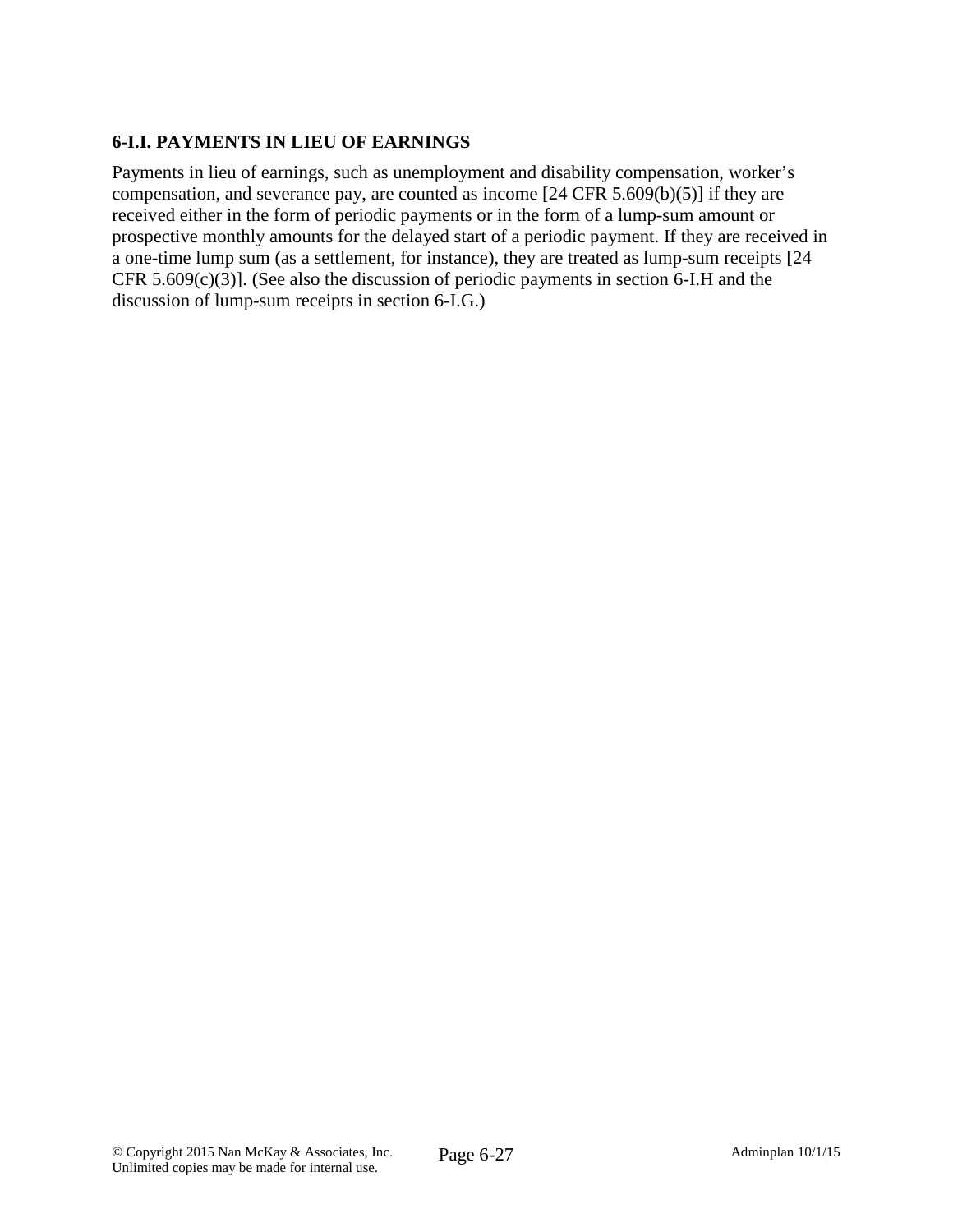# **6-I.J. WELFARE ASSISTANCE**

# **Overview**

Welfare assistance is counted in annual income. Welfare assistance includes Temporary Assistance for Needy Families (TANF) and any payments to individuals or families based on need that are made under programs funded separately or jointly by federal, state, or local governments [24 CFR 5.603(b)].

# **Sanctions Resulting in the Reduction of Welfare Benefits [24 CFR 5.615]**

The PHA must make a special calculation of annual income when the welfare agency imposes certain sanctions on certain families. The full text of the regulation at 24 CFR 5.615 is provided as Exhibit 6-5. The requirements are summarized below. This rule applies only if a family was receiving HCV assistance at the time the sanction was imposed.

## *Covered Families*

The families covered by 24 CFR 5.615 are those "who receive welfare assistance or other public assistance benefits ('welfare benefits') from a State or other public agency ('welfare agency') under a program for which Federal, State or local law requires that a member of the family must participate in an economic self-sufficiency program as a condition for such assistance" [24 CFR 5.615(b)]

### *Imputed Income*

When a welfare agency imposes a sanction that reduces a family's welfare income because the family commits fraud or fails to comply with the agency's economic self-sufficiency program or work activities requirement, the PHA must include in annual income "imputed" welfare income. The PHA must request that the welfare agency provide the reason for the reduction of benefits and the amount of the reduction of benefits. The imputed welfare income is the amount that the benefits were reduced as a result of the sanction.

This requirement does not apply to reductions in welfare benefits: (1) at the expiration of the lifetime or other time limit on the payment of welfare benefits, (2) if a family member is unable to find employment even though the family member has complied with the welfare agency economic self-sufficiency or work activities requirements, or (3) because a family member has not complied with other welfare agency requirements [24 CFR 5.615(b)(2)].

## *Offsets*

The amount of the imputed welfare income is offset by the amount of additional income the family begins to receive after the sanction is imposed. When the additional income equals or exceeds the imputed welfare income, the imputed income is reduced to zero [24 CFR  $5.615(c)(4)$ ].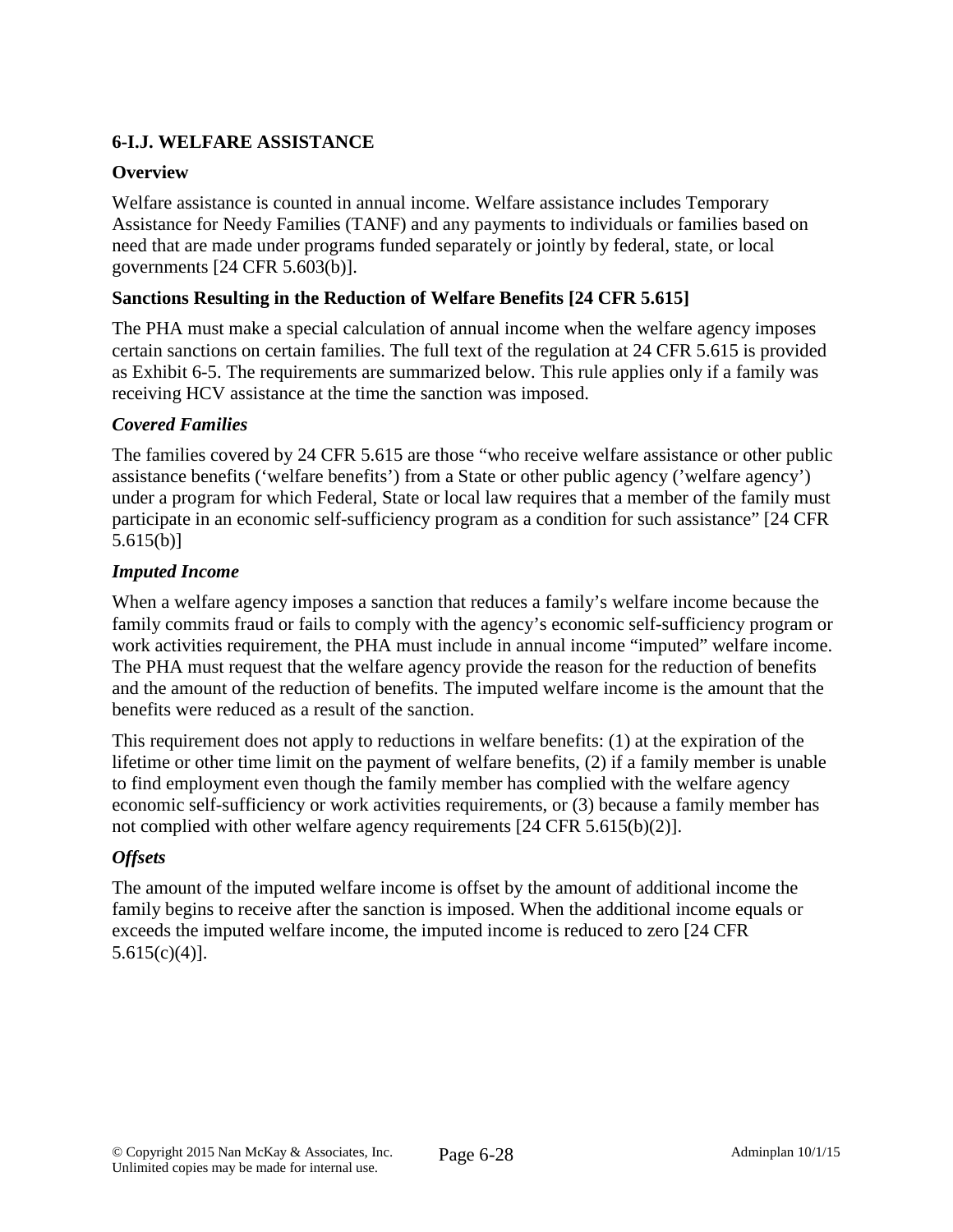# **6-I.K. PERIODIC AND DETERMINABLE ALLOWANCES [24 CFR 5.609(b)(7)]**

Annual income includes periodic and determinable allowances, such as alimony and child support payments, and regular contributions or gifts received from organizations or from persons not residing with an assisted family.

## **Alimony and Child Support**

The PHA must count alimony or child support amounts awarded as part of a divorce or separation agreement.

### PHA Policy

The PHA will count court-awarded amounts for alimony and child support unless the PHA verifies that: (1) the payments are not being made, and (2) the family has made reasonable efforts to collect amounts due, including filing with courts or agencies responsible for enforcing payments [HCV GB, pp. 5-23 and 5-47].

Families who do not have court-awarded alimony and child support awards are not required to seek a court award and are not required to take independent legal action to obtain collection.

### **Regular Contributions or Gifts**

The PHA must count as income regular monetary and nonmonetary contributions or gifts from persons not residing with an assisted family [24 CFR 5.609(b)(7)]. Temporary, nonrecurring, or sporadic income and gifts are not counted [24 CFR 5.609(c)(9)].

## PHA Policy

Examples of regular contributions include: (1) regular payment of a family's bills (e.g., utilities, telephone, rent, credit cards, and car payments), (2) cash or other liquid assets provided to any family member on a regular basis, and (3) "in-kind" contributions such as groceries and clothing provided to a family on a regular basis.

Nonmonetary contributions will be valued at the cost of purchasing the items, as determined by the PHA. For contributions that may vary from month to month (e.g., utility payments), the PHA will include an average amount based upon past history.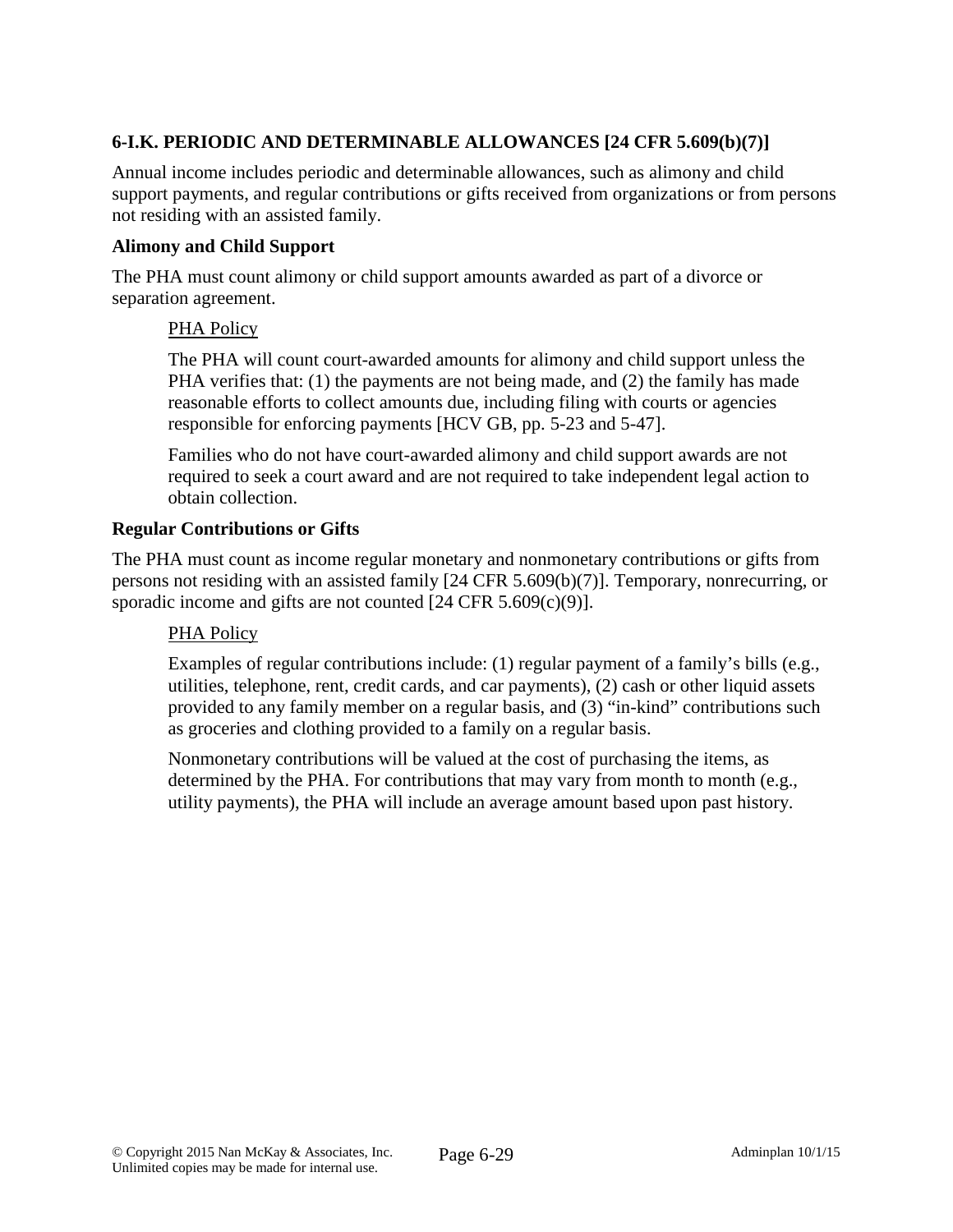# **6-I.L. STUDENT FINANCIAL ASSISTANCE [24 CFR 5.609(b)(9) and FR 5/20/14]**

In 2005, Congress passed a law (for Section 8 programs only) requiring that certain student financial assistance be included in annual income. Prior to that, the full amount of student financial assistance was excluded. For some students, the full exclusion still applies.

## **Student Financial Assistance Included in Annual Income [24 CFR 5.609(b)(9) and FR 4/10/06]**

The regulation requiring the inclusion of certain student financial assistance applies only to students who satisfy all of the following conditions:

- They are enrolled in an institution of higher education, as defined under the Higher Education Act (HEA) of 1965.
- They are seeking or receiving Section 8 assistance on their own—that is, apart from their parents—through the HCV program, the project-based voucher program, or the moderate rehabilitation program.
- They are under 24 years of age **OR** they have no dependent children.

For students who satisfy these three conditions, any financial assistance in excess of tuition and any other required fees and charges received: (1) under the 1965 HEA, (2) from a private source, or (3) from an institution of higher education, as defined under the 1965 HEA, must be included in annual income.

To determine annual income in accordance with the above requirements, the PHA will use the definitions of *dependent child, institution of higher education,* and *parents* in section 3-II.E, along with the following definitions [FR 4/10/06, pp. 18148-18150]:

- *Assistance under the Higher Education Act of 1965* includes Pell Grants, Federal Supplement Educational Opportunity Grants, Academic Achievement Incentive Scholarships, State Assistance under the Leveraging Educational Assistance Partnership Program, the Robert G. Byrd Honors Scholarship Program, and Federal Work Study programs.
- *Assistance from private sources* means assistance from nongovernmental sources, including parents, guardians, and other persons not residing with the student in an HCV assisted unit.
- *Tuition* will have the meaning given this term by the institution of higher education in which the student is enrolled and will include any other fees and charges required by the institution for enrollment [FR 5/20/14, p. 28939].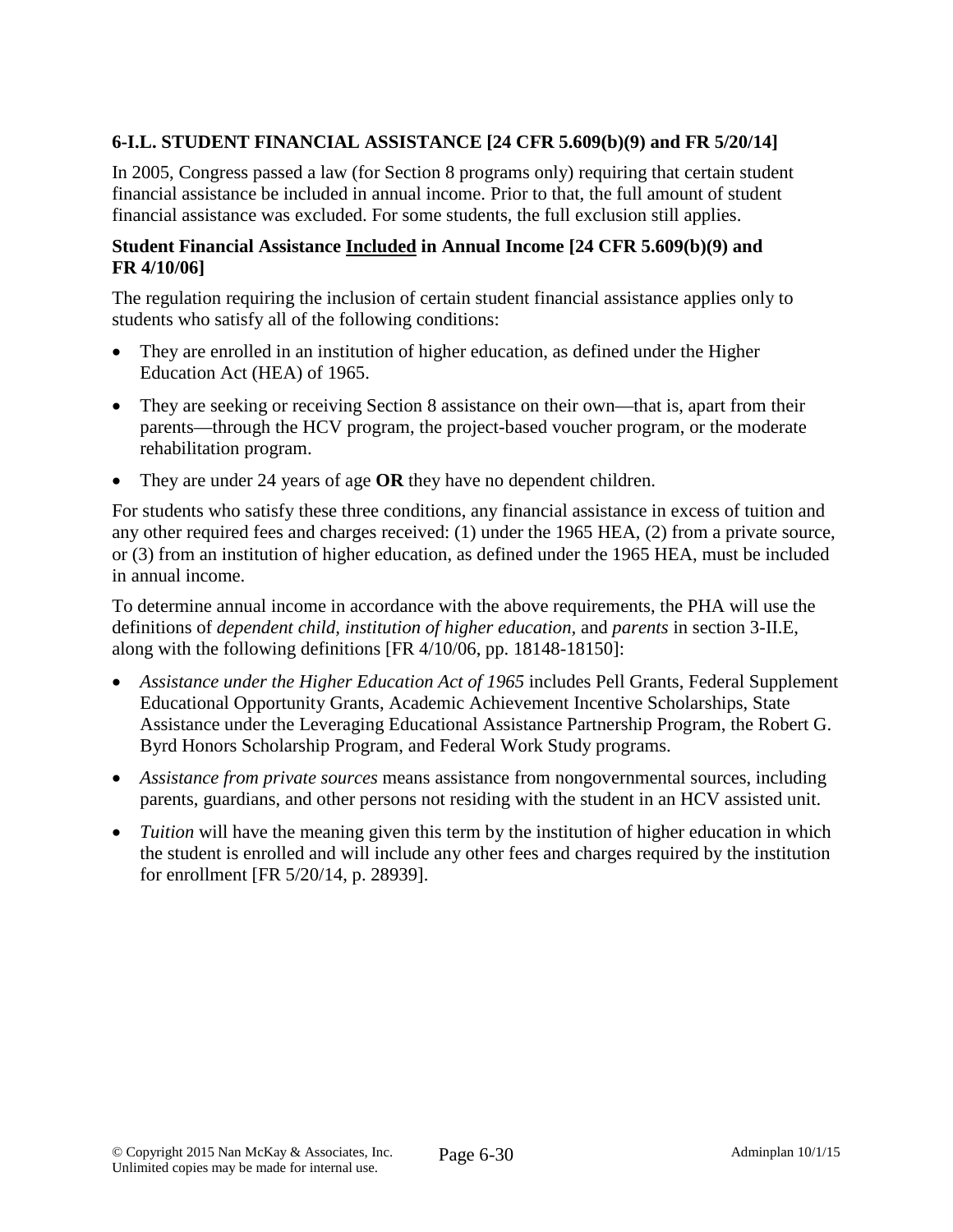# **Student Financial Assistance Excluded from Annual Income [24 CFR 5.609(c)(6)]**

Any student financial assistance not subject to inclusion under 24 CFR 5.609(b)(9) is fully excluded from annual income under  $24$  CFR  $5.609(c)(6)$ , whether it is paid directly to the student or to the educational institution the student is attending. This includes any financial assistance received by:

- Students residing with parents who are seeking or receiving Section 8 assistance
- Students who are enrolled in an educational institution that does **not** meet the 1965 HEA definition of *institution of higher education*
- Students who are over 23 **AND** have at least one dependent child, as defined in section 3-II.E
- Students who are receiving financial assistance through a governmental program not authorized under the 1965 HEA.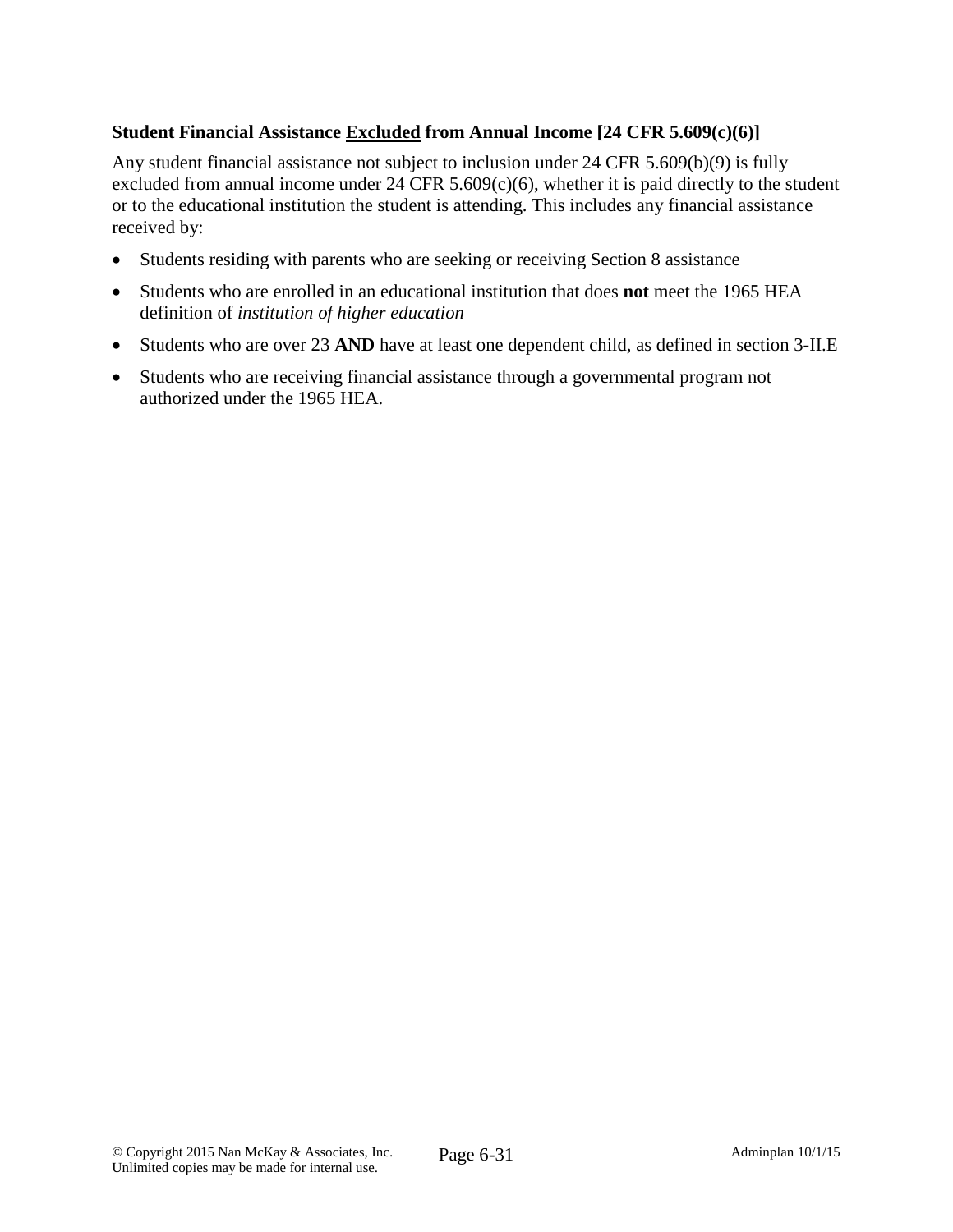# **6-I.M. ADDITIONAL EXCLUSIONS FROM ANNUAL INCOME**

Other exclusions contained in 24 CFR 5.609(c) and updated by FR Notice 5/20/14 that have not been discussed earlier in this chapter include the following:

- Reimbursement of medical expenses  $[24 \text{ CFR } 5.609(c)(4)]$
- Amounts received by participants in other publicly assisted programs which are specifically for or in reimbursement of out-of-pocket expenses incurred and which are made solely to allow participation in a specific program  $[24 \text{ CFR } 5.609(c)(8)(iii)]$
- Amounts received by a person with a disability that are disregarded for a limited time for purposes of Supplemental Security Income eligibility and benefits because they are set aside for use under a Plan to Attain Self-Sufficiency (PASS)  $[(24 \text{ CFR } 5.609(c)(8)(ii)]$
- Reparation payments paid by a foreign government pursuant to claims filed under the laws of that government by persons who were persecuted during the Nazi era  $[24 \text{ CFR } 5.609(c)(10)]$
- Adoption assistance payments in excess of \$480 per adopted child  $[24 \text{ CFR } 5.609 \text{ (c)}(12)]$
- Refunds or rebates on property taxes paid on the dwelling unit  $[24 \text{ CFR } 5.609 \text{ (c)}(15)]$
- Amounts paid by a state agency to a family with a member who has a developmental disability and is living at home to offset the cost of services and equipment needed to keep the developmentally disabled family member at home  $[24 \text{ CFR } 5.609(c)(16)]$
- Amounts specifically excluded by any other federal statute  $[24 \text{ CFR } 5.609 \text{ (c)} (17)$ , FR Notice 5/20/14]. HUD publishes an updated list of these exclusions periodically. It includes:
	- (a) The value of the allotment provided to an eligible household under the Food Stamp Act of 1977 (7 U.S.C. 2017 (b))
	- (b) Benefits under Section 1780 of the School Lunch Act and Child Nutrition Act of 1966, including WIC
	- (c) Payments to volunteers under the Domestic Volunteer Services Act of 1973 (42 U.S.C. 5044(g), 5058)
	- (d) Payments received under the Alaska Native Claims Settlement Act (43 U.S.C. 1626(c))
	- (e) Income derived from certain submarginal land of the United States that is held in trust for certain Indian tribes (25 U.S.C. 459e)
	- (f) Payments or allowances made under the Department of Health and Human Services' Low-Income Home Energy Assistance Program (42 U.S.C. 8624(f))
	- (g) Payments received under programs funded in whole or in part under the Workforce Investment Act of 1998 (29 U.S.C. 2931)
	- (h) Deferred disability benefits from the Department of Veterans Affairs, whether received as a lump sum or in monthly prospective amounts
	- (i) Income derived from the disposition of funds to the Grand River Band of Ottawa Indians (Pub. L. 94-540, 90 Stat. 2503-04)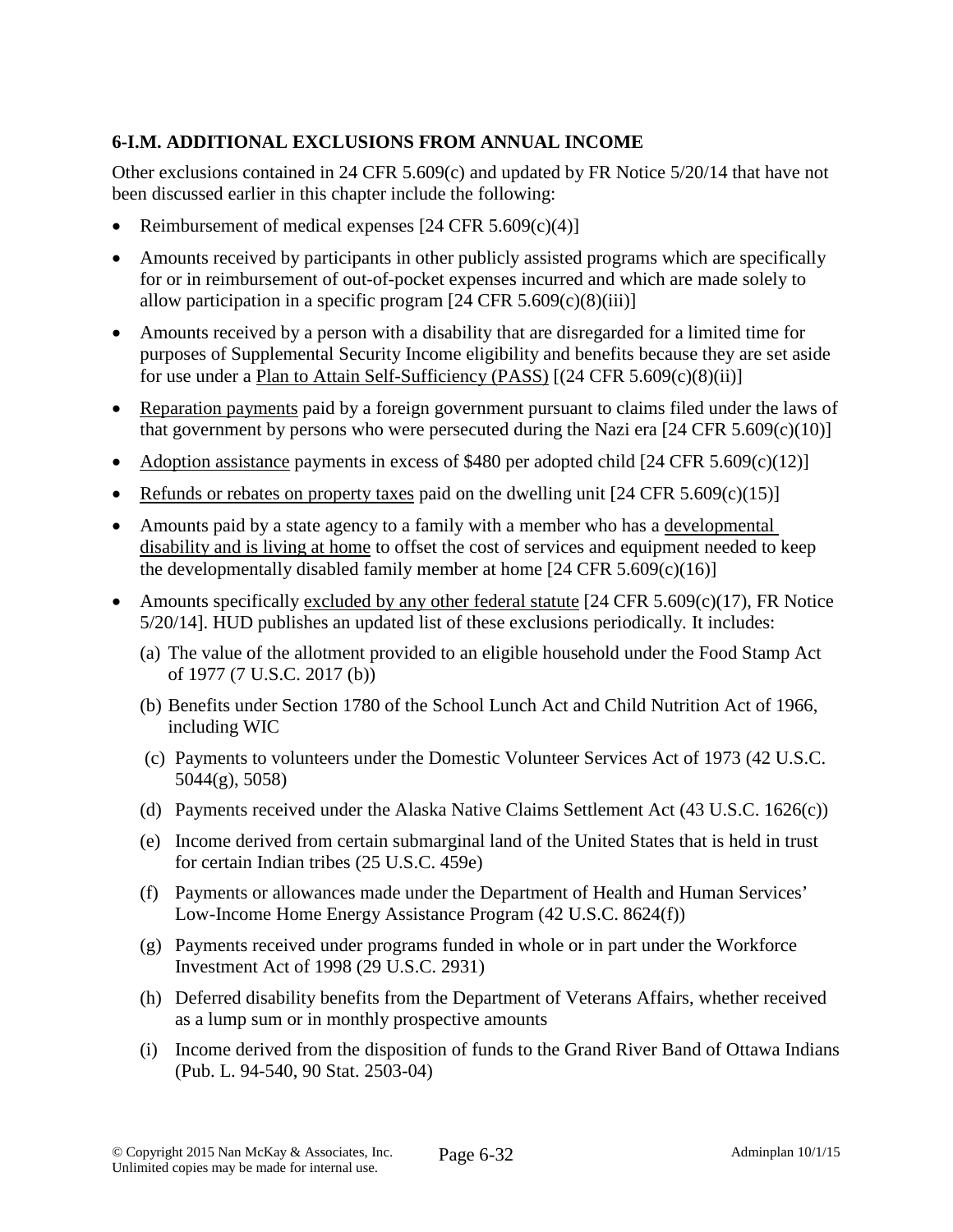- (j) Payments, funds, or distributions authorized, established, or directed by the Seneca Nation Settlement Act of 1990 (25 U.S.C. 1774f(b))
- (k) A lump sum or periodic payment received by an individual Indian pursuant to the Class Action Settlement Agreement in the United States District Court case entitled *Elouise Cobell et al.* v. *Ken Salazar et al.,* for a period of one year from the time of receipt of that payment as provided in the Claims Resolution Act of 2010
- (l) The first \$2,000 of per capita shares received from judgment funds awarded by the Indian Claims Commission or the U. S. Claims Court, the interests of individual Indians in trust or restricted lands, including the first \$2,000 per year of income received by individual Indians from funds derived from interests held in such trust or restricted lands (25 U.S.C. 1407-1408)
- (m) Benefits under the Indian Veterans Housing Opportunity Act of 2010 (only applies to Native American housing programs)
- (n) Payments received from programs funded under Title V of the Older Americans Act of 1985 (42 U.S.C. 3056(f))
- (o) Payments received on or after January 1, 1989, from the Agent Orange Settlement Fund or any other fund established pursuant to the settlement in *In Re Agent Orange* product liability litigation, M.D.L. No. 381 (E.D.N.Y.)
- (p) Payments received under 38 U.S.C. 1833(c) to children of Vietnam veterans born with spinal bifida, children of women Vietnam veterans born with certain birth defects, and children of certain Korean service veterans born with spinal bifida
- (q) Payments received under the Maine Indian Claims Settlement Act of 1980 (25 U.S.C. 1721)
- (r) The value of any child care provided or arranged (or any amount received as payment for such care or reimbursement for costs incurred for such care) under the Child Care and Development Block Grant Act of 1990 (42 U.S.C. 9858q)
- (s) Earned income tax credit (EITC) refund payments received on or after January 1, 1991  $(26 \text{ U.S.C. } 32(j))$
- (t) Payments by the Indian Claims Commission to the Confederated Tribes and Bands of Yakima Indian Nation or the Apache Tribe of Mescalero Reservation (Pub. L. 95-433)
- (u) Amounts of scholarships funded under Title IV of the Higher Education Act of 1965j, including awards under federal work-study programs or under the Bureau of Indian Affairs student assistance programs (20 U.S.C. 1087uu). For Section 8 programs, the exception found in § 237 of Public Law 109–249 applies and requires that the amount of financial assistance in excess of tuition and mandatory fees shall be considered income in accordance with the provisions codified at 24 CFR 5.609(b)(9), except for those persons with disabilities as defined by 42 U.S.C. 1437a(b)(3)(E) (Pub. L. 109–249) (See See Section 6-I.L. for exceptions.)
- (v) Allowances, earnings and payments to AmeriCorps participants under the National and Community Service Act of 1990 (42 U.S.C. 12637(d))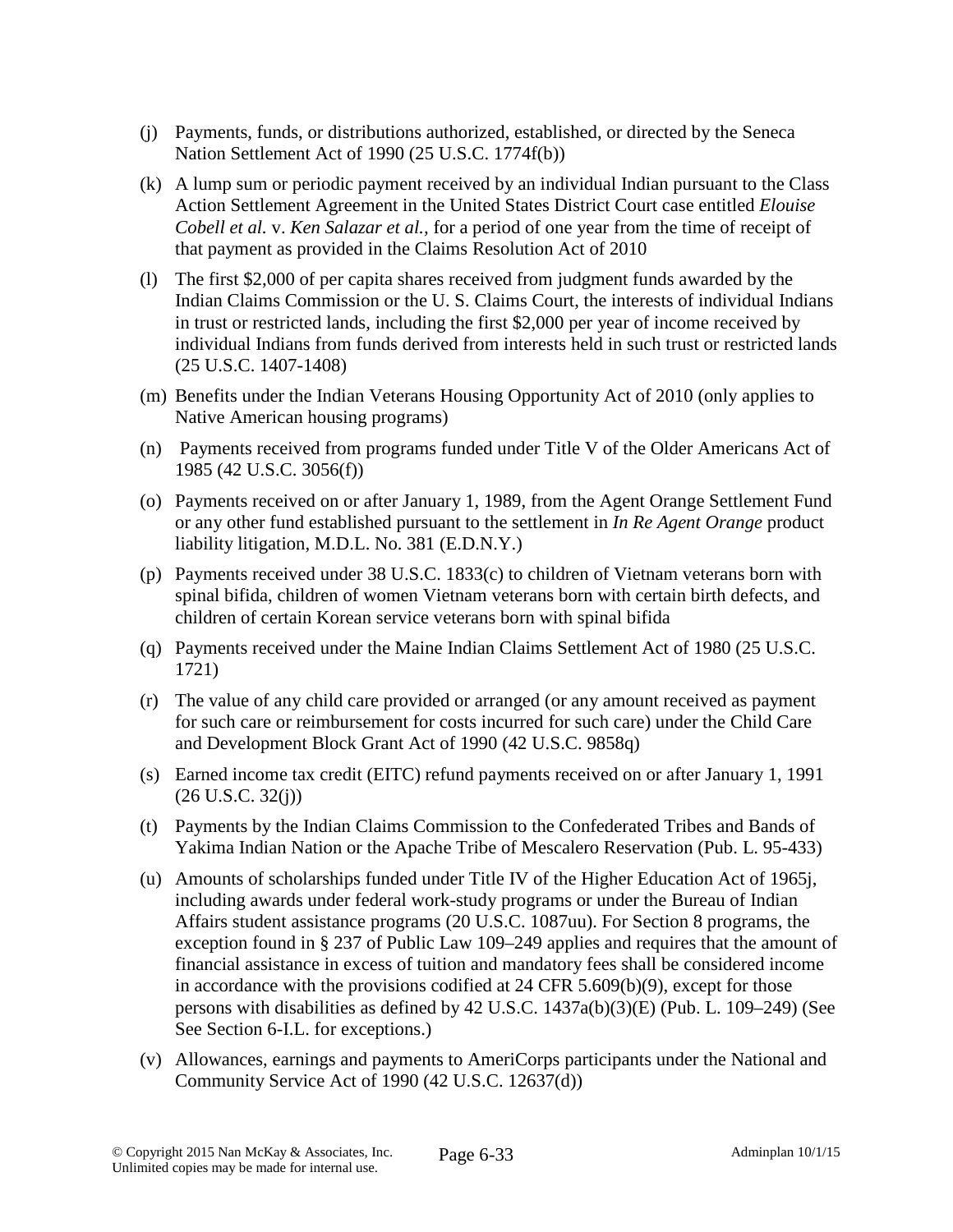- (w) Any amount of crime victim compensation (under the Victims of Crime Act) received through crime victim assistance (or payment or reimbursement of the cost of such assistance) as determined under the Victims of Crime Act because of the commission of a crime against the applicant under the Victims of Crime Act (42 U.S.C. 10602)
- (x) Any amounts in an "individual development account" as provided by the Assets for Independence Act, as amended in 2002
- (y) Payments made from the proceeds of Indian tribal trust cases as described in Notice PIH 2013–30, "Exclusion from Income of Payments under Recent Tribal Trust Settlements"  $(25 \text{ U.S.C. } 117b(a))$
- (z) Major disaster and emergency assistance received under the Robert T. Stafford Disaster Relief and Emergency Assistance Act and comparable disaster assistance provided by states, local governments, and disaster assistance organizations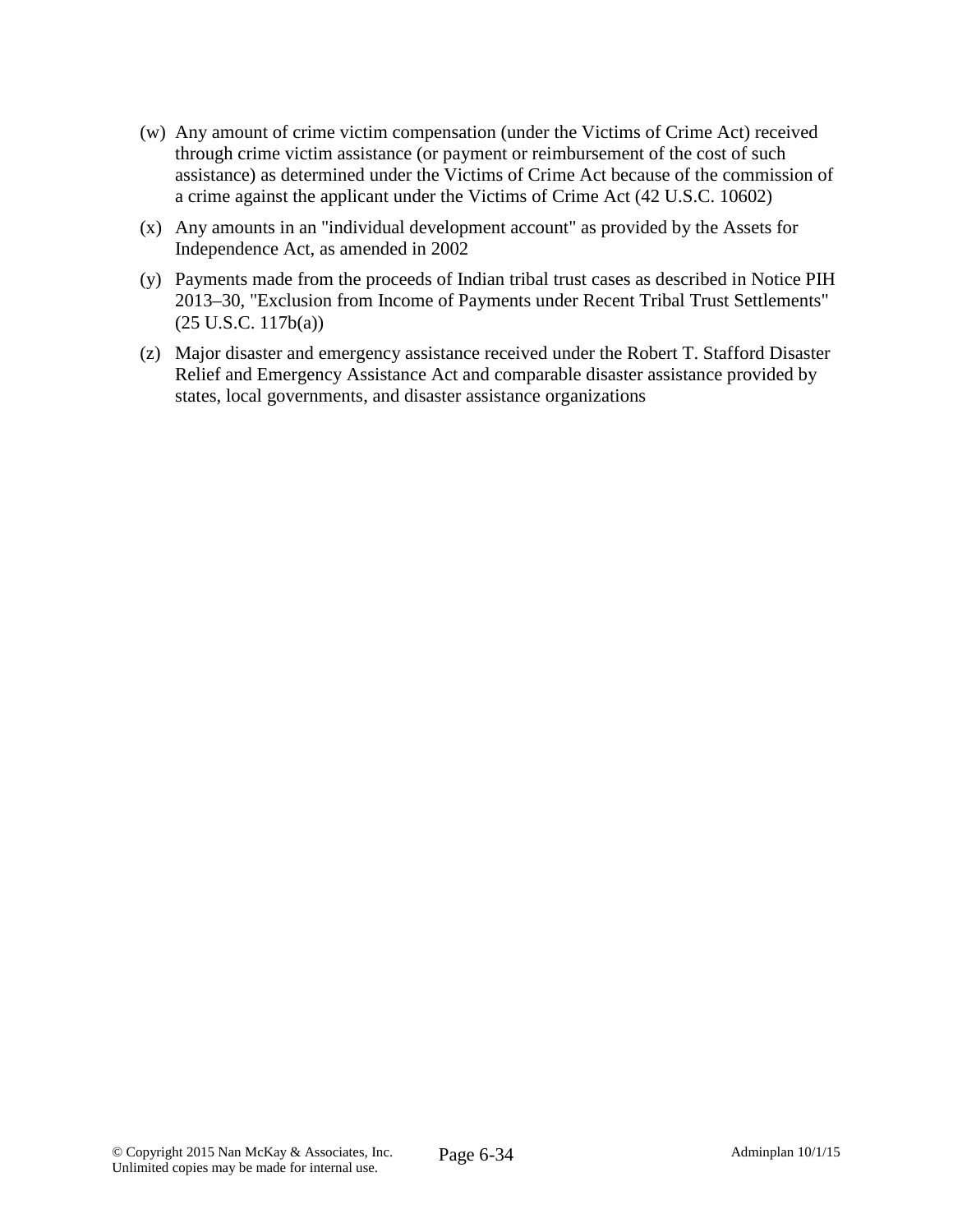# **PART II: ADJUSTED INCOME**

### **6-II.A. INTRODUCTION**

#### **Overview**

HUD regulations require PHAs to deduct from annual income any of five mandatory deductions for which a family qualifies. The resulting amount is the family's adjusted income. Mandatory deductions are found in 24 CFR 5.611.

5.611(a) Mandatory deductions. In determining adjusted income, the responsible entity [PHA] must deduct the following amounts from annual income:

(1) \$480 for each dependent;

(2) \$400 for any elderly family or disabled family;

(3) The sum of the following, to the extent the sum exceeds three percent of annual income:

(i) Unreimbursed medical expenses of any elderly family or disabled family;

(ii) Unreimbursed reasonable attendant care and auxiliary apparatus expenses for each member of the family who is a person with disabilities, to the extent necessary to enable any member of the family (including the member who is a person with disabilities) to be employed. This deduction may not exceed the earned income received by family members who are 18 years of age or older and who are able to work because of such attendant care or auxiliary apparatus; and

(4) Any reasonable child care expenses necessary to enable a member of the family to be employed or to further his or her education.

This part covers policies related to these mandatory deductions. Verification requirements related to these deductions are found in Chapter 7.

#### **Anticipating Expenses**

#### PHA Policy

Generally, the PHA will use current circumstances to anticipate expenses. When possible, for costs that are expected to fluctuate during the year (e.g., child care during school and nonschool periods and cyclical medical expenses), the PHA will estimate costs based on historic data and known future costs.

If a family has an accumulated debt for medical or disability assistance expenses, the PHA will include as an eligible expense the portion of the debt that the family expects to pay during the period for which the income determination is being made. However, amounts previously deducted will not be allowed even if the amounts were not paid as expected in a preceding period. The PHA may require the family to provide documentation of payments made in the preceding year.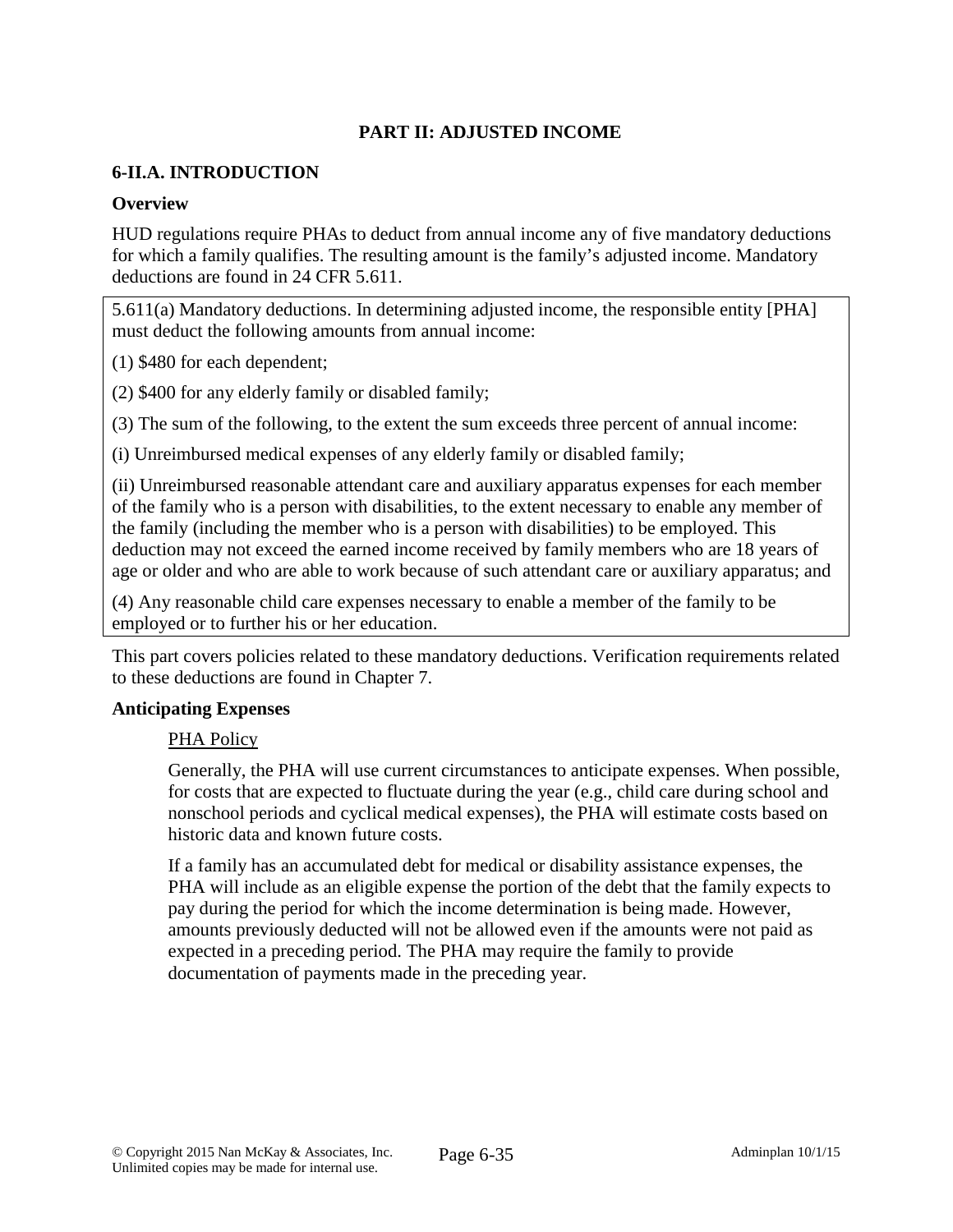# **6-II.B. DEPENDENT DEDUCTION**

An allowance of \$480 is deducted from annual income for each dependent [24 CFR 5.611(a)(1)]. *Dependent* is defined as any family member other than the head, spouse, or cohead who is under the age of 18 or who is 18 or older and is a person with disabilities or a full-time student. Foster children, foster adults, and live-in aides are never considered dependents [24 CFR 5.603(b)].

# **6-II.C. ELDERLY OR DISABLED FAMILY DEDUCTION**

A single deduction of \$400 is taken for any elderly or disabled family [24 CFR 5.611(a)(2)]. An *elderly family* is a family whose head, spouse, cohead, or sole member is 62 years of age or older, and a *disabled family* is a family whose head, spouse, cohead, or sole member is a person with disabilities [24 CFR 5.403].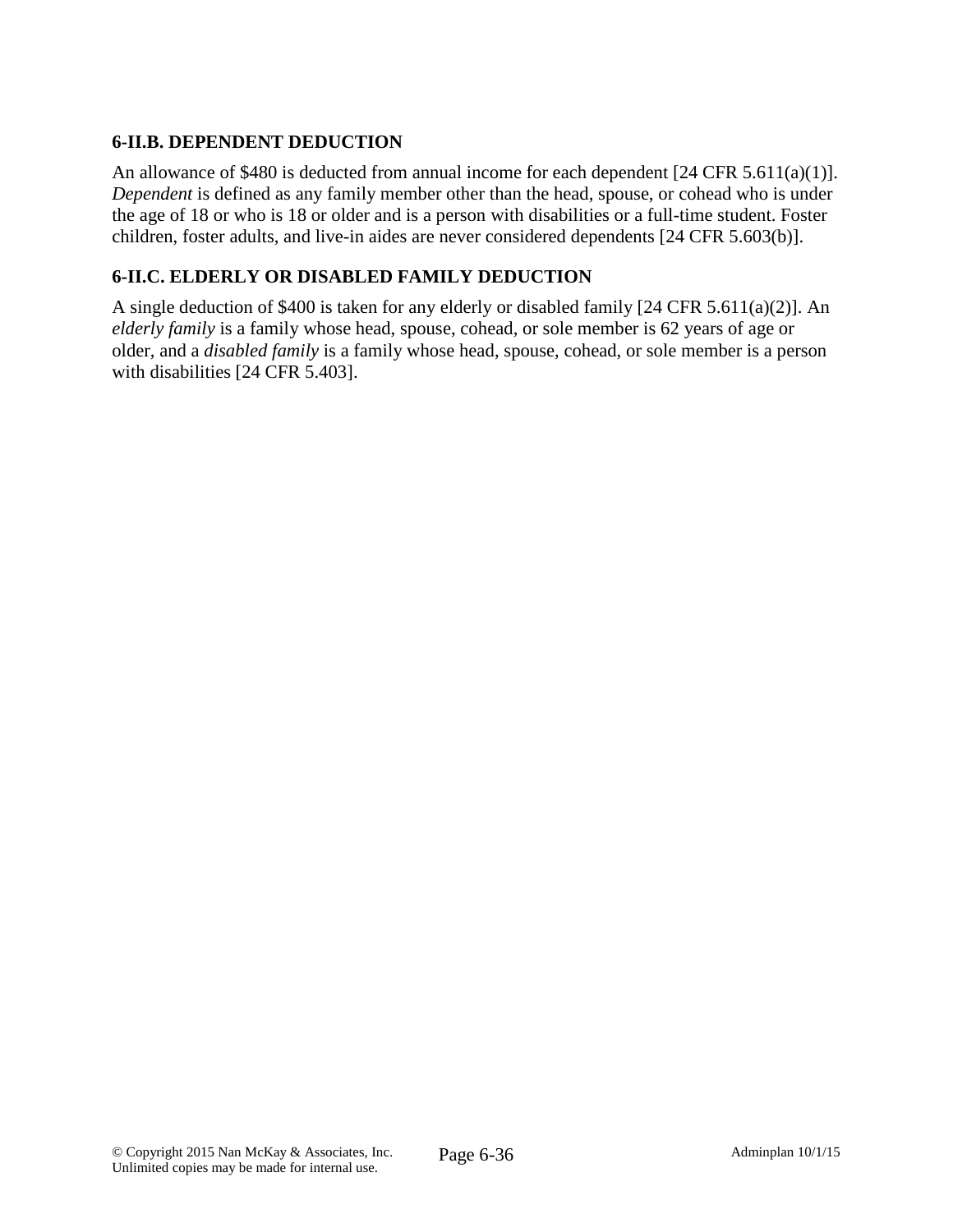# **6-II.D. MEDICAL EXPENSES DEDUCTION [24 CFR 5.611(a)(3)(i)]**

Unreimbursed medical expenses may be deducted to the extent that, in combination with any disability assistance expenses, they exceed three percent of annual income.

The medical expense deduction is permitted only for families in which the head, spouse, or cohead is at least 62 or is a person with disabilities. If a family is eligible for a medical expense deduction, the medical expenses of all family members are counted [VG, p. 28].

## **Definition of** *Medical Expenses*

HUD regulations define *medical expenses* at 24 CFR 5.603(b) to mean "medical expenses, including medical insurance premiums, that are anticipated during the period for which annual income is computed, and that are not covered by insurance."

#### PHA Policy

The most current IRS Publication 502, *Medical and Dental Expenses,* will be used as a reference to determine the costs that qualify as medical expenses.

| <b>Summary of Allowable Medical Expenses from IRS Publication 502</b>                                                                                                                                                                                                                                                                                                                                                                          |                                                                                                                                                                                                                                                                                                                                           |  |  |  |
|------------------------------------------------------------------------------------------------------------------------------------------------------------------------------------------------------------------------------------------------------------------------------------------------------------------------------------------------------------------------------------------------------------------------------------------------|-------------------------------------------------------------------------------------------------------------------------------------------------------------------------------------------------------------------------------------------------------------------------------------------------------------------------------------------|--|--|--|
| Services of medical professionals                                                                                                                                                                                                                                                                                                                                                                                                              | Substance abuse treatment programs                                                                                                                                                                                                                                                                                                        |  |  |  |
| Surgery and medical procedures that are<br>necessary, legal, noncosmetic                                                                                                                                                                                                                                                                                                                                                                       | Psychiatric treatment<br>Ambulance services and some costs of<br>transportation related to medical<br>expenses<br>The cost and care of necessary<br>equipment related to a medical<br>condition (e.g., eyeglasses/lenses,<br>hearing aids, crutches, and artificial<br>teeth)<br>Cost and continuing care of necessary<br>service animals |  |  |  |
| Services of medical facilities                                                                                                                                                                                                                                                                                                                                                                                                                 |                                                                                                                                                                                                                                                                                                                                           |  |  |  |
| Hospitalization, long-term care, and in-<br>home nursing services                                                                                                                                                                                                                                                                                                                                                                              |                                                                                                                                                                                                                                                                                                                                           |  |  |  |
| Prescription medicines and insulin, but<br>not nonprescription medicines even if<br>recommended by a doctor                                                                                                                                                                                                                                                                                                                                    |                                                                                                                                                                                                                                                                                                                                           |  |  |  |
| Improvements to housing directly related<br>to medical needs (e.g., ramps for a wheel<br>chair, handrails)                                                                                                                                                                                                                                                                                                                                     |                                                                                                                                                                                                                                                                                                                                           |  |  |  |
|                                                                                                                                                                                                                                                                                                                                                                                                                                                | Medical insurance premiums or the cost<br>of a health maintenance organization<br>(HMO)                                                                                                                                                                                                                                                   |  |  |  |
| Note: This chart provides a summary of eligible medical expenses only. Detailed<br>$\mathcal{L}$ $\mathcal{L}$ $\mathcal{L}$ $\mathcal{L}$ $\mathcal{L}$ $\mathcal{L}$ $\mathcal{L}$ $\mathcal{L}$ $\mathcal{L}$ $\mathcal{L}$ $\mathcal{L}$ $\mathcal{L}$ $\mathcal{L}$ $\mathcal{L}$ $\mathcal{L}$ $\mathcal{L}$ $\mathcal{L}$ $\mathcal{L}$ $\mathcal{L}$ $\mathcal{L}$ $\mathcal{L}$ $\mathcal{L}$ $\mathcal{L}$ $\mathcal{L}$ $\mathcal{$ |                                                                                                                                                                                                                                                                                                                                           |  |  |  |

information is provided in IRS Publication 502. Medical expenses are considered only to the extent they are not reimbursed by insurance or some other source.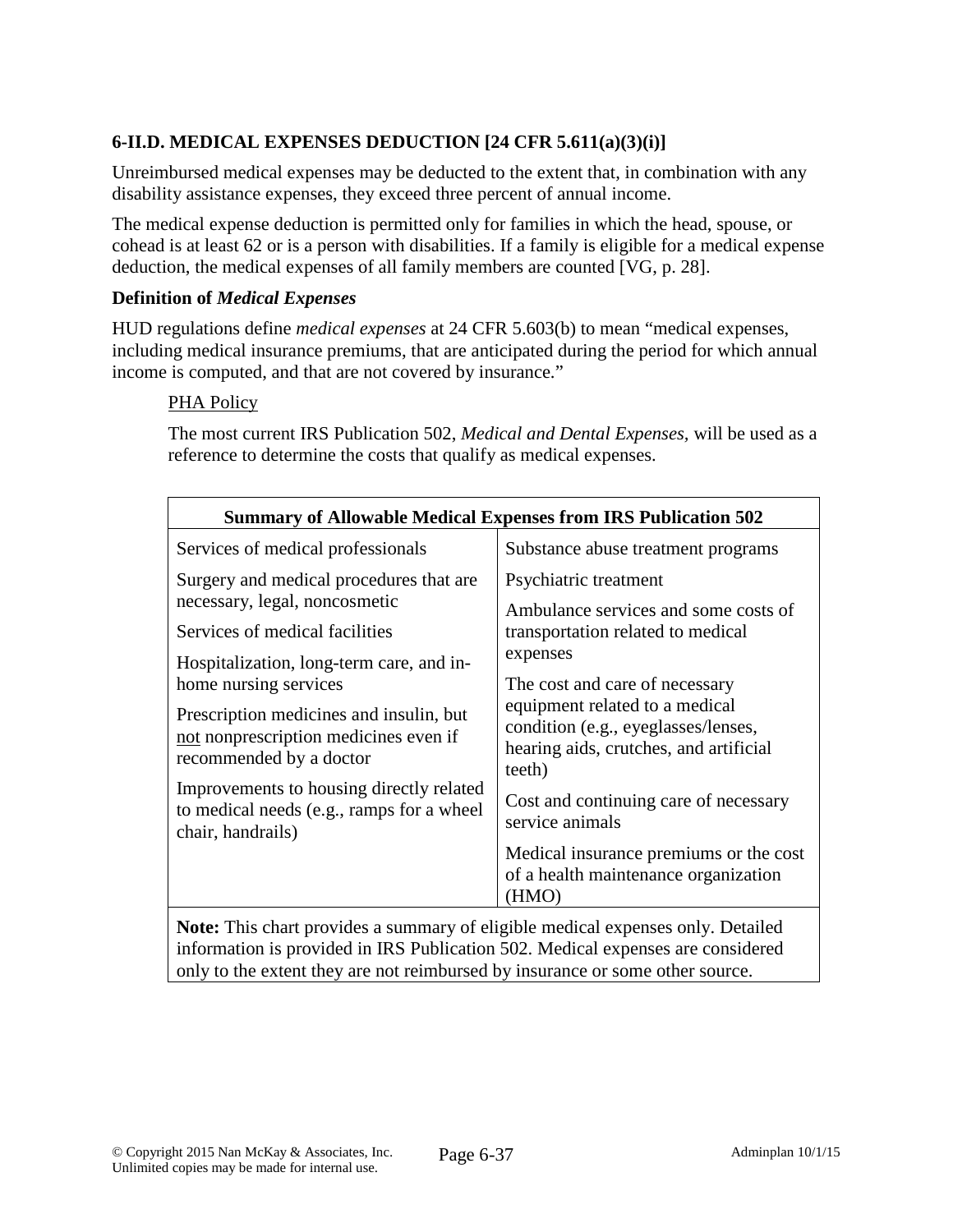## **Families That Qualify for Both Medical and Disability Assistance Expenses**

### PHA Policy

This policy applies only to families in which the head, spouse, or cohead is 62 or older or is a person with disabilities.

When expenses anticipated by a family could be defined as either medical or disability assistance expenses, the PHA will consider them medical expenses unless it is clear that the expenses are incurred exclusively to enable a person with disabilities to work.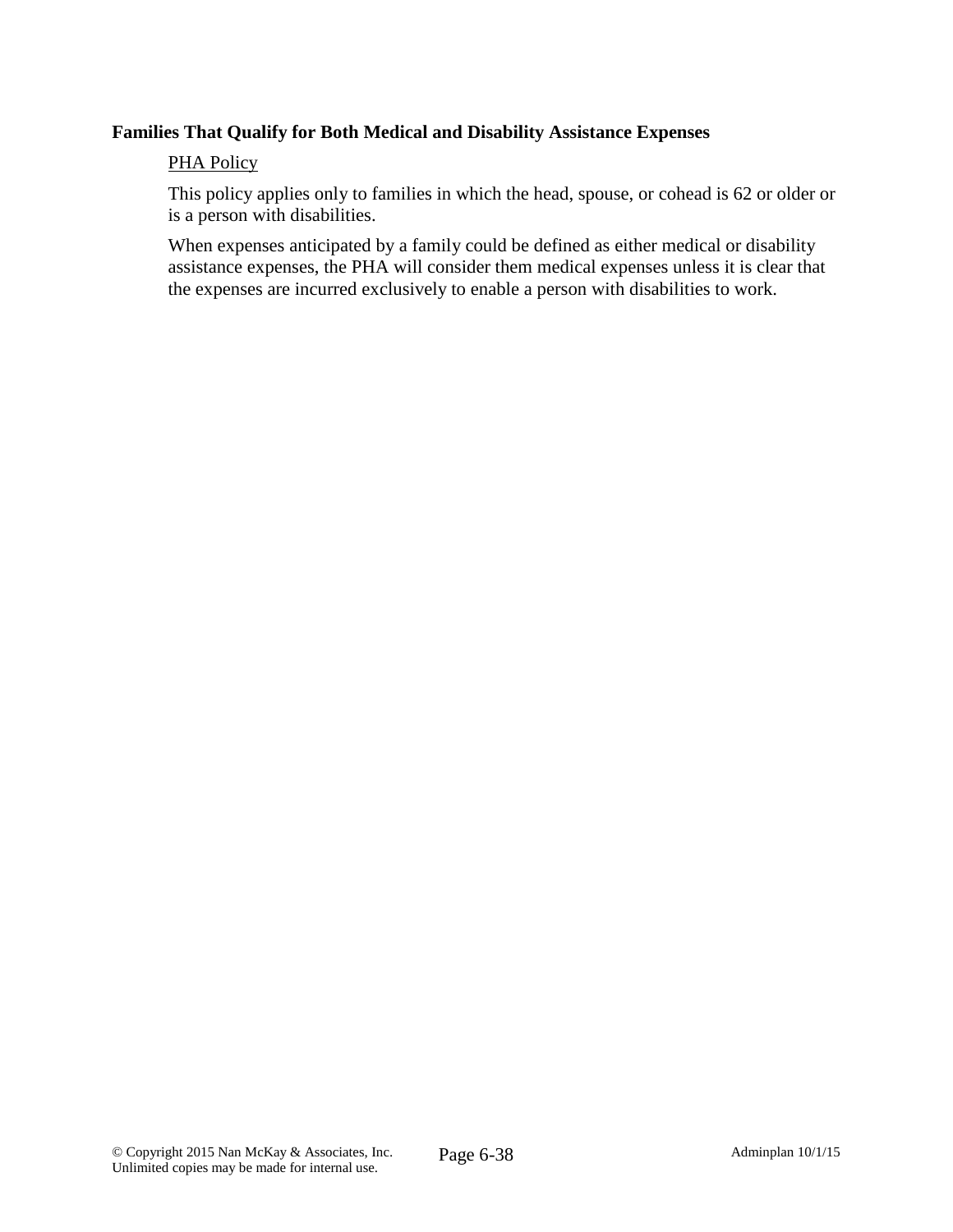# **6-II.E. DISABILITY ASSISTANCE EXPENSES DEDUCTION [24 CFR 5.603(b) and 24 CFR 5.611(a)(3)(ii)]**

Reasonable expenses for attendant care and auxiliary apparatus for a disabled family member may be deducted if they: (1) are necessary to enable a family member 18 years or older to work, (2) are not paid to a family member or reimbursed by an outside source, (3) in combination with any medical expenses, exceed three percent of annual income, and (4) do not exceed the earned income received by the family member who is enabled to work.

## **Earned Income Limit on the Disability Assistance Expense Deduction**

A family can qualify for the disability assistance expense deduction only if at least one family member (who may be the person with disabilities) is enabled to work [24 CFR 5.603(b)].

The disability expense deduction is capped by the amount of "earned income received by family members who are 18 years of age or older and who are able to work" because of the expense [24 CFR  $5.611(a)(3)(ii)$ . The earned income used for this purpose is the amount verified before any earned income disallowances or income exclusions are applied.

### PHA Policy

The family must identify the family members enabled to work as a result of the disability assistance expenses. In evaluating the family's request, the PHA will consider factors such as how the work schedule of the relevant family members relates to the hours of care provided, the time required for transportation, the relationship of the family members to the person with disabilities, and any special needs of the person with disabilities that might determine which family members are enabled to work.

When the PHA determines that the disability assistance expenses enable more than one family member to work, the expenses will be capped by the sum of the family members' incomes.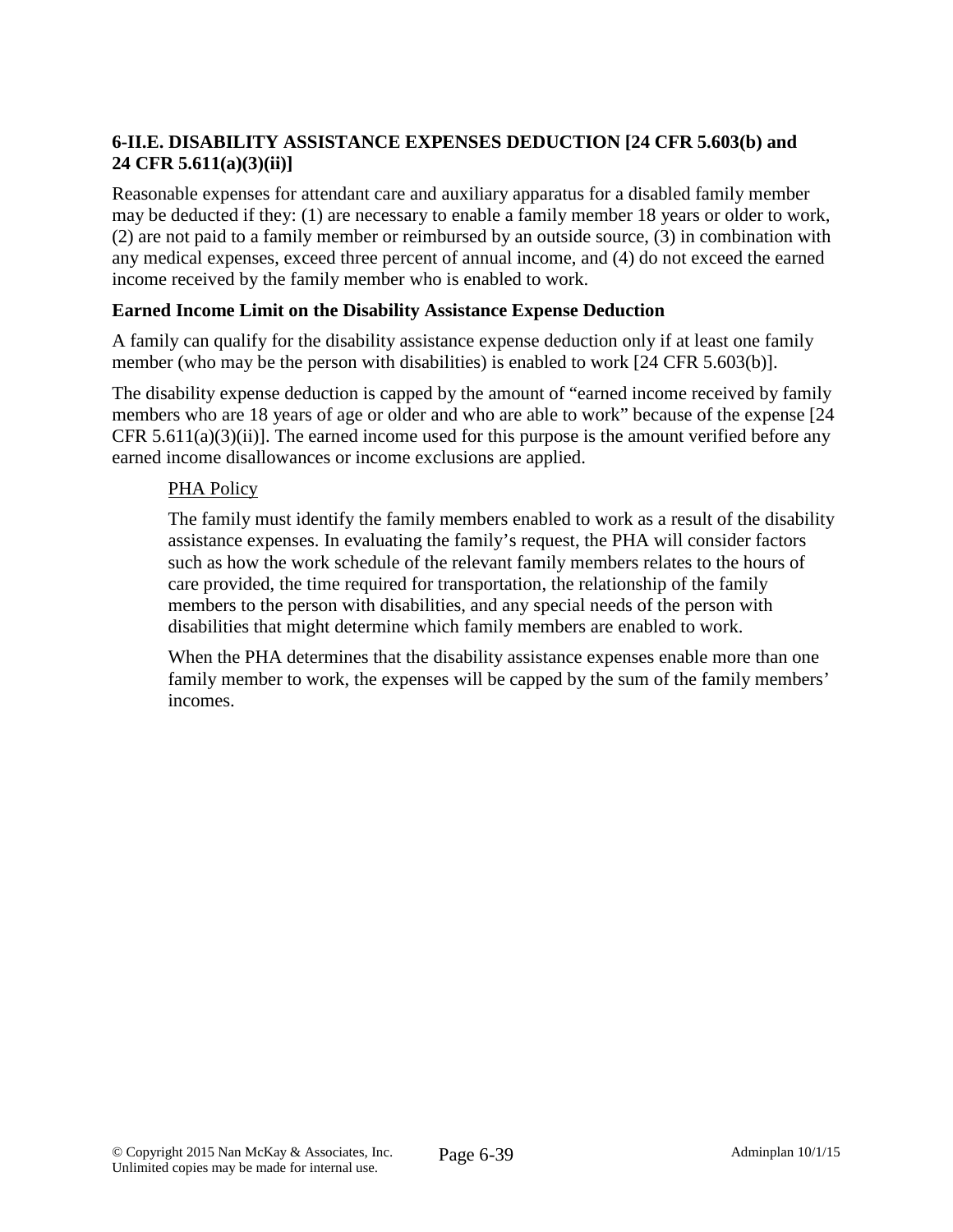# **Eligible Disability Expenses**

Examples of auxiliary apparatus are provided in the *HCV Guidebook* as follows: "Auxiliary apparatus are items such as wheelchairs, ramps, adaptations to vehicles, or special equipment to enable a blind person to read or type, but only if these items are directly related to permitting the disabled person or other family member to work" [HCV GB, p. 5-30].

HUD advises PHAs to further define and describe auxiliary apparatus [VG, p. 30].

## *Eligible Auxiliary Apparatus*

### PHA Policy

Expenses incurred for maintaining or repairing an auxiliary apparatus are eligible. In the case of an apparatus that is specially adapted to accommodate a person with disabilities (e.g., a vehicle or computer), the cost to maintain the special adaptations (but not maintenance of the apparatus itself) is an eligible expense. The cost of service animals trained to give assistance to persons with disabilities, including the cost of acquiring the animal, veterinary care, food, grooming, and other continuing costs of care, will be included.

### *Eligible Attendant Care*

The family determines the type of attendant care that is appropriate for the person with disabilities.

#### PHA Policy

Attendant care includes, but is not limited to, reasonable costs for home medical care, nursing services, in-home or center-based care services, interpreters for persons with hearing impairments, and readers for persons with visual disabilities.

Attendant care expenses will be included for the period that the person enabled to work is employed plus reasonable transportation time. The cost of general housekeeping and personal services is not an eligible attendant care expense. However, if the person enabled to work is the person with disabilities, personal services necessary to enable the person with disabilities to work are eligible.

If the care attendant also provides other services to the family, the PHA will prorate the cost and allow only that portion of the expenses attributable to attendant care that enables a family member to work. For example, if the care provider also cares for a child who is not the person with disabilities, the cost of care must be prorated. Unless otherwise specified by the care provider, the calculation will be based upon the number of hours spent in each activity and/or the number of persons under care.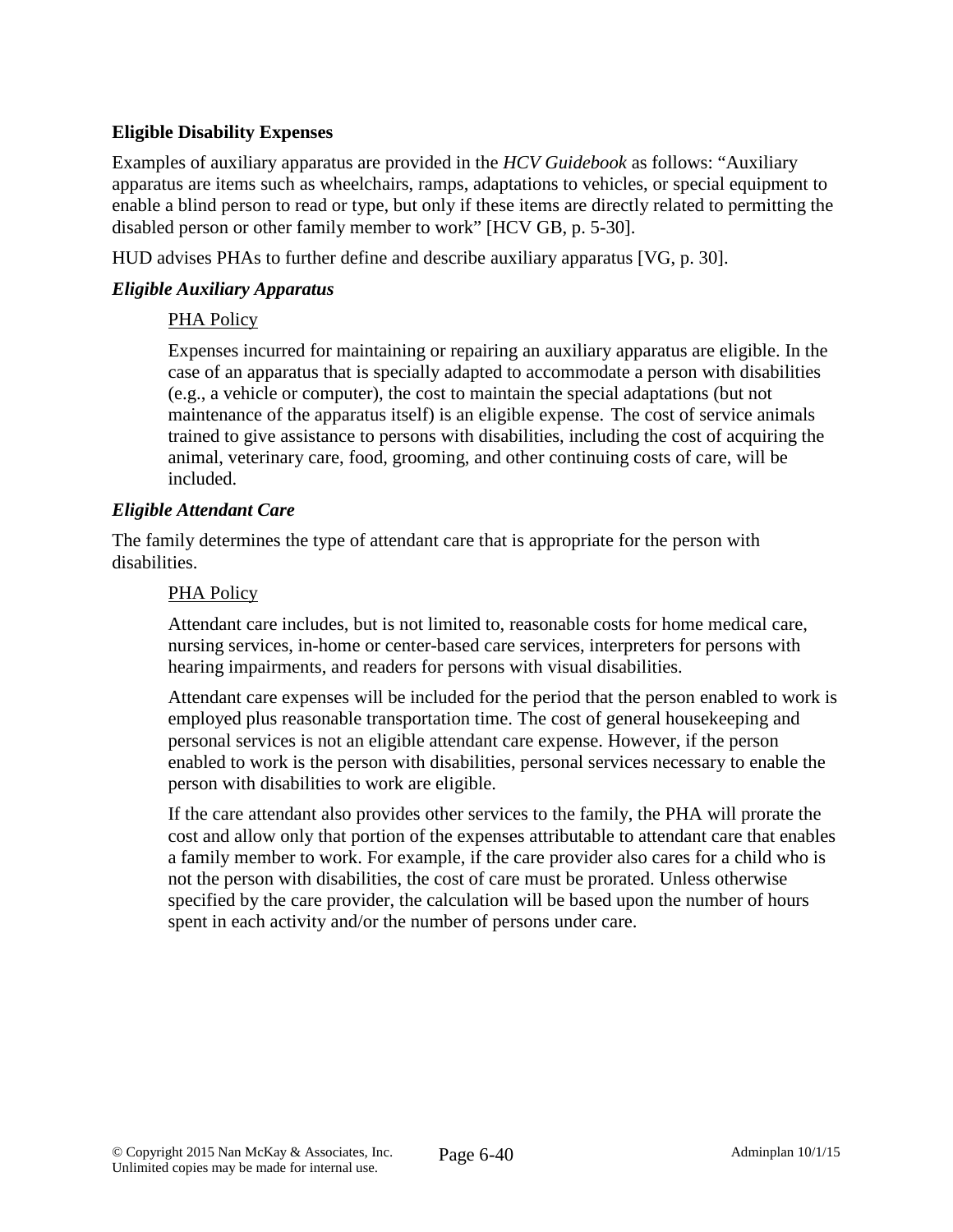## *Payments to Family Members*

No disability assistance expenses may be deducted for payments to a member of an assisted family [24 CFR 5.603(b)]. However, expenses paid to a relative who is not a member of the assisted family may be deducted if they are not reimbursed by an outside source.

#### **Necessary and Reasonable Expenses**

The family determines the type of care or auxiliary apparatus to be provided and must describe how the expenses enable a family member to work. The family must certify that the disability assistance expenses are necessary and are not paid or reimbursed by any other source.

#### PHA Policy

The PHA determines the reasonableness of the expenses based on typical costs of care or apparatus in the locality. To establish typical costs, the PHA will collect information from organizations that provide services and support to persons with disabilities. A family may present, and the PHA will consider, the family's justification for costs that exceed typical costs in the area.

#### **Families That Qualify for Both Medical and Disability Assistance Expenses**

#### PHA Policy

This policy applies only to families in which the head or spouse is 62 or older or is a person with disabilities.

When expenses anticipated by a family could be defined as either medical or disability assistance expenses, the PHA will consider them medical expenses unless it is clear that the expenses are incurred exclusively to enable a person with disabilities to work.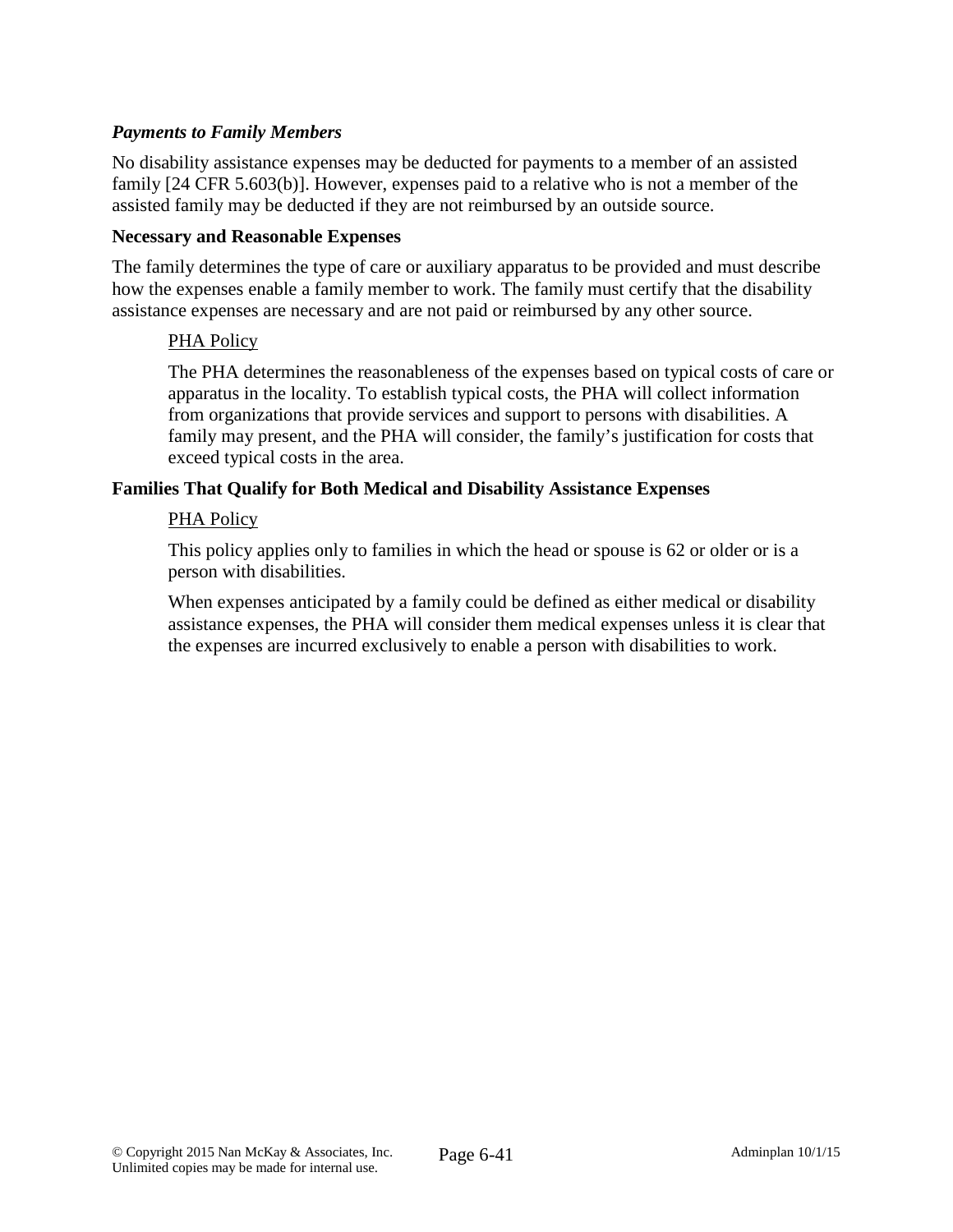# **6-II.F. CHILD CARE EXPENSE DEDUCTION**

HUD defines *child care expenses* at 24 CFR 5.603(b) as "amounts anticipated to be paid by the family for the care of children under 13 years of age during the period for which annual income is computed, but only where such care is necessary to enable a family member to actively seek employment, be gainfully employed, or to further his or her education and only to the extent such amounts are not reimbursed. The amount deducted shall reflect reasonable charges for child care. In the case of child care necessary to permit employment, the amount deducted shall not exceed the amount of employment income that is included in annual income."

## **Clarifying the Meaning of** *Child* **for This Deduction**

Child care expenses do not include child support payments made to another on behalf of a minor who is not living in an assisted family's household [VG, p. 26]. However, child care expenses for foster children that are living in the assisted family's household are included when determining the family's child care expenses [HCV GB, p. 5-29].

### **Qualifying for the Deduction**

## *Determining Who Is Enabled to Pursue an Eligible Activity*

### PHA Policy

The family must identify the family member(s) enabled to pursue an eligible activity. The term *eligible activity* in this section means any of the activities that may make the family eligible for a child care deduction (seeking work, pursuing an education, or being gainfully employed).

In evaluating the family's request, the PHA will consider factors such as how the schedule for the claimed activity relates to the hours of care provided, the time required for transportation, the relationship of the family member(s) to the child, and any special needs of the child that might help determine which family member is enabled to pursue an eligible activity.

#### *Seeking Work*

#### PHA Policy

If the child care expense being claimed is to enable a family member to seek employment, the family must provide evidence of the family member's efforts to obtain employment at each reexamination. The deduction may be reduced or denied if the family member's job search efforts are not commensurate with the child care expense being allowed by the PHA.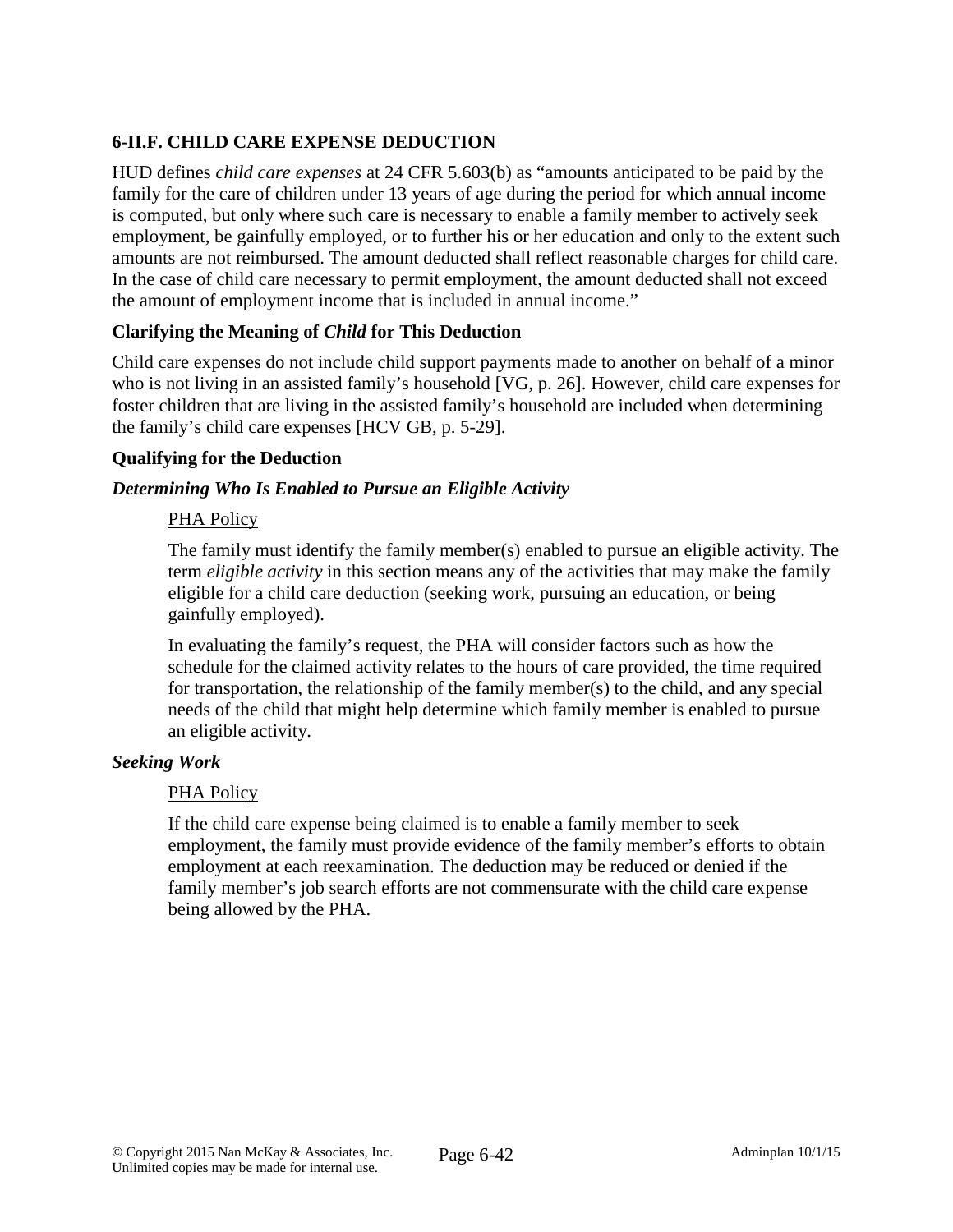### *Furthering Education*

### PHA Policy

If the child care expense being claimed is to enable a family member to further his or her education, the member must be enrolled in school (academic or vocational) or participating in a formal training program. The family member is not required to be a full-time student, but the time spent in educational activities must be commensurate with the child care claimed.

### *Being Gainfully Employed*

### PHA Policy

If the child care expense being claimed is to enable a family member to be gainfully employed, the family must provide evidence of the family member's employment during the time that child care is being provided. Gainful employment is any legal work activity (full- or part-time) for which a family member is compensated.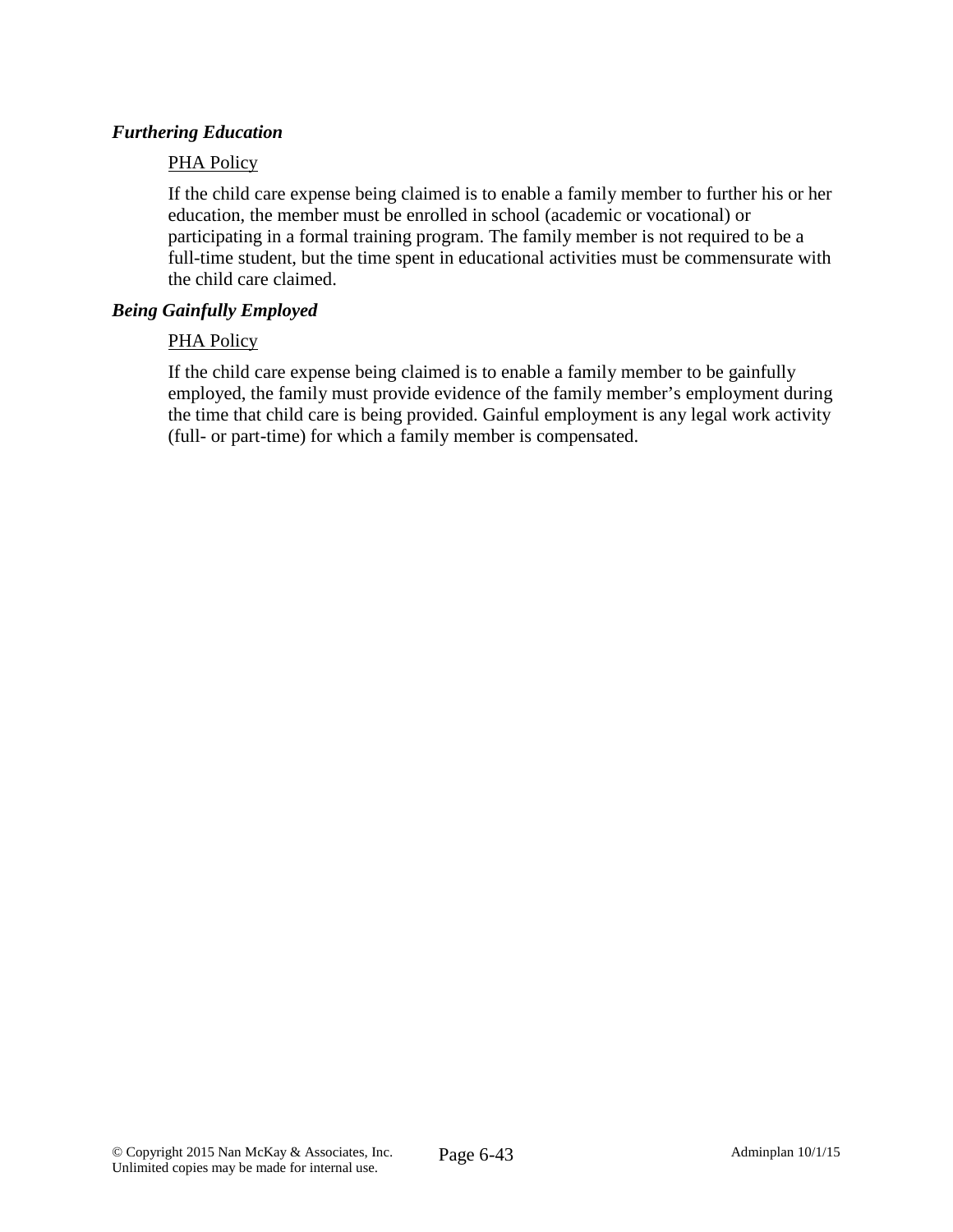## **Earned Income Limit on Child Care Expense Deduction**

When a family member looks for work or furthers his or her education, there is no cap on the amount that may be deducted for child care – although the care must still be necessary and reasonable. However, when child care enables a family member to work, the deduction is capped by "the amount of employment income that is included in annual income" [24 CFR 5.603(b)].

The earned income used for this purpose is the amount of earned income verified after any earned income disallowances or income exclusions are applied.

When the person who is enabled to work is a person with disabilities who receives the earned income disallowance (EID) or a full-time student whose earned income above \$480 is excluded, child care costs related to enabling a family member to work may not exceed the portion of the person's earned income that actually is included in annual income. For example, if a family member who qualifies for the EID makes \$15,000 but because of the EID only \$5,000 is included in annual income, child care expenses are limited to \$5,000.

The PHA must not limit the deduction to the least expensive type of child care. If the care allows the family to pursue more than one eligible activity, including work, the cap is calculated in proportion to the amount of time spent working [HCV GB, p. 5-30].

#### PHA Policy

When the child care expense being claimed is to enable a family member to work, only one family member's income will be considered for a given period of time. When more than one family member works during a given period, the PHA generally will limit allowable child care expenses to the earned income of the lowest-paid member. The family may provide information that supports a request to designate another family member as the person enabled to work.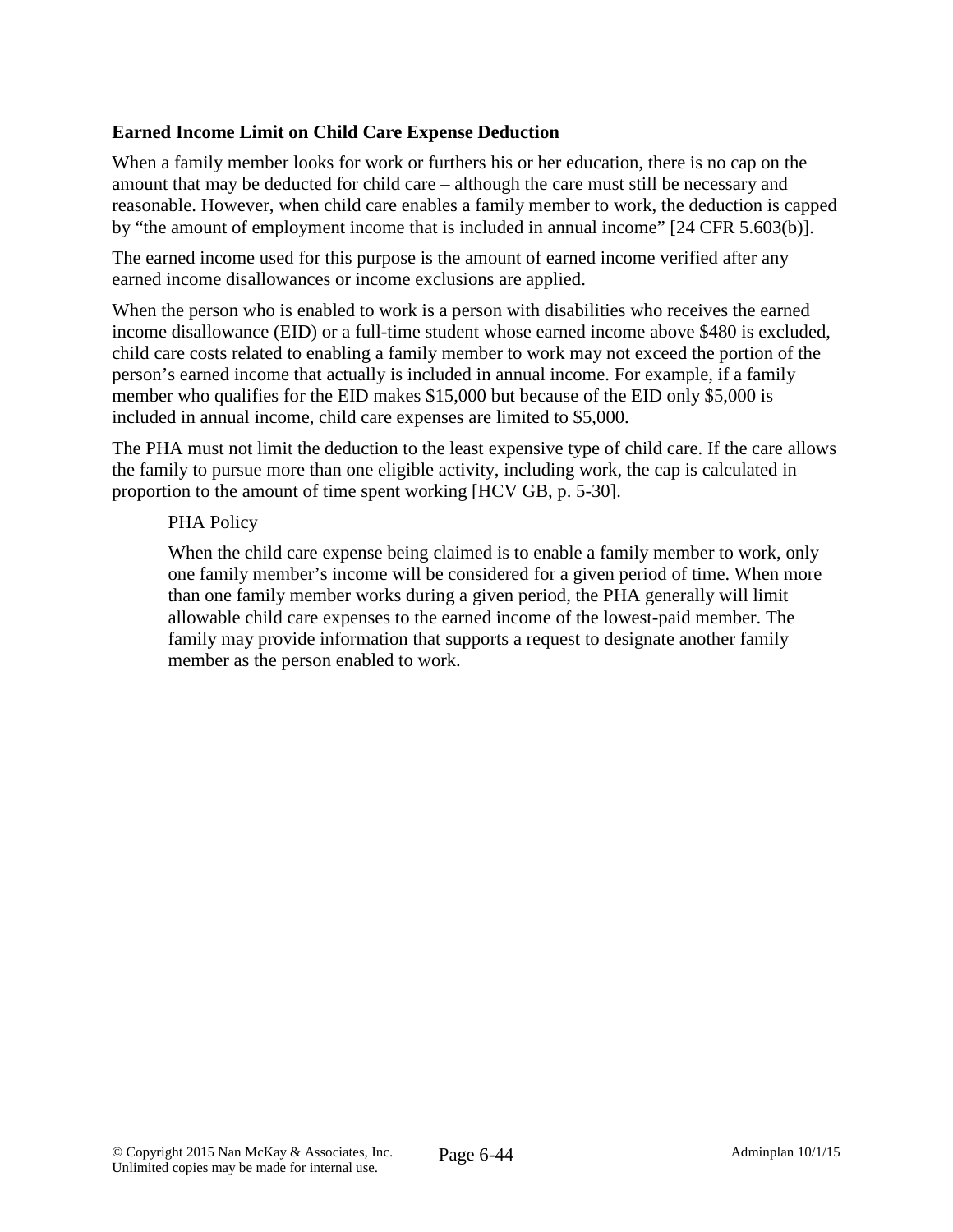## **Eligible Child Care Expenses**

The type of care to be provided is determined by the assisted family. The PHA may not refuse to give a family the child care expense deduction because there is an adult family member in the household that may be available to provide child care [VG, p. 26].

### *Allowable Child Care Activities*

### PHA Policy

For school-age children, costs attributable to public or private school activities during standard school hours are not considered. Expenses incurred for supervised activities after school or during school holidays (e.g., summer day camp, after-school sports league) are allowable forms of child care.

The costs of general housekeeping and personal services are not eligible. Likewise, child care expenses paid to a family member who lives in the family's unit are not eligible; however, payments for child care to relatives who do not live in the unit are eligible.

If a child care provider also renders other services to a family or child care is used to enable a family member to conduct activities that are not eligible for consideration, the PHA will prorate the costs and allow only that portion of the expenses that is attributable to child care for eligible activities. For example, if the care provider also cares for a child with disabilities who is 13 or older, the cost of care will be prorated. Unless otherwise specified by the child care provider, the calculation will be based upon the number of hours spent in each activity and/or the number of persons under care.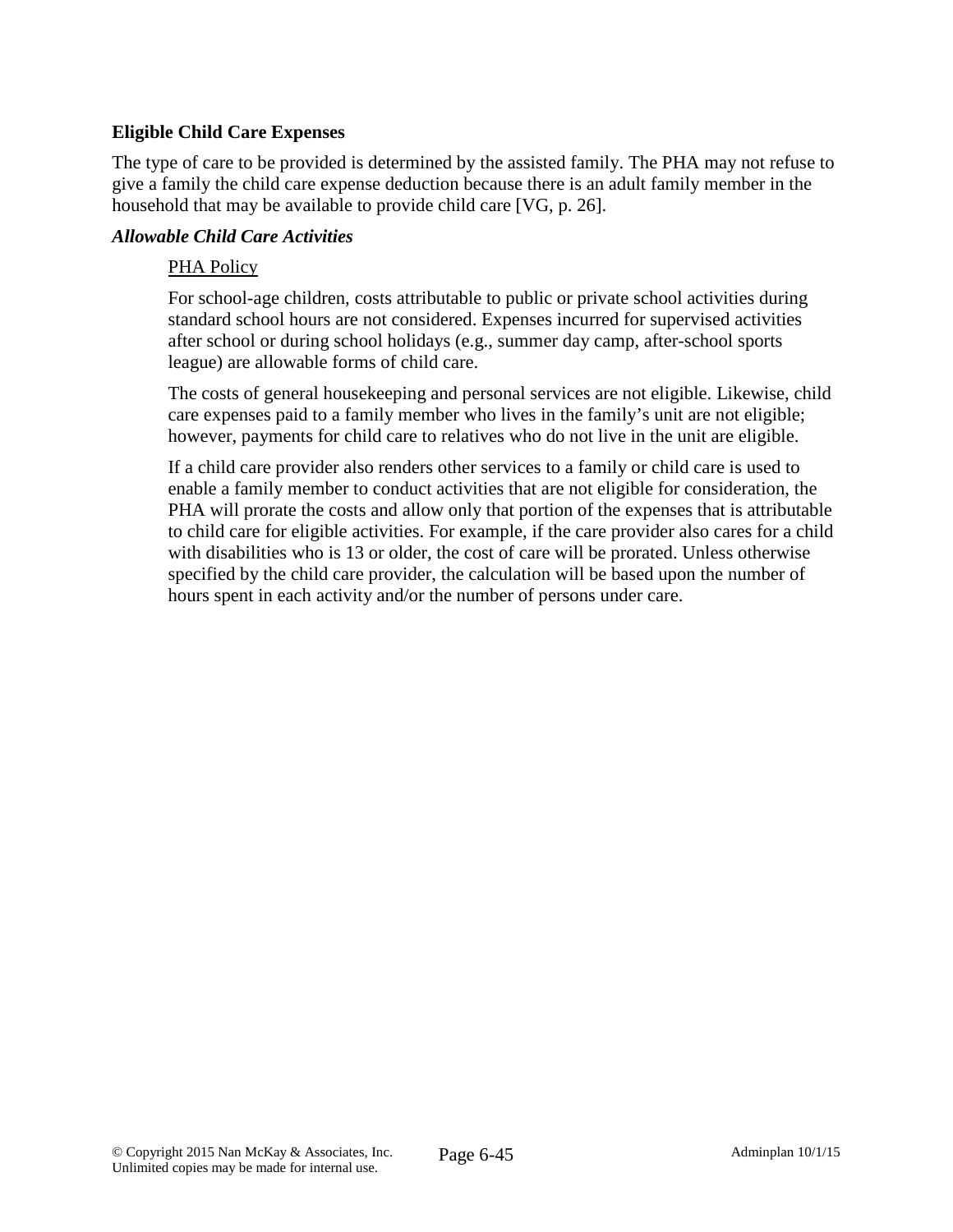## *Necessary and Reasonable Costs*

Child care expenses will be considered necessary if: (1) a family adequately explains how the care enables a family member to work, actively seek employment, or further his or her education, and (2) the family certifies, and the child care provider verifies, that the expenses are not paid or reimbursed by any other source.

### PHA Policy

Child care expenses will be considered for the time required for the eligible activity plus reasonable transportation time. For child care that enables a family member to go to school, the time allowed may include not more than one study hour for each hour spent in class.

To establish the reasonableness of child care costs, the PHA will use the schedule of child care costs from the local welfare agency. Families may present, and the PHA will consider, justification for costs that exceed typical costs in the area.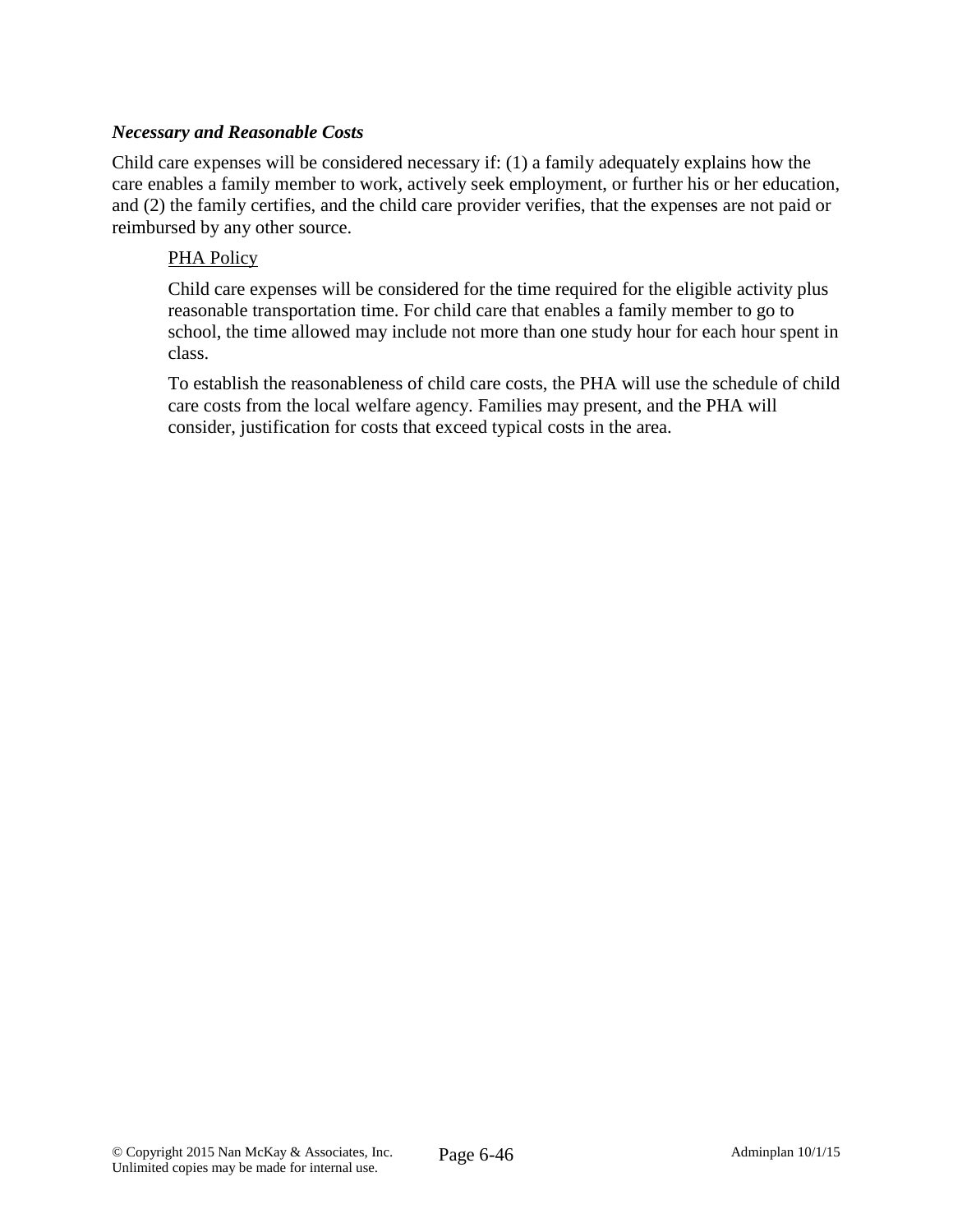# **PART III: CALCULATING FAMILY SHARE AND PHA SUBSIDY**

# **6-III.A. OVERVIEW OF RENT AND SUBSIDY CALCULATIONS**

# **TTP Formula [24 CFR 5.628]**

HUD regulations specify the formula for calculating the total tenant payment (TTP) for an assisted family. TTP is the highest of the following amounts, rounded to the nearest dollar:

- 30 percent of the family's monthly adjusted income (adjusted income is defined in Part II)
- 10 percent of the family's monthly gross income (annual income, as defined in Part I, divided by 12)
- The welfare rent (in as-paid states only)
- A minimum rent between \$0 and \$50 that is established by the PHA

The PHA has authority to suspend and exempt families from minimum rent when a financial hardship exists, as defined in section 6-III.B.

The amount that a family pays for rent and utilities (the family share) will never be less than the family's TTP but may be greater than the TTP depending on the rent charged for the unit the family selects.

### *Welfare Rent [24 CFR 5.628]*

### PHA Policy

Welfare rent does not apply in this locality.

## *Minimum Rent [24 CFR 5.630]*

#### PHA Policy

The minimum rent for this locality is \$50.00.

#### **Family Share [24 CFR 982.305(a)(5)]**

If a family chooses a unit with a gross rent (rent to owner plus an allowance for tenant-paid utilities) that exceeds the PHA's applicable payment standard: (1) the family will pay more than the TTP, and (2) at initial occupancy the PHA may not approve the tenancy if it would require the family share to exceed 40 percent of the family's monthly adjusted income. The income used for this determination must have been verified no earlier than 60 days before the family's voucher was issued. (For a discussion of the application of payment standards, see section 6-  $III.C.)$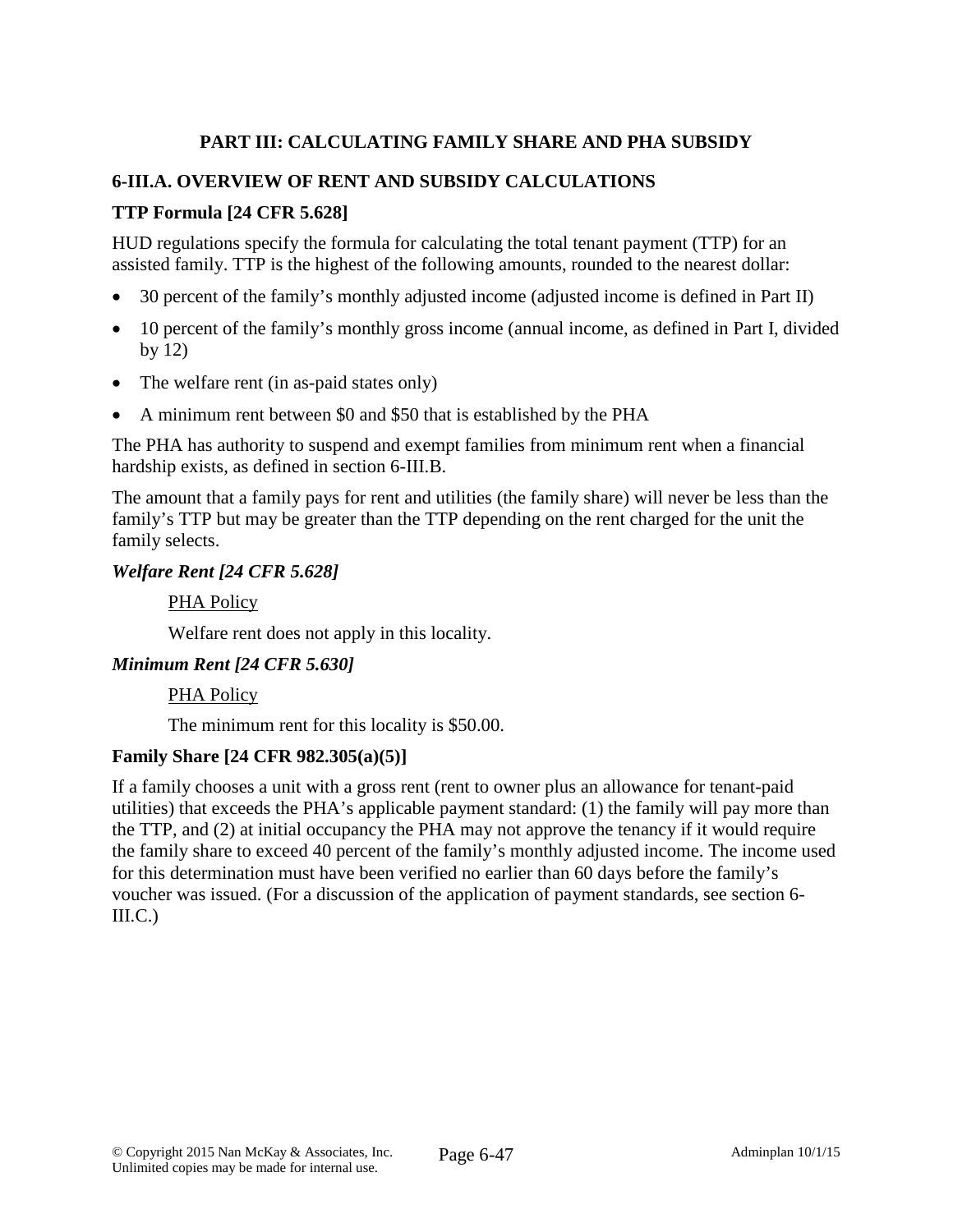# **PHA Subsidy [24 CFR 982.505(b)]**

The PHA will pay a monthly housing assistance payment (HAP) for a family that is equal to the lower of (1) the applicable payment standard for the family minus the family's TTP or (2) the gross rent for the family's unit minus the TTP. (For a discussion of the application of payment standards, see section 6-III.C.)

### **Utility Reimbursement [24 CFR 982.514(b)]**

When the PHA subsidy for a family exceeds the rent to owner, the family is due a utility reimbursement. HUD permits the PHA to pay the reimbursement to the family or directly to the utility provider.

#### PHA Policy

The PHA will make utility reimbursements to the family.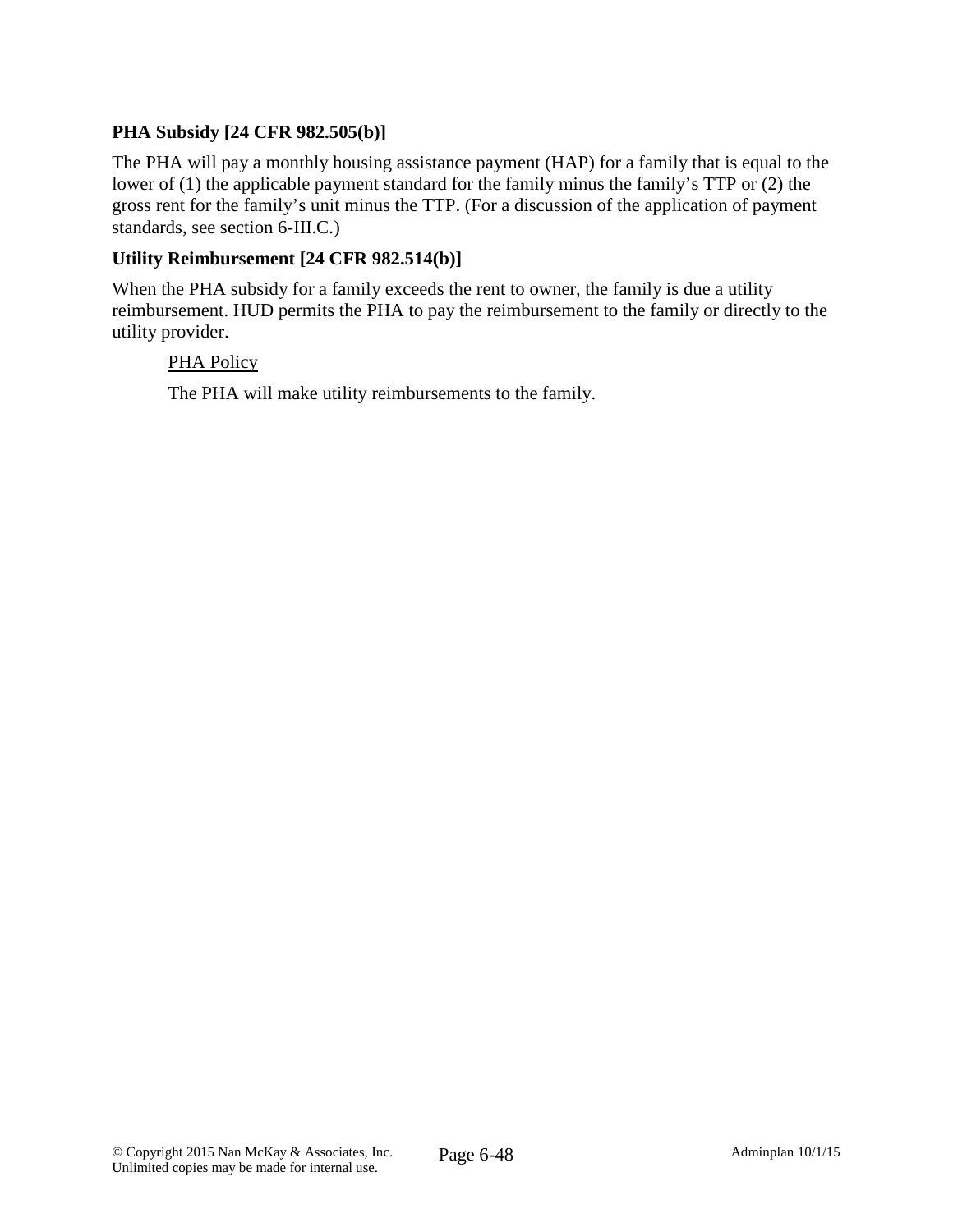# **6-III.B. FINANCIAL HARDSHIPS AFFECTING MINIMUM RENT [24 CFR 5.630]**

## **Overview**

If the PHA establishes a minimum rent greater than zero, the PHA must grant an exemption from the minimum rent if a family is unable to pay the minimum rent because of financial hardship.

The financial hardship exemption applies only to families required to pay the minimum rent. If a family's TTP is higher than the minimum rent, the family is not eligible for a hardship exemption. If the PHA determines that a hardship exists, the family share is the highest of the remaining components of the family's calculated TTP.

## **HUD-Defined Financial Hardship**

Financial hardship includes the following situations:

(1) The family has lost eligibility for or is awaiting an eligibility determination for a federal, state, or local assistance program. This includes a family member who is a noncitizen lawfully admitted for permanent residence under the Immigration and Nationality Act who would be entitled to public benefits but for Title IV of the Personal Responsibility and Work Opportunity Act of 1996.

### PHA Policy

A hardship will be considered to exist only if the loss of eligibility has an impact on the family's ability to pay the minimum rent.

For a family waiting for a determination of eligibility, the hardship period will end as of the first of the month following: (1) implementation of assistance, if approved, or (2) the decision to deny assistance. A family whose request for assistance is denied may request a hardship exemption based upon one of the other allowable hardship circumstances.

(2) The family would be evicted because it is unable to pay the minimum rent.

#### PHA Policy

For a family to qualify under this provision, the cause of the potential eviction must be the family's failure to pay rent to the owner or tenant-paid utilities.

(3) Family income has decreased because of changed family circumstances, including the loss of employment.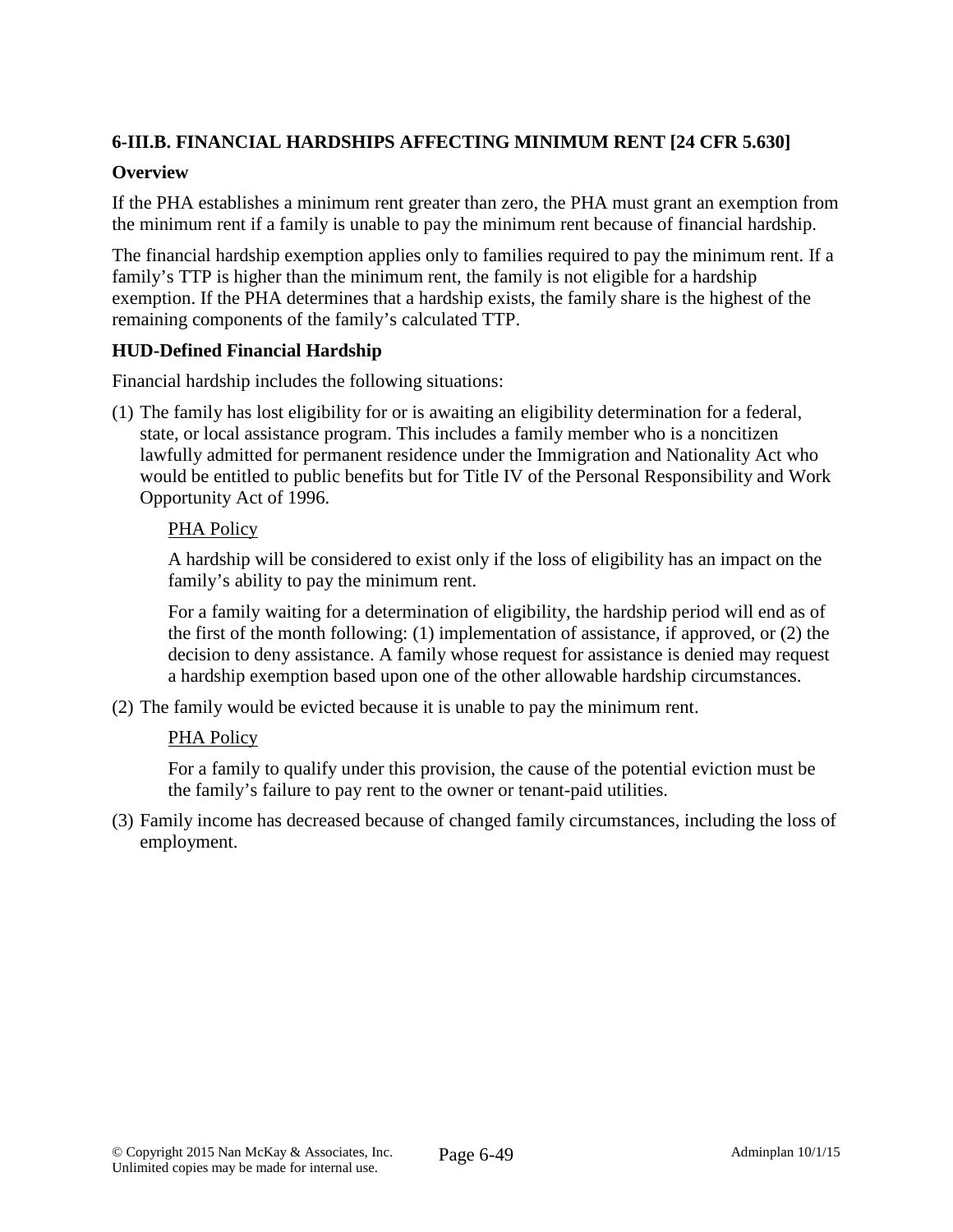(4) A death has occurred in the family.

### PHA Policy

In order to qualify under this provision, a family must describe how the death has created a financial hardship (e.g., because of funeral-related expenses or the loss of the family member's income).

(5) The family has experienced other circumstances determined by the PHA.

# **PHA Policy**

The PHA has not established any additional hardship criteria.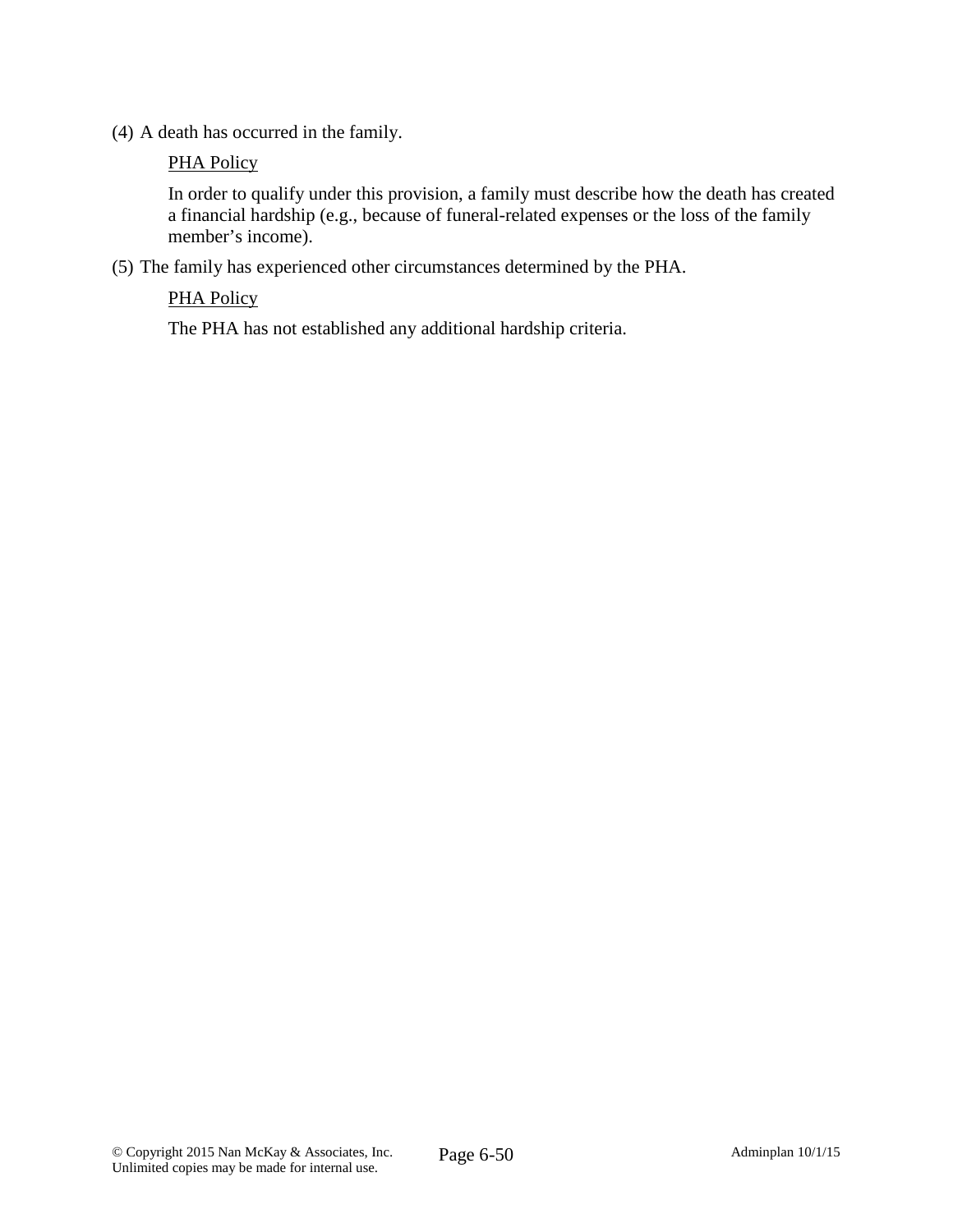# **Implementation of Hardship Exemption**

## *Determination of Hardship*

When a family requests a financial hardship exemption, the PHA must suspend the minimum rent requirement beginning the first of the month following the family's request.

The PHA then determines whether the financial hardship exists and whether the hardship is temporary or long-term.

## PHA Policy

The PHA defines temporary hardship as a hardship expected to last 90 days or less. Long-term hardship is defined as a hardship expected to last more than 90 days.

When the minimum rent is suspended, the family share reverts to the highest of the remaining components of the calculated TTP. The example below demonstrates the effect of the minimum rent exemption.

| <b>Example: Impact of Minimum Rent Exemption</b><br>Assume the PHA has established a minimum rent of \$35. |                                |                                     |                                    |  |
|------------------------------------------------------------------------------------------------------------|--------------------------------|-------------------------------------|------------------------------------|--|
| <b>Family Share – No Hardship</b>                                                                          |                                | <b>Family Share – With Hardship</b> |                                    |  |
| \$0                                                                                                        | 30% of monthly adjusted income |                                     | \$0 30% of monthly adjusted income |  |
| \$15                                                                                                       | 10% of monthly gross income    |                                     | \$15 10% of monthly gross income   |  |
| N/A                                                                                                        | Welfare rent                   | N/A                                 | Welfare rent                       |  |
| \$35                                                                                                       | Minimum rent                   | \$35                                | Minimum rent                       |  |
| Minimum rent applies.                                                                                      |                                | Hardship exemption granted.         |                                    |  |
| $TTP = $35$                                                                                                |                                | $TTP = $15$                         |                                    |  |

## PHA Policy

To qualify for a hardship exemption, a family must submit a request for a hardship exemption in writing. The request must explain the nature of the hardship and how the hardship has affected the family's ability to pay the minimum rent.

The PHA will make the determination of hardship within 30 calendar days.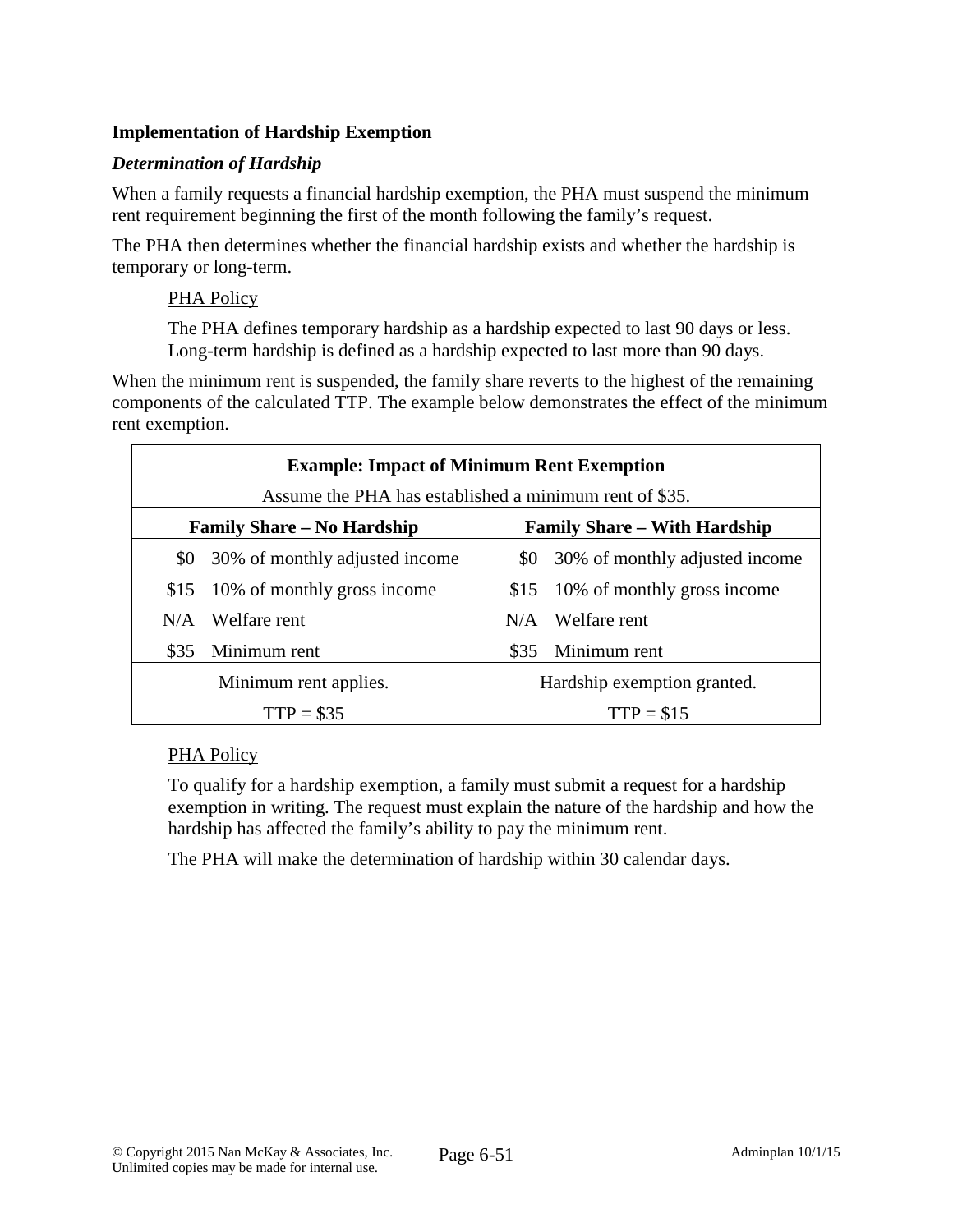# *No Financial Hardship*

If the PHA determines there is no financial hardship, the PHA will reinstate the minimum rent and require the family to repay the amounts suspended.

## PHA Policy

The PHA will require the family to repay the suspended amount within 30 calendar days of the PHA's notice that a hardship exemption has not been granted.

#### *Temporary Hardship*

If the PHA determines that a qualifying financial hardship is temporary, the PHA must suspend the minimum rent for the 90-day period beginning the first of the month following the date of the family's request for a hardship exemption.

At the end of the 90-day suspension period, the family must resume payment of the minimum rent and must repay the PHA the amounts suspended. HUD requires the PHA to offer a reasonable repayment agreement, on terms and conditions established by the PHA. The PHA also may determine that circumstances have changed and the hardship is now a long-term hardship.

### PHA Policy

The PHA will enter into a repayment agreement in accordance with the procedures found in Chapter 16 of this plan.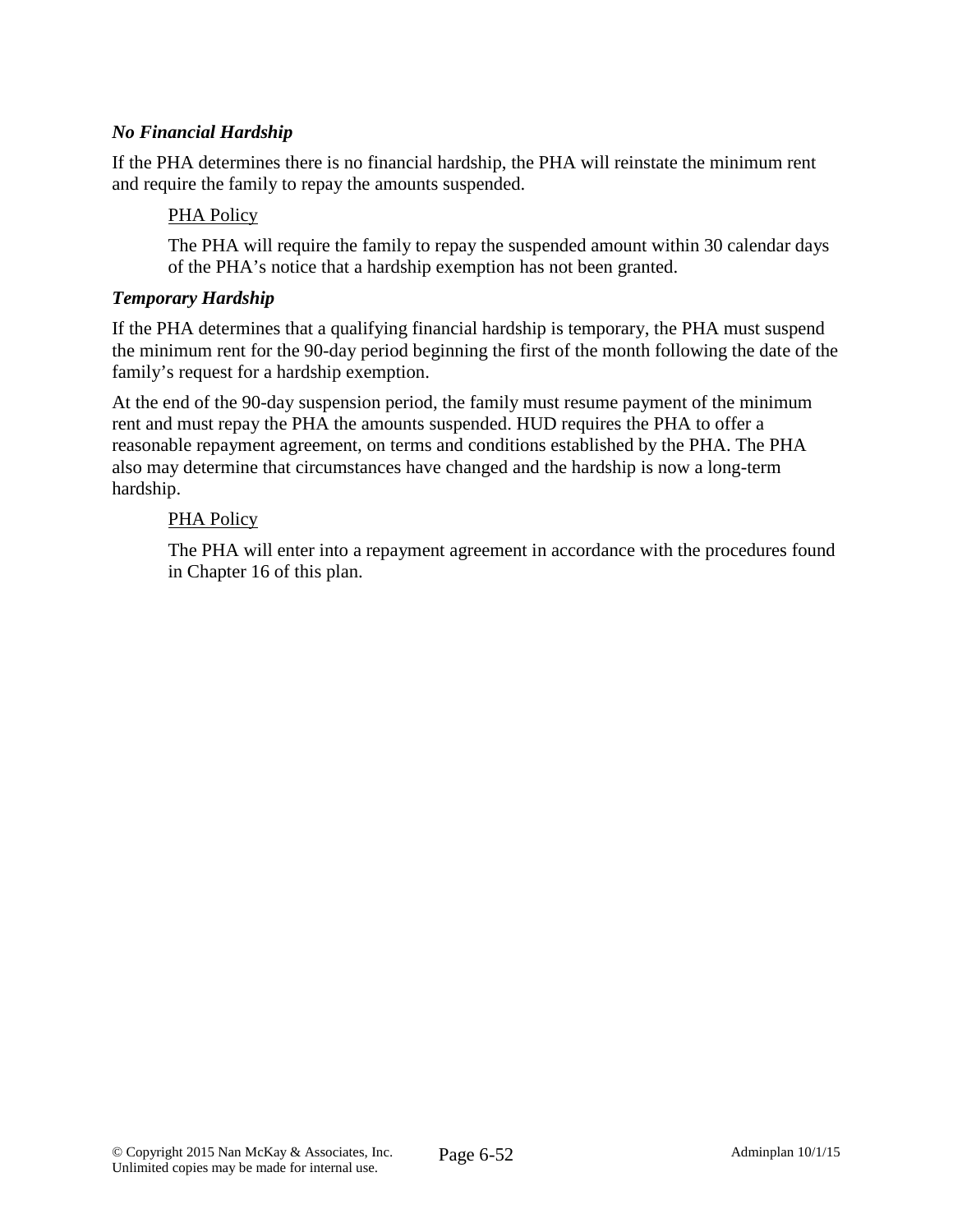# *Long-Term Hardship*

If the PHA determines that the financial hardship is long-term, the PHA must exempt the family from the minimum rent requirement for so long as the hardship continues. The exemption will apply from the first of the month following the family's request until the end of the qualifying hardship. When the financial hardship has been determined to be long-term, the family is not required to repay the minimum rent.

### PHA Policy

The hardship period ends when any of the following circumstances apply:

- (1) At an interim or annual reexamination, the family's calculated TTP is greater than the minimum rent.
- (2) For hardship conditions based on loss of income, the hardship condition will continue to be recognized until new sources of income are received that are at least equal to the amount lost. For example, if a hardship is approved because a family no longer receives a \$60/month child support payment, the hardship will continue to exist until the family receives at least \$60/month in income from another source or once again begins to receive the child support.
- (3) For hardship conditions based upon hardship-related expenses, the minimum rent exemption will continue to be recognized until the cumulative amount exempted is equal to the expense incurred.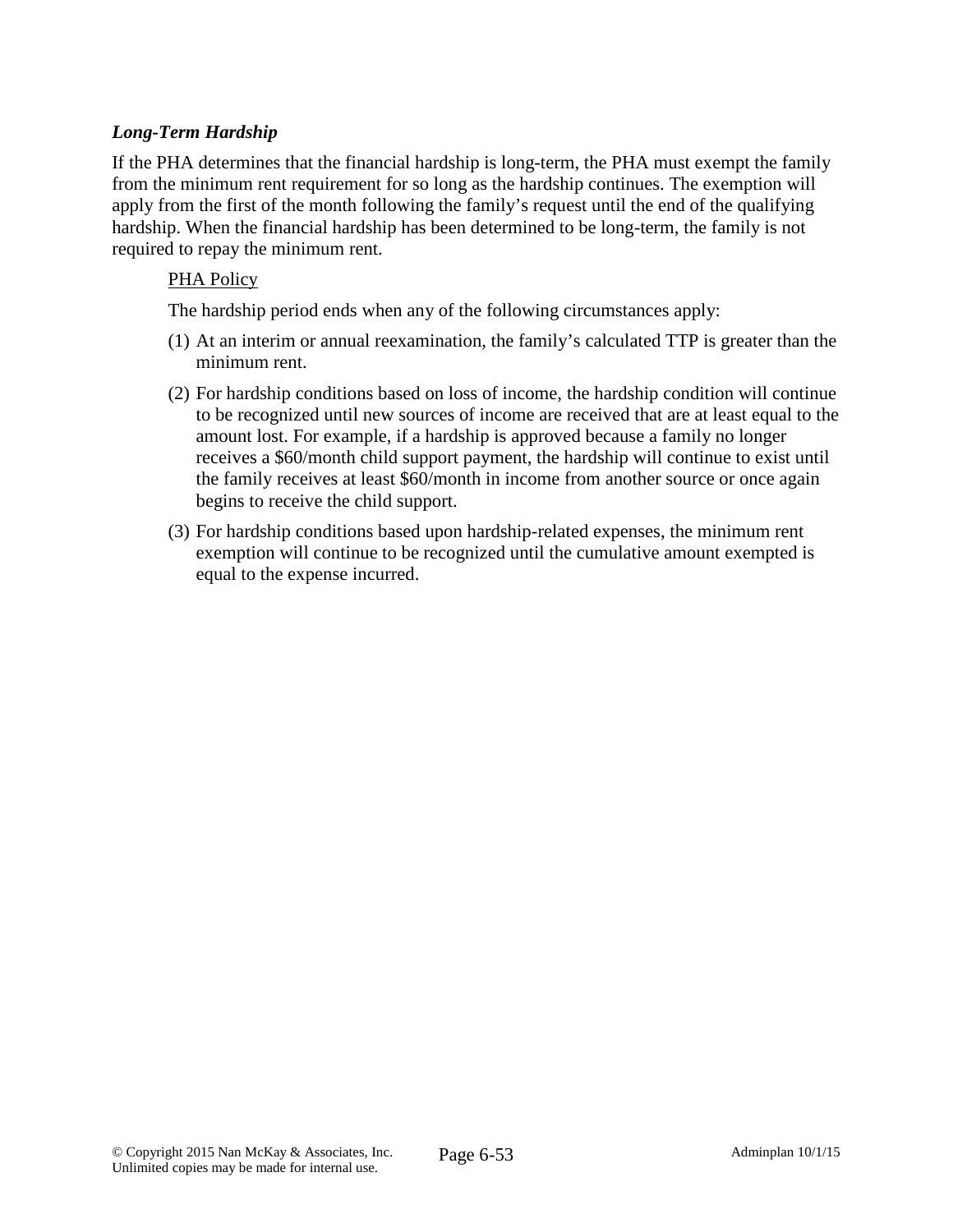# **6-III.C. APPLYING PAYMENT STANDARDS [24 CFR 982.505]**

# **Overview**

The PHA's schedule of payment standards is used to calculate housing assistance payments for HCV families. This section covers the application of the PHA's payment standards. The establishment and revision of the PHA's payment standard schedule are covered in Chapter 16.

*Payment standard* is defined as "the maximum monthly assistance payment for a family assisted in the voucher program (before deducting the total tenant payment by the family)" [24 CFR 982.4(b)].

The payment standard for a family is the lower of (1) the payment standard for the family unit size, which is defined as the appropriate number of bedrooms for the family under the PHA's subsidy standards [24 CFR 982.4(b)], or (2) the payment standard for the size of the dwelling unit rented by the family.

If the PHA has established an exception payment standard for a designated part of an FMR area and a family's unit is located in the exception area, the PHA must use the appropriate payment standard for the exception area.

The PHA is required to pay a monthly housing assistance payment (HAP) for a family that is the lower of (1) the payment standard for the family minus the family's TTP or (2) the gross rent for the family's unit minus the TTP.

If during the term of the HAP contract for a family's unit, the owner lowers the rent, the PHA will recalculate the HAP using the lower of the initial payment standard or the gross rent for the unit [HCV GB, p. 7-8].

## **Changes in Payment Standards**

When the PHA revises its payment standards during the term of the HAP contract for a family's unit, it will apply the new payment standards in accordance with HUD regulations.

# *Decreases*

If the amount on the payment standard schedule is decreased during the term of the HAP contract, the lower payment standard generally will be used beginning at the effective date of the family's second regular reexamination following the effective date of the decrease in the payment standard. The PHA will determine the payment standard for the family as follows:

**Step 1:** At the first regular reexamination following the decrease in the payment standard, the PHA will determine the payment standard for the family using the lower of the payment standard for the family unit size or the size of the dwelling unit rented by the family.

**Step 2:** The PHA will compare the payment standard from step 1 to the payment standard last used to calculate the monthly housing assistance payment for the family. The payment standard used by the PHA at the first regular reexamination following the decrease in the payment standard will be the higher of these two payment standards. The PHA will advise the family that the application of the lower payment standard will be deferred until the second regular reexamination following the effective date of the decrease in the payment standard.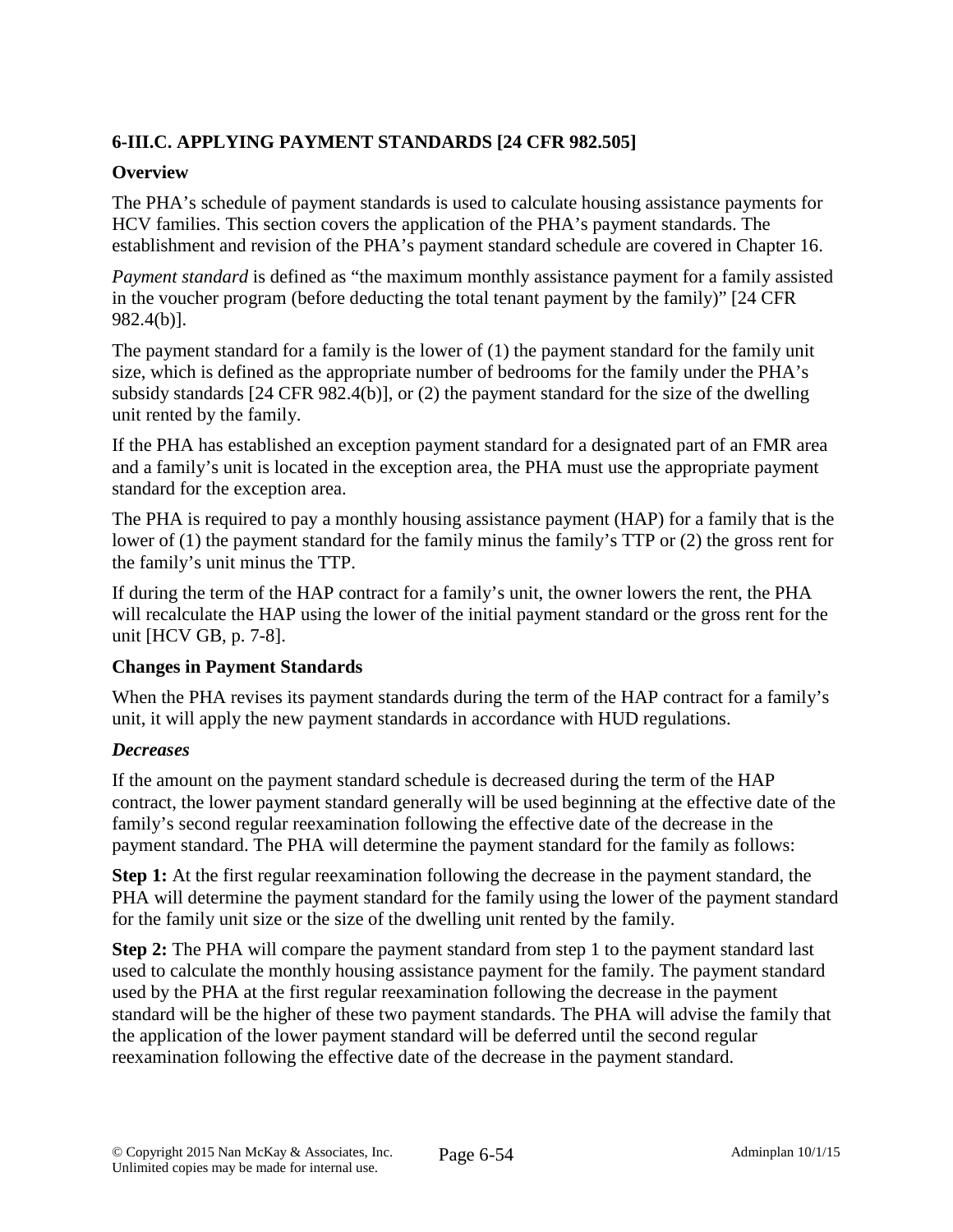**Step 3:** At the second regular reexamination following the decrease in the payment standard, the lower payment standard will be used to calculate the monthly housing assistance payment for the family unless the PHA has subsequently increased the payment standard, in which case the payment standard will be determined in accordance with procedures for increases in payment standards described below.

## *Increases*

If the payment standard is increased during the term of the HAP contract, the increased payment standard will be used to calculate the monthly housing assistance payment for the family beginning on the effective date of the family's first regular reexamination on or after the effective date of the increase in the payment standard.

Families requiring or requesting interim reexaminations will not have their HAP payments calculated using the higher payment standard until their next annual reexamination [HCV GB, p. 7-8].

## *Changes in Family Unit Size*

Irrespective of any increase or decrease in the payment standard, if the family unit size increases or decreases during the HAP contract term, the new family unit size must be used to determine the payment standard for the family beginning at the family's first regular reexamination following the change in family unit size.

### **Reasonable Accommodation**

If a family requires a higher payment standard as a reasonable accommodation for a family member who is a person with disabilities, the PHA is allowed to establish a higher payment standard for the family within the basic range.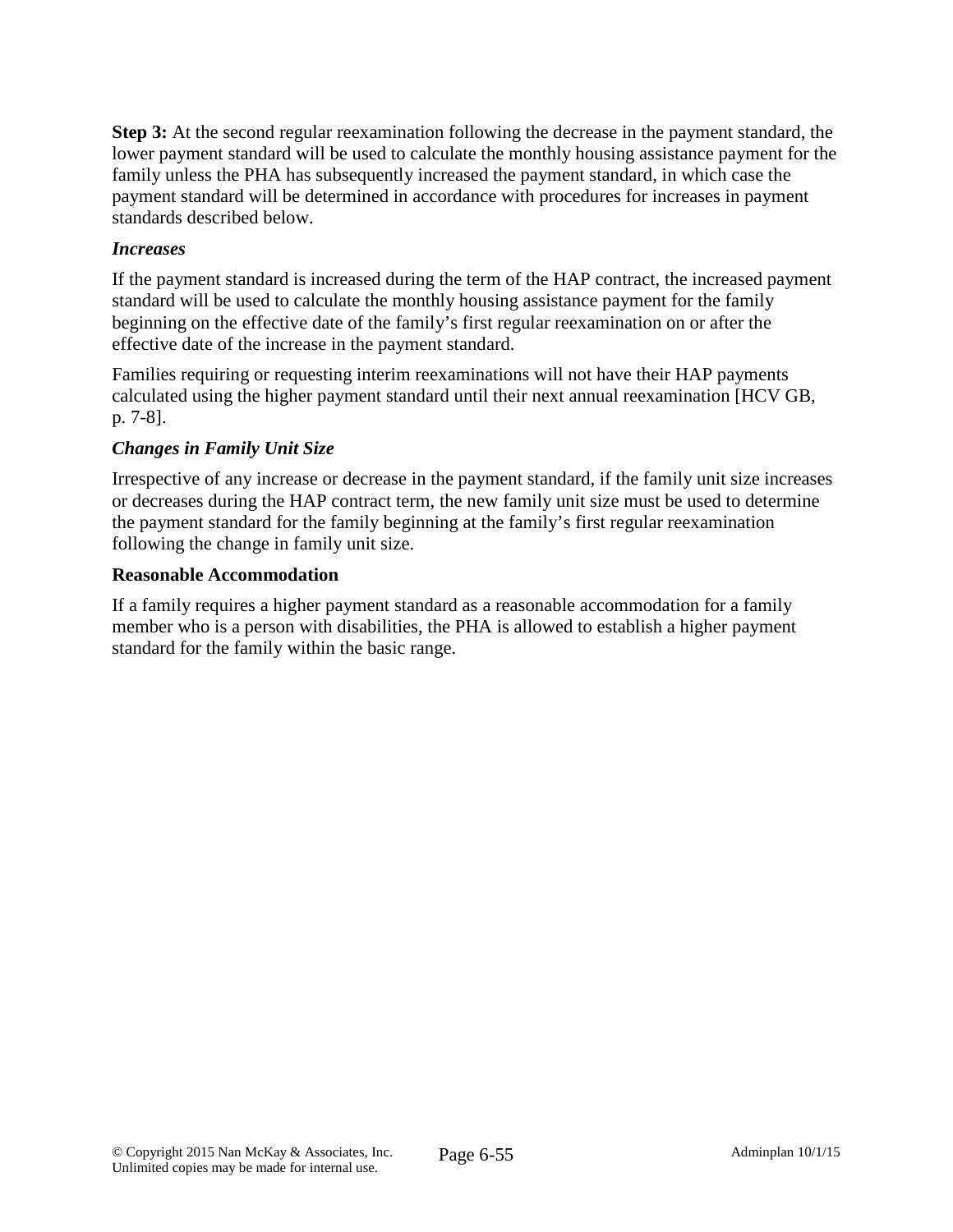# **6-III.D. APPLYING UTILITY ALLOWANCES [24 CFR 982.517]**

## **Overview**

A PHA-established utility allowance schedule is used in determining family share and PHA subsidy. A family's utility allowance is determined by the size of dwelling unit leased by a family or the voucher unit size for which the family qualifies using PHA subsidy standards, whichever is the lowest of the two [FR Notice 06/25/14]. See Chapter 5 for information on the PHA's subsidy standards.

For policies on establishing and updating utility allowances, see Chapter 16.

### **Reasonable Accommodation**

HCV program regulations require a PHA to approve a utility allowance amount higher than shown on the PHA's schedule if a higher allowance is needed as a reasonable accommodation for a family member with a disability. For example, if a family member with a disability requires such an accommodation, the PHA will approve an allowance for air-conditioning, even if the PHA has determined that an allowance for air-conditioning generally is not needed.

The family must request the higher allowance and provide the PHA with an explanation of the need for the reasonable accommodation and information about the amount of additional allowance required [HCV GB, p. 18-8].

### **Utility Allowance Revisions**

At reexamination, the PHA must use the PHA current utility allowance schedule [24 CFR 982.517(d)(2)].

## PHA Policy

Revised utility allowances will be applied to a family's rent and subsidy calculations at the first annual reexamination that is effective after the allowance is adopted.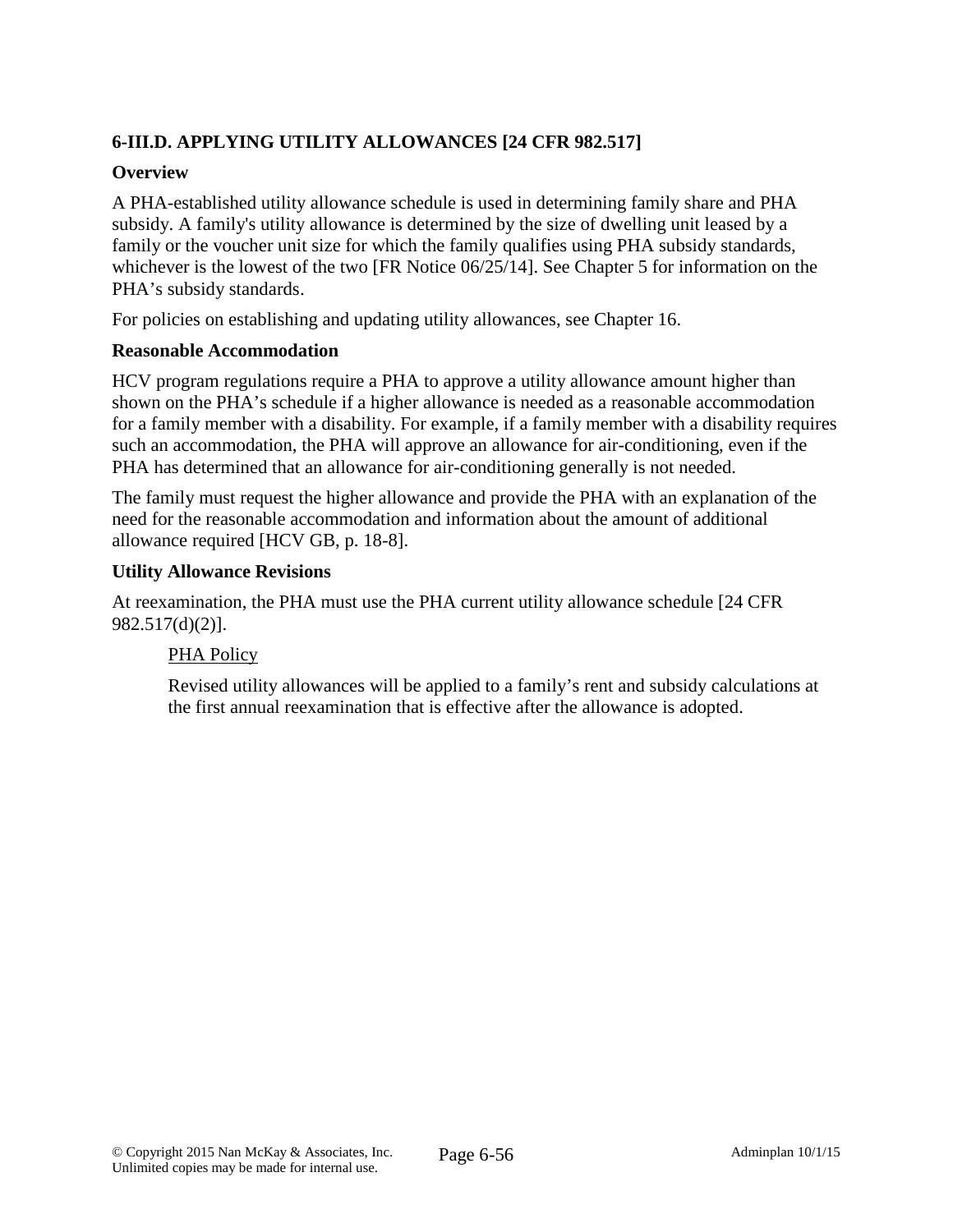# **6-III.E. PRORATED ASSISTANCE FOR MIXED FAMILIES [24 CFR 5.520]**

HUD regulations prohibit assistance to ineligible family members. A *mixed family* is one that includes at least one U.S. citizen or eligible immigrant and any number of ineligible family members. The PHA must prorate the assistance provided to a mixed family. The PHA will first determine assistance as if all family members were eligible and then prorate the assistance based upon the percentage of family members that actually are eligible. For example, if the PHA subsidy for a family is calculated at \$500 and two of four family members are ineligible, the PHA subsidy would be reduced to \$250.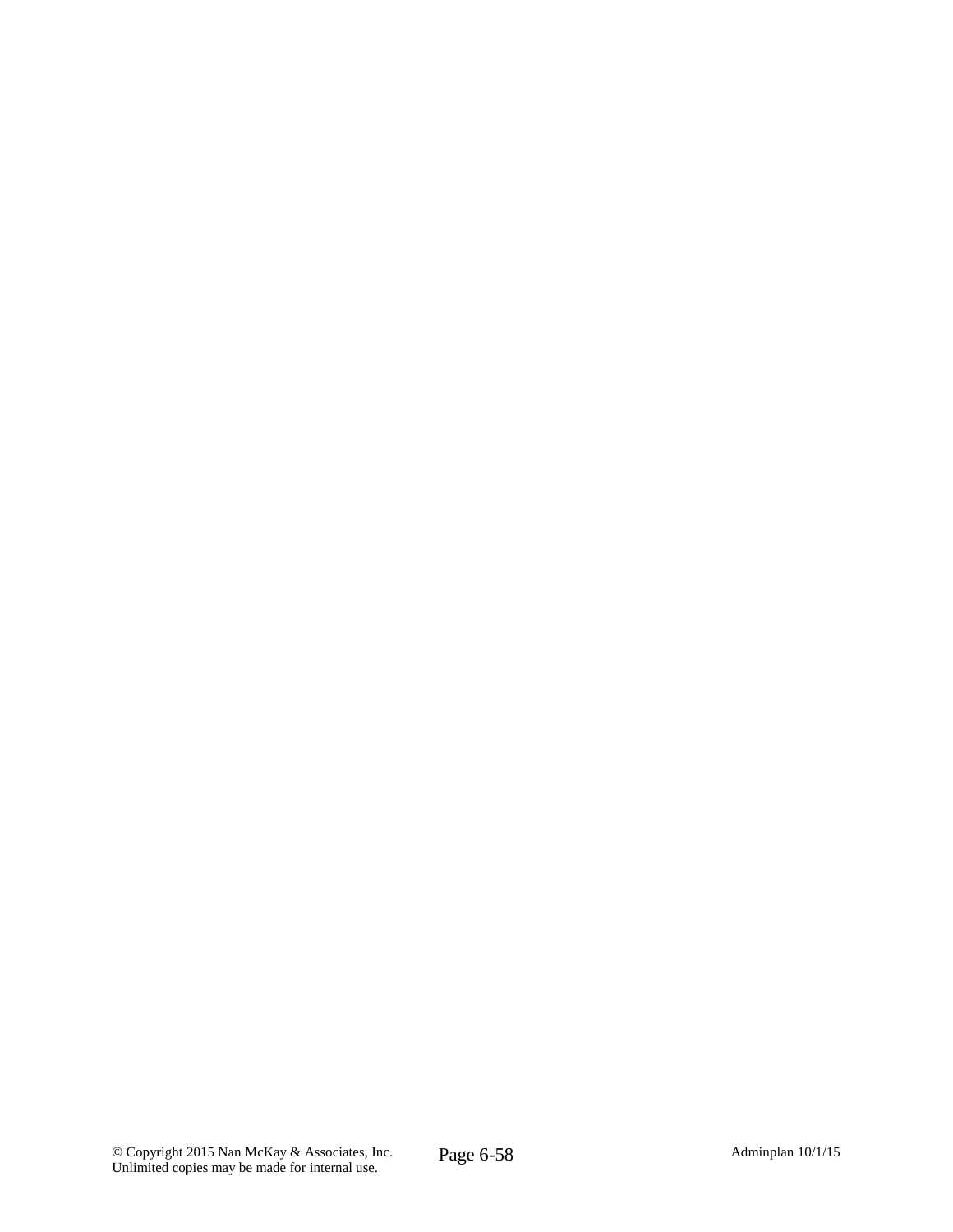# **EXHIBIT 6-1: ANNUAL INCOME INCLUSIONS**

### **24 CFR 5.609**

*(a) Annual income means all amounts, monetary or not, which:*

(1) Go to, or on behalf of, the family head or spouse (even if temporarily absent) or to any other family member; or

(2) Are anticipated to be received from a source outside the family during the 12-month period following admission or annual reexamination effective date; and

(3) Which are not specifically excluded in paragraph (c) of this section.

(4) Annual income also means amounts derived (during the 12-month period) from assets to which any member of the family has access.

*(b) Annual income includes, but is not limited to:*

(1) The full amount, before any payroll deductions, of wages and salaries, overtime pay, commissions, fees, tips and bonuses, and other compensation for personal services;

(2) The net income from the operation of a business or profession. Expenditures for business expansion or amortization of capital indebtedness shall not be used as deductions in determining net income. An allowance for depreciation of assets used in a business or profession may be deducted, based on straight line depreciation, as provided in Internal Revenue Service regulations. Any withdrawal of cash or assets from the operation of a business or profession will be included in income, except to the extent the withdrawal is reimbursement of cash or assets invested in the operation by the family;

(3) Interest, dividends, and other net income of any kind from real or personal property. Expenditures for amortization of capital indebtedness shall not be used as deductions in determining net income. An allowance for depreciation is permitted only as authorized in paragraph (b)(2) of this section. Any withdrawal of cash or assets from an investment will be included in income, except to the extent the withdrawal is reimbursement of cash or assets invested by the family. Where the family has net family assets in excess of \$5,000, annual income shall include the greater of the actual income derived from all net family assets or a percentage of the value of such assets based on the current passbook savings rate, as determined by HUD;

(4) The full amount of periodic amounts received from Social Security, annuities, insurance policies, retirement funds, pensions, disability or death benefits, and other similar types of periodic receipts, including a lumpsum amount or prospective monthly amounts for the delayed start of a periodic amount (except as provided in paragraph (c)(14) of this section);

(5) Payments in lieu of earnings, such as unemployment and disability compensation, worker's compensation and severance pay (except as provided in paragraph  $(c)(3)$  of this section);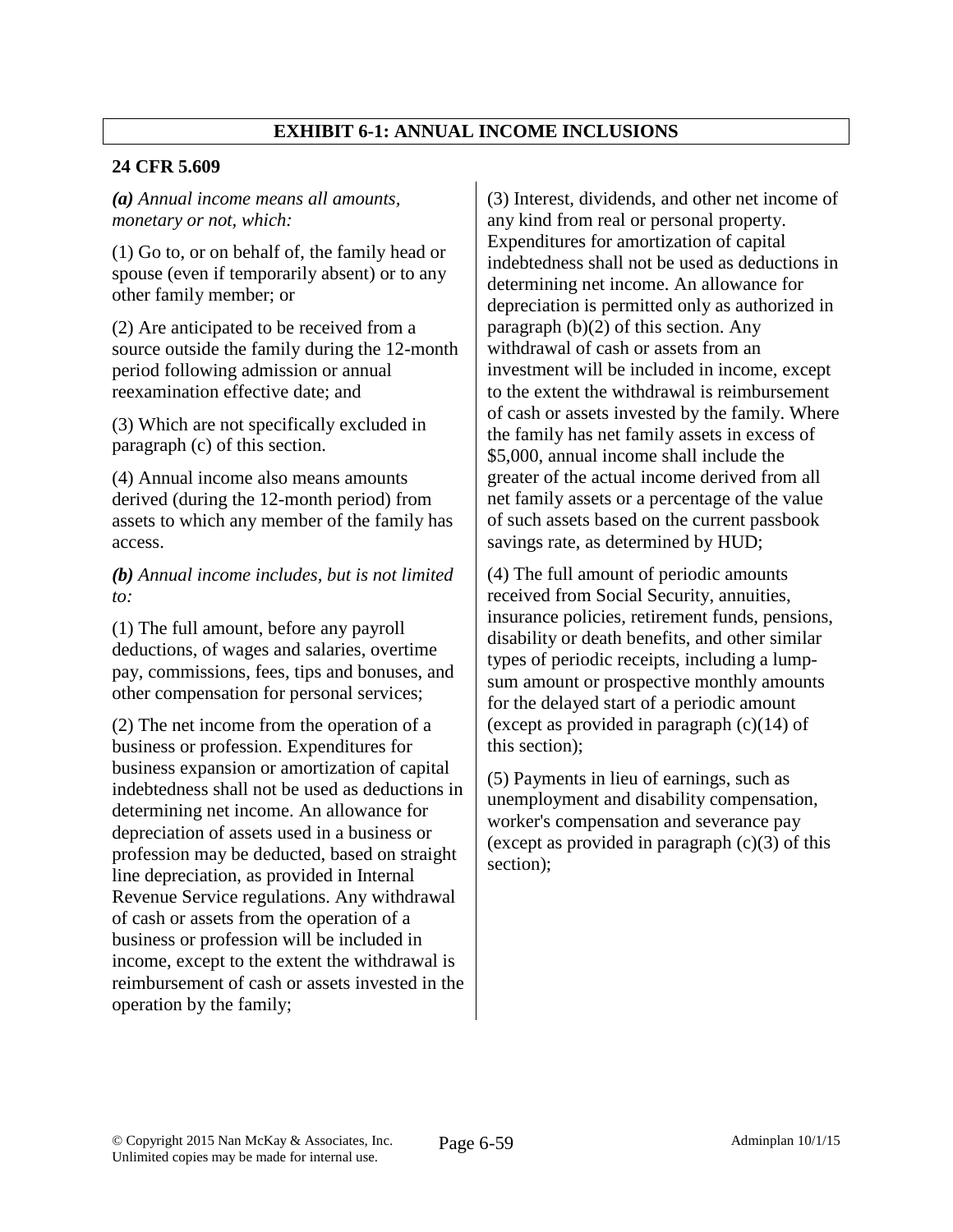(6) Welfare assistance payments.

(i) Welfare assistance payments made under the Temporary Assistance for Needy Families (TANF) program are included in annual income only to the extent such payments:

(A) Qualify as assistance under the TANF program definition at 45 CFR  $260.31<sup>1</sup>$ ; and

(B) Are not otherwise excluded under paragraph (c) of this section.

(ii) If the welfare assistance payment includes an amount specifically designated for shelter and utilities that is subject to adjustment by the welfare assistance agency in accordance with the actual cost of shelter and utilities, the amount of welfare assistance income to be included as income shall consist of:

(A) The amount of the allowance or grant exclusive of the amount specifically designated for shelter or utilities; plus

(B) The maximum amount that the welfare assistance agency could in fact allow the family for shelter and utilities. If the family's welfare assistance is ratably reduced from the standard of need by applying a percentage, the amount calculated under this paragraph shall be the amount resulting from one application of the percentage.

(7) Periodic and determinable allowances, such as alimony and child support payments, and regular contributions or gifts received from organizations or from persons not residing in the dwelling;

(8) All regular pay, special pay and allowances of a member of the Armed Forces (except as provided in paragraph  $(c)(7)$  of this section)

(9) For section 8 programs only and as provided in 24 CFR 5.612, any financial assistance, in excess of amounts received for tuition, that an individual receives under the Higher Education Act of 1965 (20 U.S.C. 1001 et seq.), from private sources, or from an institution of higher education (as defined under the Higher Education Act of 1965 (20 U.S.C. 1002)), shall be considered income to that individual, except that financial assistance described in this paragraph is not considered annual income for persons over the age of 23 with dependent children. For purposes of this paragraph, "financial assistance" does not include loan proceeds for the purpose of determining income.

### **HHS DEFINITION OF "ASSISTANCE"**

### **45 CFR: GENERAL TEMPORARY ASSISTANCE FOR NEEDY FAMILIES**

## **260.31 What does the term "assistance" mean?**

 $(a)(1)$  The term "assistance" includes cash, payments, vouchers, and other forms of benefits designed to meet a family's ongoing basic needs (i.e., for food, clothing, shelter, utilities, household goods, personal care items, and general incidental expenses).

(2) It includes such benefits even when they are:

(i) Provided in the form of payments by a TANF agency, or other agency on its behalf, to individual recipients; and

(ii) Conditioned on participation in work experience or community service (or any other work activity under 261.30 of this chapter).

 $1$  Text of 45 CFR 260.31 follows.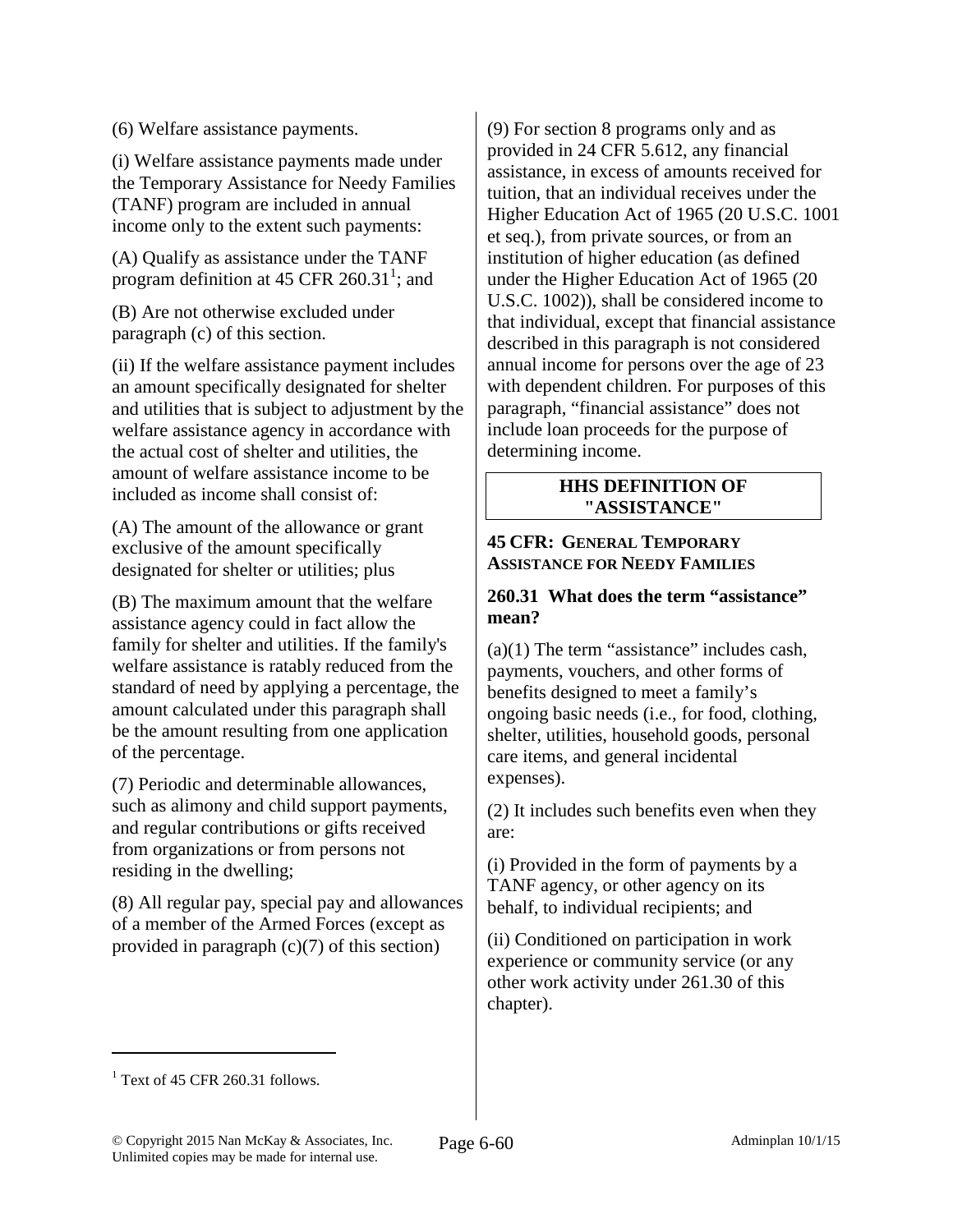(3) Except where excluded under paragraph (b) of this section, it also includes supportive services such as transportation and child care provided to families who are not employed.

(b) [The definition of "assistance"] excludes: (1) Nonrecurrent, short-term benefits that:

(i) Are designed to deal with a specific crisis situation or episode of need;

(ii) Are not intended to meet recurrent or ongoing needs; and

(iii) Will not extend beyond four months.

(2) Work subsidies (i.e., payments to employers or third parties to help cover the costs of employee wages, benefits, supervision, and training);

(3) Supportive services such as child care and transportation provided to families who are employed;

(4) Refundable earned income tax credits;

(5) Contributions to, and distributions from, Individual Development Accounts;

(6) Services such as counseling, case management, peer support, child care information and referral, transitional services, job retention, job advancement, and other employment-related services that do not provide basic income support; and

(7) Transportation benefits provided under a Job Access or Reverse Commute project, pursuant to section 404(k) of [the Social Security] Act, to an individual who is not otherwise receiving assistance.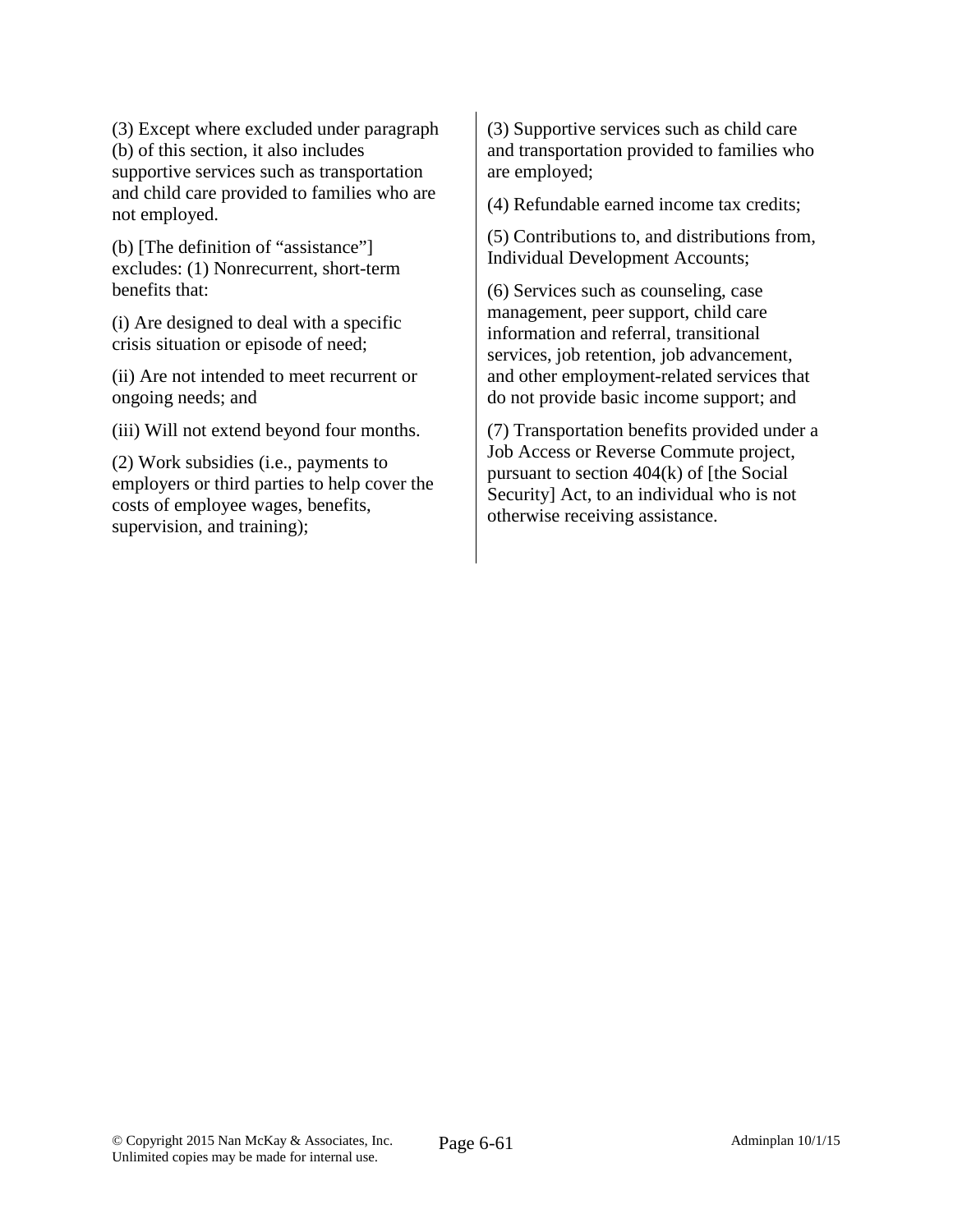# **EXHIBIT 6-2: ANNUAL INCOME EXCLUSIONS**

# **24 CFR 5.609**

*(c) Annual income does not include the following:*

(1) Income from employment of children (including foster children) under the age of 18 years;

(2) Payments received for the care of foster children or foster adults (usually persons with disabilities, unrelated to the tenant family, who are unable to live alone);

(3) Lump-sum additions to family assets, such as inheritances, insurance payments (including payments under health and accident insurance and worker's compensation), capital gains and settlement for personal or property losses (except as provided in paragraph  $(b)(5)$  of this section);

(4) Amounts received by the family that are specifically for, or in reimbursement of, the cost of medical expenses for any family member;

(5) Income of a live-in aide, as defined in Sec. 5.403;

(6) Subject to paragraph (b)(9) of this section, the full amount of student financial assistance paid directly to the student or to the educational institution;

(7) The special pay to a family member serving in the Armed Forces who is exposed to hostile fire;

(8) (i) Amounts received under training programs funded by HUD;

(ii) Amounts received by a person with a disability that are disregarded for a limited time for purposes of Supplemental Security Income eligibility and benefits because they are set aside for use under a Plan to Attain Self-Sufficiency (PASS);

(iii) Amounts received by a participant in other publicly assisted programs which are specifically for or in reimbursement of out-ofpocket expenses incurred (special equipment, clothing, transportation, child care, etc.) and which are made solely to allow participation in a specific program;

(iv) Amounts received under a resident service stipend. A resident service stipend is a modest amount (not to exceed \$200 per month) received by a resident for performing a service for the PHA or owner, on a part-time basis, that enhances the quality of life in the development. Such services may include, but are not limited to, fire patrol, hall monitoring, lawn maintenance, resident initiatives coordination, and serving as a member of the PHA's governing board. No resident may receive more than one such stipend during the same period of time;

(v) Incremental earnings and benefits resulting to any family member from participation in qualifying State or local employment training programs (including training programs not affiliated with a local government) and training of a family member as resident management staff. Amounts excluded by this provision must be received under employment training programs with clearly defined goals and objectives, and are excluded only for the period during which the family member participates in the employment training program;

(9) Temporary, nonrecurring or sporadic income (including gifts);

(10) Reparation payments paid by a foreign government pursuant to claims filed under the laws of that government by persons who were persecuted during the Nazi era;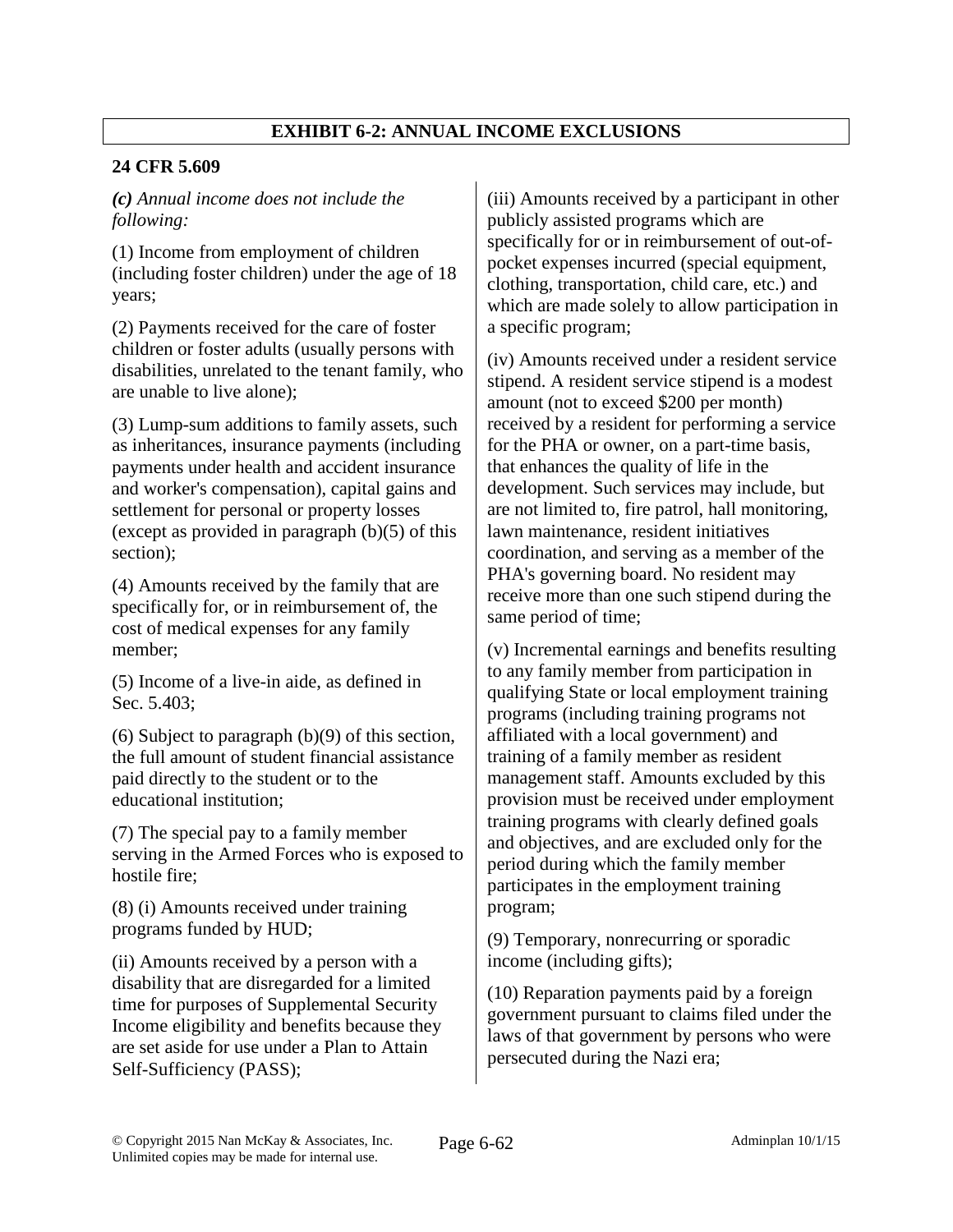(11) Earnings in excess of \$480 for each fulltime student 18 years old or older (excluding the head of household and spouse);

(12) Adoption assistance payments in excess of \$480 per adopted child;

(13) [Reserved]

(14) Deferred periodic amounts from supplemental security income and social security benefits that are received in a lump sum amount or in prospective monthly amounts, or any deferred Department of Veterans Affairs disability benefits that are received in a lump sum amount or prospective monthly amounts.

(15) Amounts received by the family in the form of refunds or rebates under State or local law for property taxes paid on the dwelling unit;

(16) Amounts paid by a State agency to a family with a member who has a developmental disability and is living at home to offset the cost of services and equipment needed to keep the developmentally disabled family member at home; or

(17) Amounts specifically excluded by any other Federal statute from consideration as income for purposes of determining eligibility or benefits under a category of assistance programs that includes assistance under any program to which the exclusions set forth in 24 CFR 5.609(c) apply. A notice will be published in the Federal Register and distributed to PHAs and housing owners identifying the benefits that qualify for this exclusion. Updates will be published and distributed when necessary. [See Section 6-I.M. for a list of benefits that qualify for this exclusion.]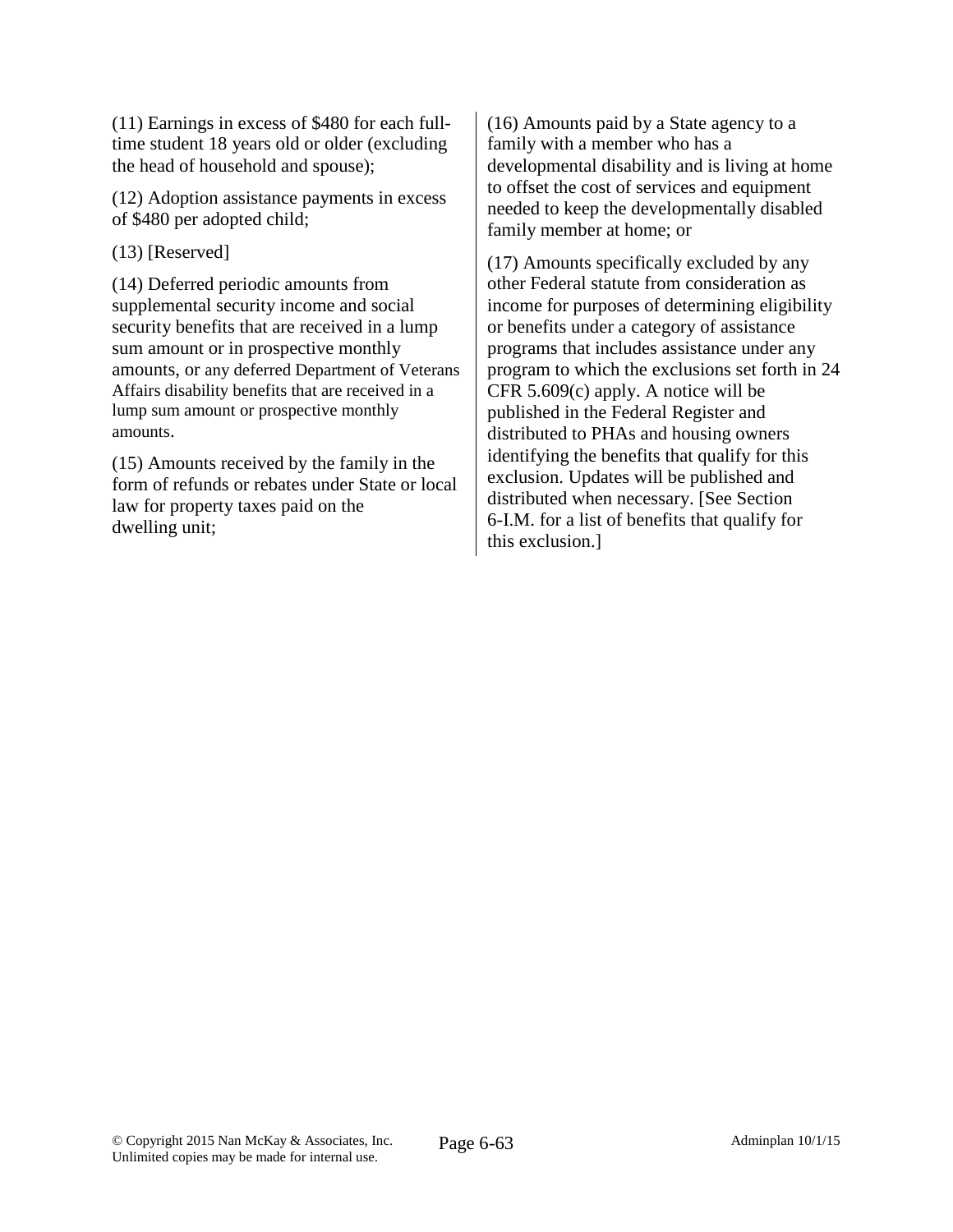# **EXHIBIT 6-3: TREATMENT OF FAMILY ASSETS**

## **24 CFR 5.603(b) Net Family Assets**

(1) Net cash value after deducting reasonable costs that would be incurred in disposing of real property, savings, stocks, bonds, and other forms of capital investment, excluding interests in Indian trust land and excluding equity accounts in HUD homeownership programs. The value of necessary items of personal property such as furniture and automobiles shall be excluded.

(2) In cases where a trust fund has been established and the trust is not revocable by, or under the control of, any member of the family or household, the value of the trust fund will not be considered an asset so long as the fund continues to be held in trust. Any income distributed from the trust fund shall be counted when determining annual income under Sec. 5.609.

(3) In determining net family assets, PHAs or owners, as applicable, shall include the value of any business or family assets disposed of by an applicant or tenant for less than fair market value (including a disposition in trust, but not in a foreclosure or bankruptcy sale) during the two years preceding the date of application for the program or reexamination, as applicable, in excess of the consideration received therefor. In the case of a disposition as part of a separation or divorce settlement, the disposition will not be considered to be for less than fair market value if the applicant or tenant receives important consideration not measurable in dollar terms.

(4) For purposes of determining annual income under Sec. 5.609, the term "net family assets'' does not include the value of a home currently being purchased with assistance under part 982, subpart M of this title. This exclusion is limited to the first 10 years after the purchase date of the home.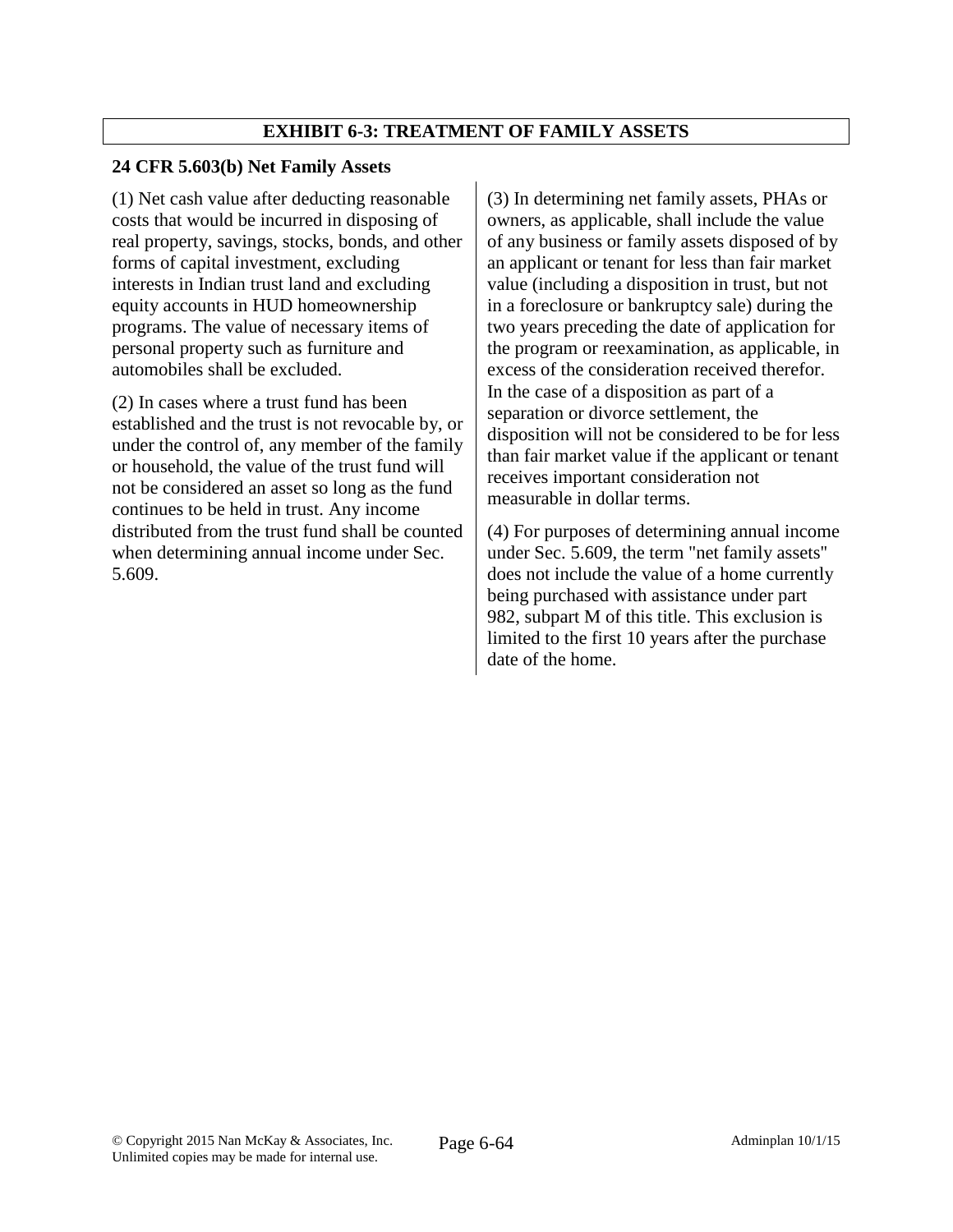## **EXHIBIT 6-4: EARNED INCOME DISALLOWANCE FOR PERSONS WITH DISABILITIES**

## **24 CFR 5.617 Self-sufficiency incentives for persons with disabilities–Disallowance of increase in annual income.**

*(a) Applicable programs.* The disallowance of increase in annual income provided by this section is applicable only to the following programs: HOME Investment Partnerships Program (24 CFR part 92); Housing Opportunities for Persons with AIDS (24 CFR part 574); Supportive Housing Program (24 CFR part 583); and the Housing Choice Voucher Program (24 CFR part 982).

*(b) Definitions.* The following definitions apply for purposes of this section.

*Disallowance*. Exclusion from annual income.

*Previously unemployed* includes a person with disabilities who has earned, in the twelve months previous to employment, no more than would be received for 10 hours of work per week for 50 weeks at the established minimum wage.

*Qualified family.* A family residing in housing assisted under one of the programs listed in paragraph (a) of this section or receiving tenant-based rental assistance under one of the programs listed in paragraph (a) of this section.

(1) Whose annual income increases as a result of employment of a family member who is a person with disabilities and who was previously unemployed for one or more years prior to employment;

(2) Whose annual income increases as a result of increased earnings by a family member who is a person with disabilities during participation in any economic self-sufficiency or other job training program; or

(3) Whose annual income increases, as a result of new employment or increased earnings of a family member who is a person with disabilities, during or within six months after receiving assistance, benefits or services under any state program for temporary assistance for needy families funded under Part A of Title IV of the Social Security Act, as determined by the responsible entity in consultation with the local agencies administering temporary assistance for needy families (TANF) and Welfare-to-Work (WTW) programs. The TANF program is not limited to monthly income maintenance, but also includes such benefits and services as one-time payments, wage subsidies and transportation assistance-- provided that the total amount over a six-month period is at least \$500.

## *(c) Disallowance of increase in annual income—*

(1) Initial twelve month exclusion. During the cumulative twelve month period beginning on the date a member who is a person with disabilities of a qualified family is first employed or the family first experiences an increase in annual income attributable to employment, the responsible entity must exclude from annual income (as defined in the regulations governing the applicable program listed in paragraph (a) of this section) of a qualified family any increase in income of the family member who is a person with disabilities as a result of employment over prior income of that family member.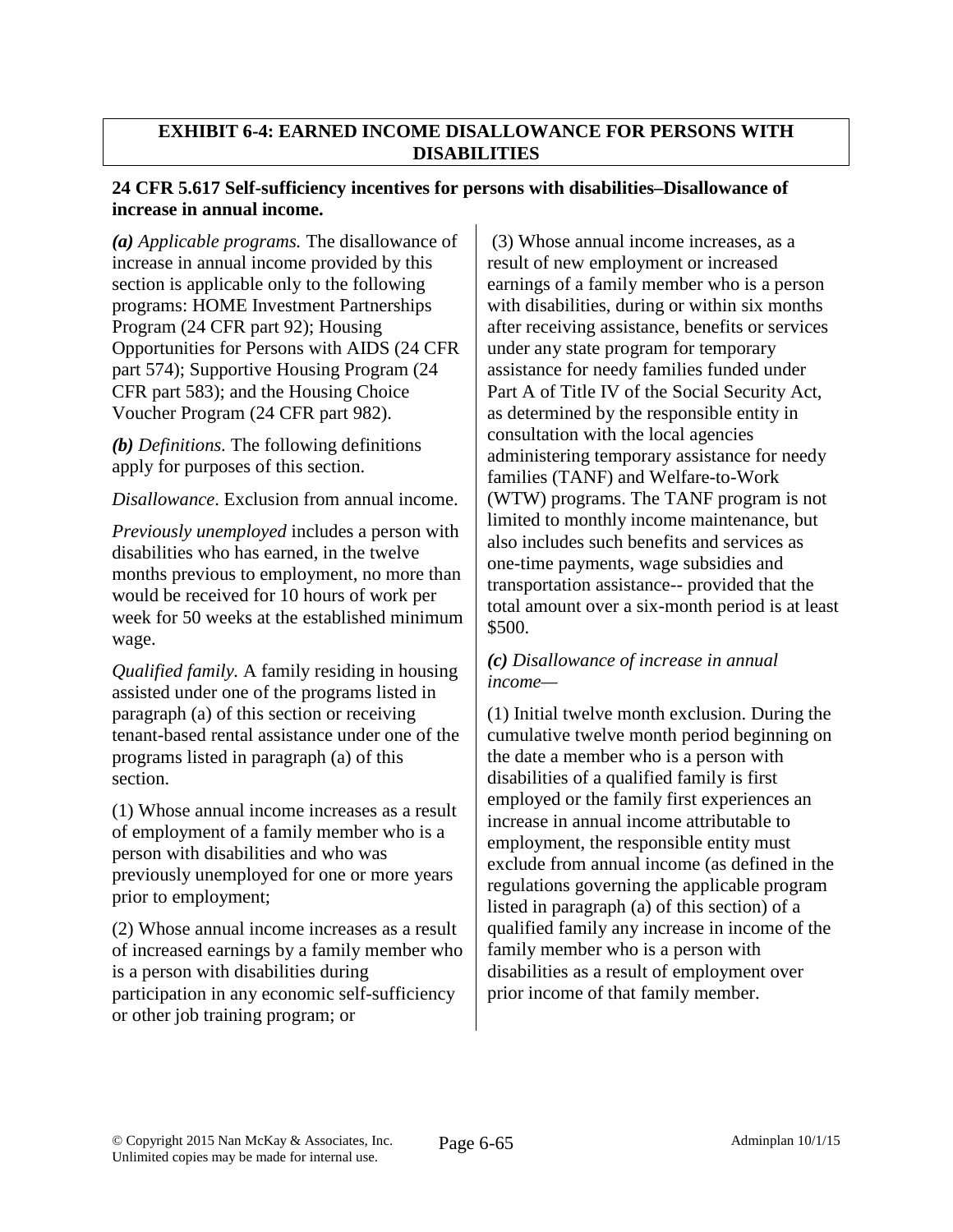(2) Second twelve month exclusion and phasein. During the second cumulative twelve month period after the date a member who is a person with disabilities of a qualified family is first employed or the family first experiences an increase in annual income attributable to employment, the responsible entity must exclude from annual income of a qualified family fifty percent of any increase in income of such family member as a result of employment over income of that family member prior to the beginning of such employment.

(3) Maximum four year disallowance. The disallowance of increased income of an individual family member who is a person with disabilities as provided in paragraph  $(c)(1)$  or  $(c)(2)$  is limited to a lifetime 48 month period. The disallowance only applies for a maximum of twelve months for disallowance under paragraph (c)(1) and a maximum of twelve months for disallowance under paragraph  $(c)(2)$ , during the 48 month period starting from the initial exclusion under paragraph  $(c)(1)$  of this section.

*(d) Inapplicability to admission.* The disallowance of increases in income as a result of employment of persons with disabilities under this section does not apply for purposes of admission to the program (including the determination of income eligibility or any income targeting that may be applicable).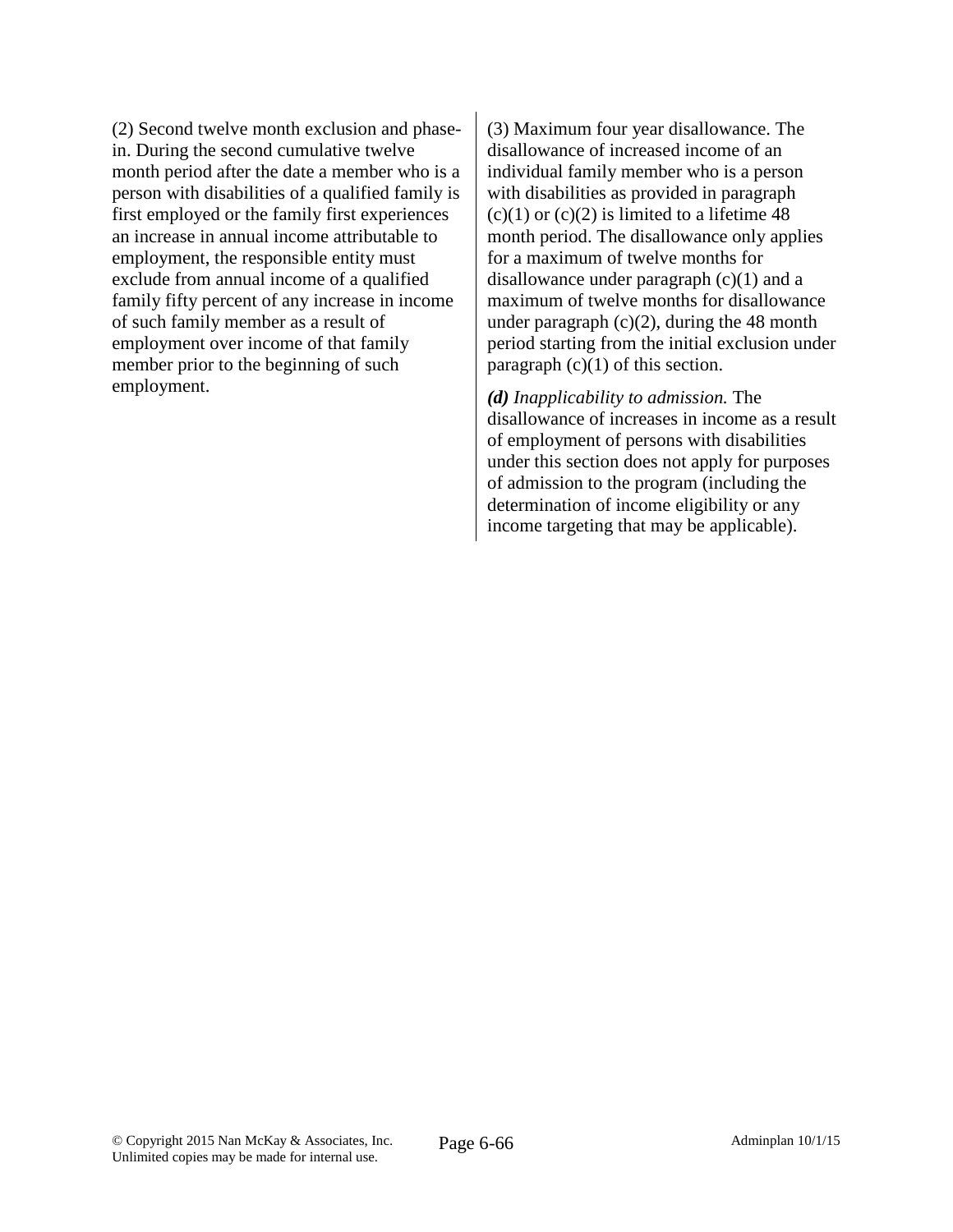# **EXHIBIT 6-5: THE EFFECT OF WELFARE BENEFIT REDUCTION**

# **24 CFR 5.615**

# **Public housing program and Section 8 tenant-based assistance program: How welfare benefit reduction affects family income.**

*(a) Applicability.* This section applies to covered families who reside in public housing (part 960 of this title) or receive Section 8 tenant-based assistance (part 982 of this title).

*(b) Definitions.* The following definitions apply for purposes of this section:

*Covered families.* Families who receive welfare assistance or other public assistance benefits ("welfare benefits'') from a State or other public agency ("welfare agency'') under a program for which Federal, State, or local law requires that a member of the family must participate in an economic self-sufficiency program as a condition for such assistance.

## *Economic self-sufficiency program*. See definition at Sec. 5.603.

*Imputed welfare income.* The amount of annual income not actually received by a family, as a result of a specified welfare benefit reduction, that is nonetheless included in the family's annual income for purposes of determining rent.

# *Specified welfare benefit reduction.*

(1) A reduction of welfare benefits by the welfare agency, in whole or in part, for a family member, as determined by the welfare agency, because of fraud by a family member in connection with the welfare program; or because of welfare agency sanction against a family member for noncompliance with a welfare agency requirement to participate in an economic self-sufficiency program.

(2) "Specified welfare benefit reduction'' does not include a reduction or termination of welfare benefits by the welfare agency:

(i) at expiration of a lifetime or other time limit on the payment of welfare benefits;

(ii) because a family member is not able to obtain employment, even though the family member has complied with welfare agency economic self-sufficiency or work activities requirements; or

(iii) because a family member has not complied with other welfare agency requirements.

*(c) Imputed welfare income.*

(1) A family's annual income includes the amount of imputed welfare income (because of a specified welfare benefits reduction, as specified in notice to the PHA by the welfare agency), plus the total amount of other annual income as determined in accordance with Sec. 5.609.

(2) At the request of the PHA, the welfare agency will inform the PHA in writing of the amount and term of any specified welfare benefit reduction for a family member, and the reason for such reduction, and will also inform the PHA of any subsequent changes in the term or amount of such specified welfare benefit reduction. The PHA will use this information to determine the amount of imputed welfare income for a family.

(3) A family's annual income includes imputed welfare income in family annual income, as determined at the PHA's interim or regular reexamination of family income and composition, during the term of the welfare benefits reduction (as specified in information provided to the PHA by the welfare agency).